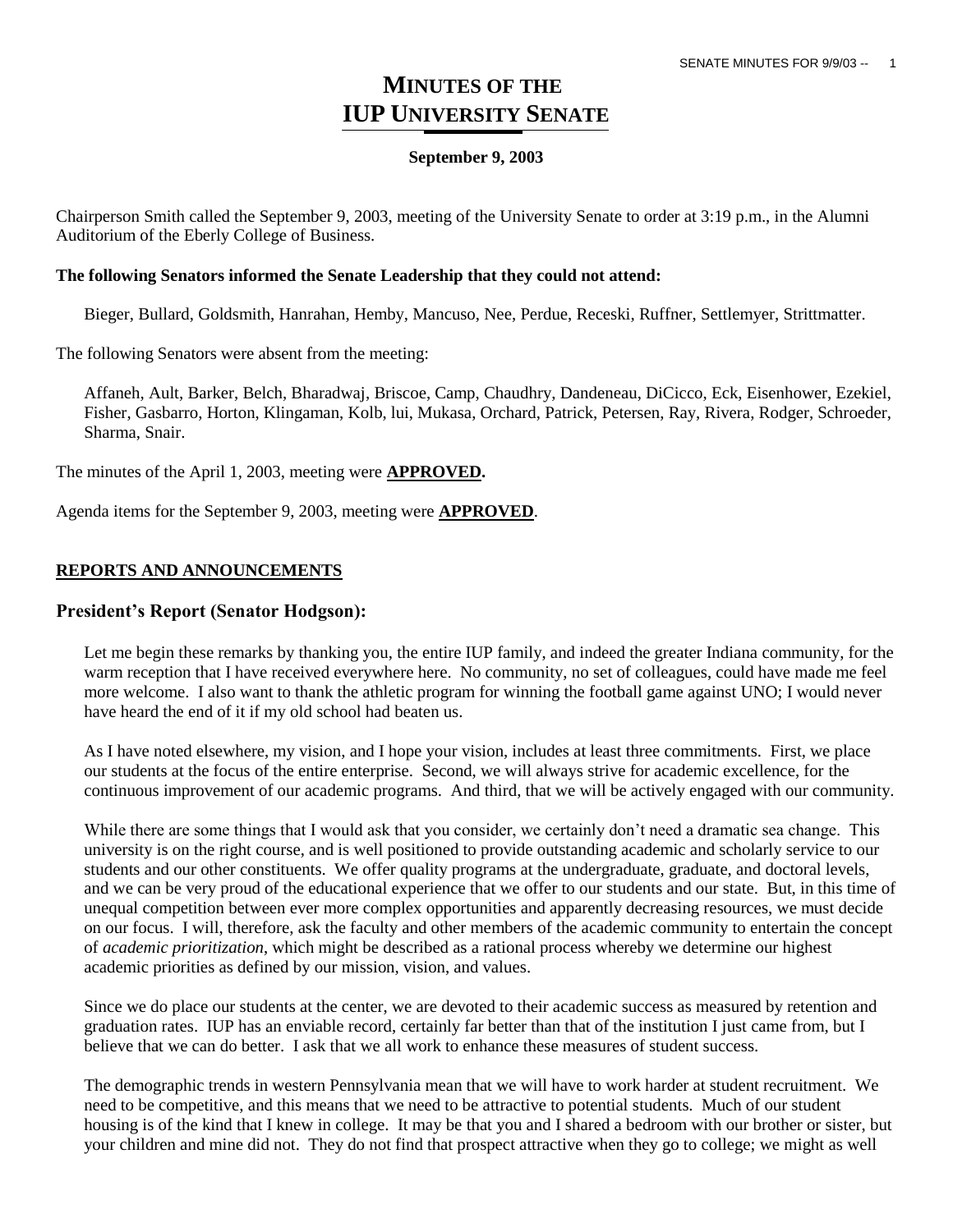send then to the military. We must work on providing attractive housing that will encourage students to come here and to receive the benefits of living on campus.

I hope that we will develop what I call an electronic institutional portfolio, designed to allow all of us to view the institution's progress towards its goals. Similarly, I would like to encourage the development of individual student portfolios, so that every graduate leaves here with an electronic file that documents her/his progress and development.

I could not address you without mentioning the capital campaign, *Gateways to Opportunity*. This campaign will allow IUP to grow in quality and strength, allowing us to better serve future generations of students. The cornerstone is the Regional Development Center, which provides an opportunity for the university and the broader community to work together for the benefit of our region.

I look forward to serving with you as a Senator. Thank you for your attention.

# **Provost's Report (Senator Staszkiewicz):**

I am pleased to add my welcome to the new and returning senators for 2003-04. It is a pleasure to be back. I certainly enjoy the relative calm of the summer months, but we're all here for the students and to see them back on campus in full force is so invigorating.

This promises to be another exciting year and I am hopeful that the work of the Senate will not be interrupted because of negotiations between the State System and State APSCUF.

This year we will have a bit more time (don't laugh!) to work on IUP-initiated projects – at least that is our hope. The Middle States review will impact that some, but that is a project that is in the able hands of Nick Kolb and has or will soon have wide-spread participation. Some of those IUP-initiated projects include the review of our current liberal studies program, participation in the national democracy project, continued automation of the curriculum approval process at IUP, academic program prioritization and ongoing efforts to deal with our budget situation.

Today we will conclude the last of the 124 to 120 conversions initiated last year and then we're back in full swing. I look forward to working with each of you.

# **Chairperson's Report (Senator Smith):**

Good afternoon and welcome to our first senate meeting this year.

Introductions: J.B. Smith, Chair/Justin Aion, Vice Chair, Gwen Torges, Secretary

Welcome: Dr. Hodgson, IUP's new President

For new senators, a long time senator who retired in December of 2001, Dr. Diane Duntley suggested a year ago that I take a moment to clarify role of representatives; I'm cheating and pulling down last year's September notes on this subject, but I hope this will help clarify some things for new senators:

Departmental senators: you have a special responsibility as a liaison for your department, scanning for potential issues and items of concern. You are not tied to "voting for department" -- vote is independent -- but role of liaison is critical.

At-Large Senators: you need to think especially of the Senate as a whole and the University as an institution. You are not another vote "for the department".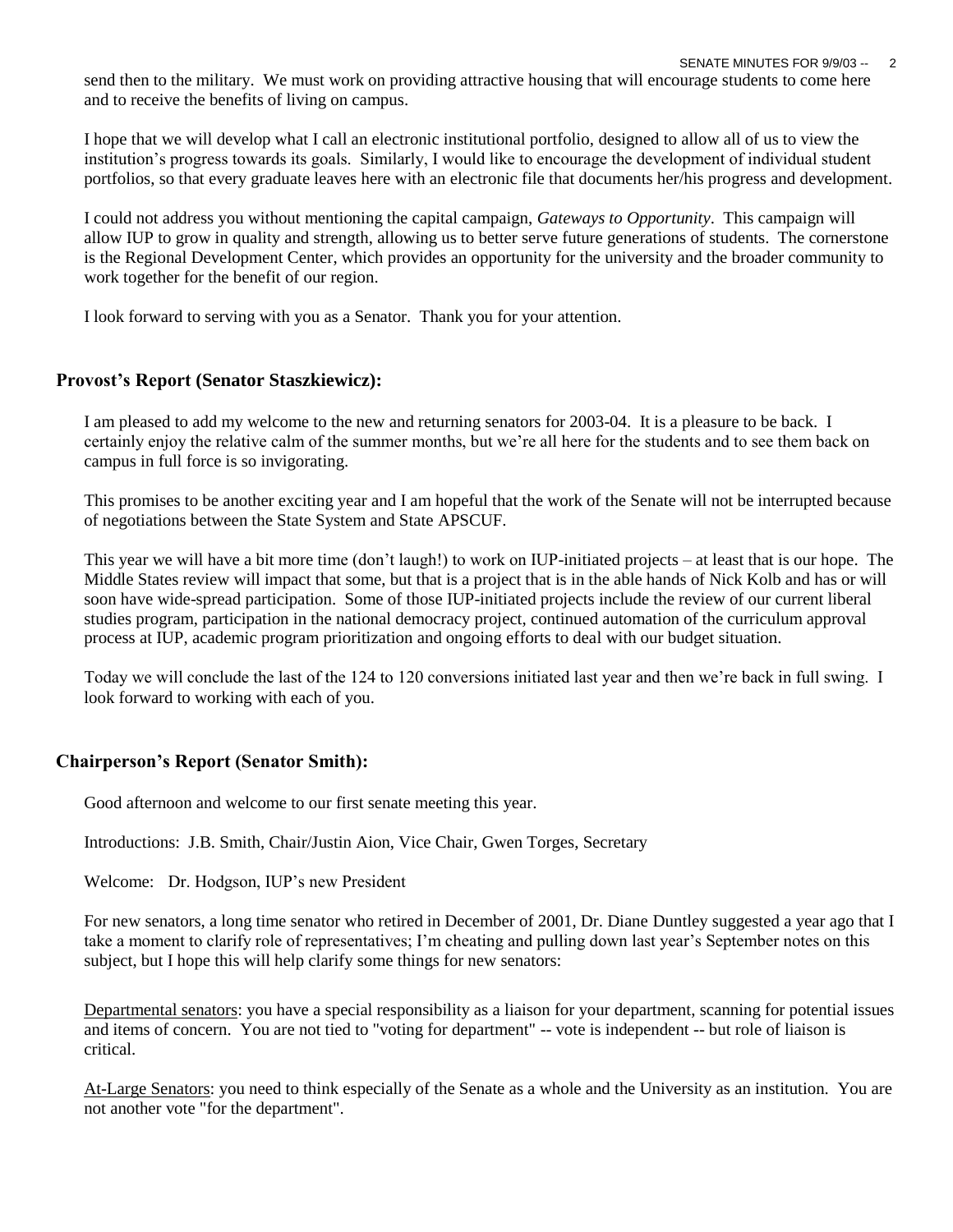Student Senators: you need to think for a broad range of student constituencies. Their votes are "real" votes and they too need to keep an institution-wide perspective in their participation.

Finally, serving as a Senator is for SERVICE not for power or glory or promotion.

As we embark on this school year, the magical number "120" will not be buzzing quite so loudly in our ears and drive the agendas for our meetings. I feel we had a pretty good year last year as I look back. Special thanks to Gail Sechrist and Mohammed Numan, along with the UWUGCC for their spectacular efforts with the effort to comply with the 120 credit mandate. All senators from last year are to be complimented on their efforts Thank you, and let's have a good year!

## **Vice Chairperson's Report (Senator Aion)**

A motion was passed to reorder the agenda so that the Vice Chairperson could be elected, and Justin Aion was elected.

Senator Aion welcomed everyone back for the fall semester, and called upon faculty to recruit students for Student Congress and for the University Senate.

# **STANDING COMMITTEE REPORTS**

## **Rules Committee (Senator Broad):**

Said that election to fill vacant committee seats would be soon.

## **Academic Committee (Senator Andrew):**

No report.

## **Award Committee (Senator Jackson):**

No report.

# **University-Wide Undergraduate Curriculum Committee (Senators Sechrist/Numan):**

See APPENDIX A, pages 5-36.

# **University-Wide Graduate Committee (Co-chairs Chambers/Laporte):**

No report.

# **Library and Educational Services (Chair Johnson):**

See APPENDIX B, page 37.

# **Noncredit Committee (Chair Karimi):**

No report.

# **Research Committee (Chair Guth):**

See APPENDIX C, page 38.

# **Student Affairs Committee (Chair Hall):**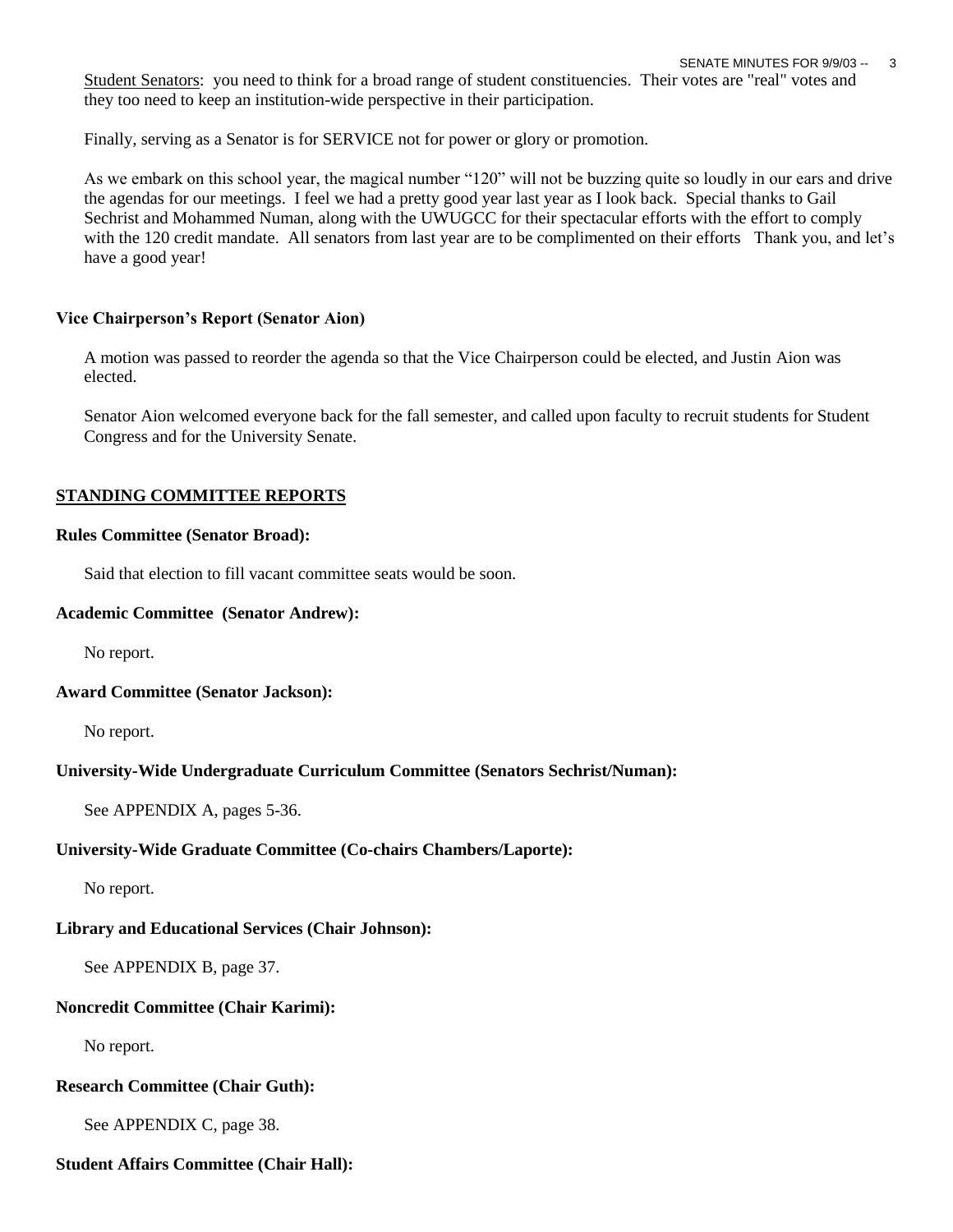No report.

# **University Development and Finance Committee (Chair Domaracki):**

No report.

# **Adjournment**

With no further business, the meeting was adjourned at 4:21 p.m.

Respectfully submitted, Gwen Torges Senate Secretary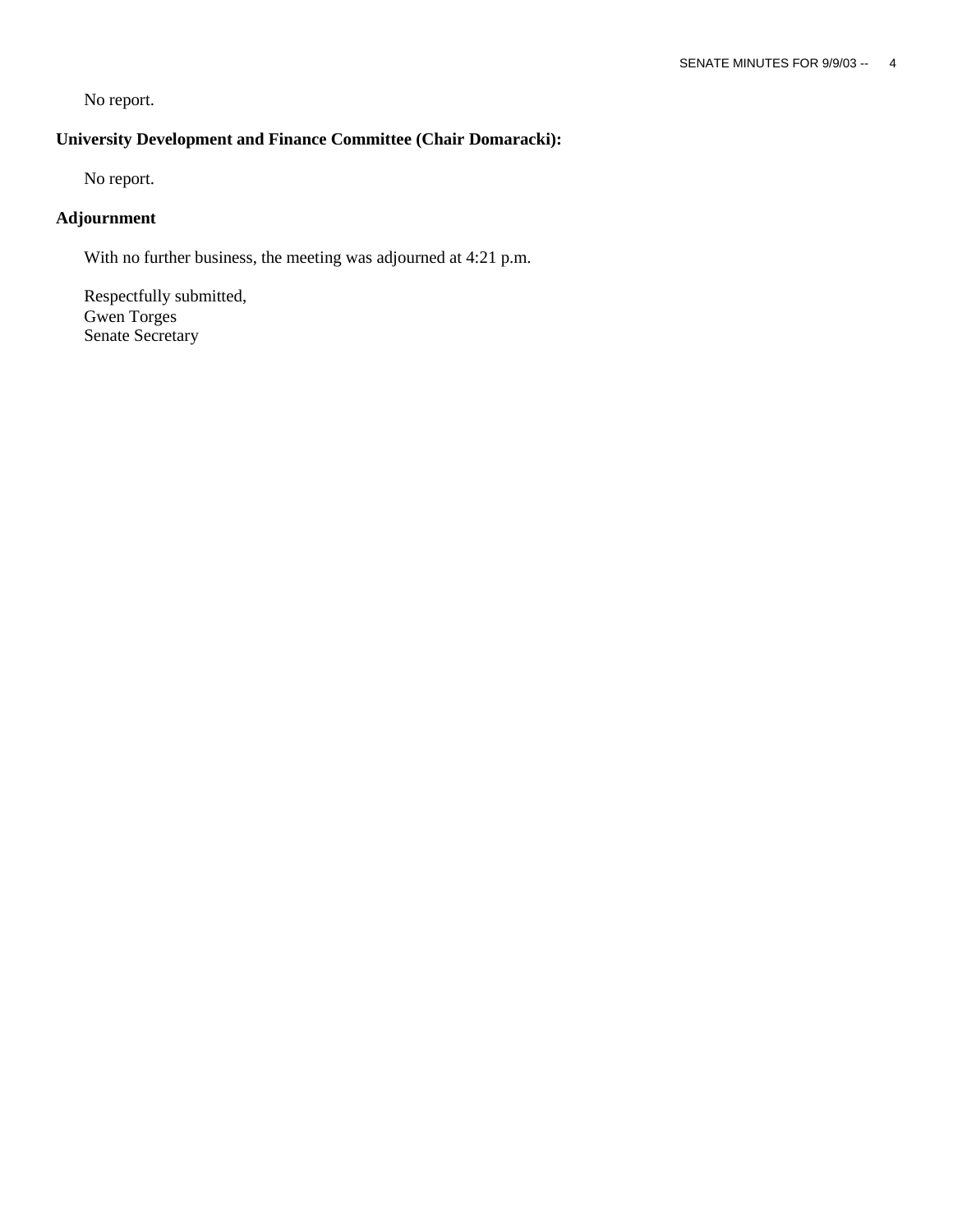# **APPENDIX A University-Wide Undergraduate Curriculum Committee Co-Chairs Sechrist and Numan**

# **FOR INFORMATION:**

## **Liberal Studies Committee Report:**

- Dr. James Dougherty, Department of Sociology, one time approval for Fall 2003 to designate SOC 362 as writing intensive.
- Ms. Stephanie Caulder, Department of Music, one time approval for Fall 2003 to designate MUHI 301 as writing intensive.
- Ms. Sara Rutledge, Department of Professional Studies in Education, one time approval for Fall 2003 to teach LBST 499 Childhood in America.

Approved Liberal Studies revisions for B.S.—Respiratory Care. Approved the Liberal Studies section of B.S.—Respiratory Care/Certified Respiratory Therapist Track.

# **FOR ACTION:**

# **1. Department of Biology—Program Revision (120 Resubmit)**

### **Current Program:**

|                                                                                                          | BS in Education-Biology (*)                                       |            |                                                                                       | <b>BS in Education-Biology (*)</b>                                      |
|----------------------------------------------------------------------------------------------------------|-------------------------------------------------------------------|------------|---------------------------------------------------------------------------------------|-------------------------------------------------------------------------|
| <b>Liberal Studies:</b> As outlined in the Liberal Studies<br>section with the following specifications: |                                                                   |            | <b>Liberal Studies:</b> As outlined in the<br>section with the following specificatio |                                                                         |
|                                                                                                          | Mathematics: MATH 110 or 121<br>Natural Sciences: CHEM 111-112    |            |                                                                                       | Mathematics: MATH 110 or 121<br>Natural Sciences: CHEM 111-112          |
|                                                                                                          | Social Science: PSYC 101                                          |            |                                                                                       | Social Science: PSYC 101                                                |
|                                                                                                          | Liberal Studies Electives: 9cr, MATH 217, PHYS                    |            |                                                                                       | Liberal Studies Electives: 9cr, MA                                      |
|                                                                                                          | 111, one course with GEOS prefix from the Liberal                 |            |                                                                                       | 151, one course with GEOS prefix fro                                    |
|                                                                                                          | Studies Natural Science (Option II) Nonlaboratory List,           |            |                                                                                       | Studies Natural Science (Option II) I                                   |
|                                                                                                          | no courses with BIOL prefix                                       |            |                                                                                       | no courses with BIOL prefix                                             |
|                                                                                                          | <b>College of Education:</b>                                      | 29         |                                                                                       | <b>College of Education:</b>                                            |
|                                                                                                          | <b>Pre-Professional Education Sequence:</b>                       |            |                                                                                       | <b>Pre-Professional Education Sequ</b>                                  |
| <b>COMM 103</b><br><b>EDSP 102</b>                                                                       | Digital Instructional Technology                                  | 3cr<br>3cr | <b>EDSP 102</b>                                                                       | COMM 103 Digital Instructional Te                                       |
|                                                                                                          | Educational Psychology<br><b>Professional Education Sequence:</b> |            |                                                                                       | <b>Educational Psychology</b><br><b>Professional Education Sequence</b> |
| <b>EDEX 301</b>                                                                                          | Education of Students with Disabilities                           |            |                                                                                       | EDEX 301 Education of Students w                                        |
|                                                                                                          | in Inclusive Secondary Settings                                   | 2cr        |                                                                                       | <b>Inclusive Secondary Sett</b>                                         |
| <b>EDSP 477</b>                                                                                          | Assessment of Student Learning: Design                            |            |                                                                                       | EDSP 477 Assessment of Student L                                        |
|                                                                                                          | and Interpretation of Educational                                 |            |                                                                                       | and Interpretation of Edu                                               |
|                                                                                                          | Measures                                                          | 3cr        |                                                                                       | EDUC 242 Pre-Student Teaching Cli                                       |
| <b>EDUC 242</b>                                                                                          | Pre-Student Teaching Clinical Experience I                        | 1cr        |                                                                                       | EDUC 342 Pre-Student Teaching Cli                                       |
| <b>EDUC 342</b>                                                                                          | Pre-Student Teaching Clinical Experience II                       | 1cr        |                                                                                       | EDUC 441 Student Teaching(1)                                            |
| <b>EDUC 441</b>                                                                                          | Student Teaching(1)                                               | 12cr       | <b>EDUC 442</b>                                                                       | School Law                                                              |
| <b>EDUC 442</b><br><b>EDUC 451</b>                                                                       | School Law<br>Teaching Science in the Secondary                   | 1cr        | <b>EDUC 451</b>                                                                       | Teaching Science in the<br>Schools                                      |
|                                                                                                          | Schools                                                           | 3cr        |                                                                                       |                                                                         |
| Major: (1)                                                                                               |                                                                   | 29         | Major: $(1)$                                                                          |                                                                         |
| <b>Required Courses:</b>                                                                                 |                                                                   |            | <b>Required Courses:</b>                                                              |                                                                         |
| <b>BIOL 111</b>                                                                                          | Principles of Biology I                                           | 4cr        | <b>BIOL 111</b>                                                                       | Principles of Biology I                                                 |
| <b>BIOL 112</b>                                                                                          | Principles of Biology II                                          | 4cr        | <b>BIOL 112</b>                                                                       | Principles of Biology II                                                |
| <b>BIOL 210</b><br><b>BIOL 220</b>                                                                       | Botany<br>General Zoology                                         | 3cr<br>3cr | <b>BIOL 210</b><br><b>BIOL 220</b>                                                    | Botany<br>General Zoology                                               |
| <b>BIOL 250</b>                                                                                          | Principles of Microbiology                                        | 3cr        | <b>BIOL 250</b>                                                                       | Principles of Microbiolo                                                |
| <b>BIOL 263</b>                                                                                          | Genetics                                                          | 3cr        | <b>BIOL 263</b>                                                                       | Genetics                                                                |
| <b>BIOL 480</b>                                                                                          | <b>Biology Seminar</b>                                            | 1cr        | <b>BIOL 480</b>                                                                       | <b>Biology Seminar</b>                                                  |

Biology Seminar

|            |                                    | <b>Proposed Program:</b>                                                                                 |            |
|------------|------------------------------------|----------------------------------------------------------------------------------------------------------|------------|
|            |                                    | BS in Education-Biology (*)                                                                              |            |
| 54         |                                    | <b>Liberal Studies:</b> As outlined in the Liberal Studies<br>section with the following specifications: | 54         |
|            |                                    | Mathematics: MATH 110 or 121<br>Natural Sciences: CHEM 111-112                                           |            |
|            |                                    | Social Science: PSYC 101                                                                                 |            |
|            |                                    | Liberal Studies Electives: 9cr, MATH 217, PHYS                                                           |            |
|            |                                    | 151, one course with GEOS prefix from the Liberal                                                        |            |
|            |                                    | Studies Natural Science (Option II) Nonlaboratory List,                                                  |            |
|            |                                    | no courses with BIOL prefix                                                                              |            |
| 29         |                                    | <b>College of Education:</b>                                                                             | 29         |
|            |                                    | <b>Pre-Professional Education Sequence:</b>                                                              |            |
| 3cr        |                                    | COMM 103 Digital Instructional Technology                                                                | 3cr        |
| 3cr        | EDSP 102                           | <b>Educational Psychology</b>                                                                            | 3cr        |
|            |                                    | <b>Professional Education Sequence:</b>                                                                  |            |
|            | <b>EDEX 301</b>                    | Education of Students with Disabilities in                                                               |            |
| 2cr        | <b>EDSP 477</b>                    | <b>Inclusive Secondary Settings</b>                                                                      | 2cr        |
|            |                                    | Assessment of Student Learning: Design<br>and Interpretation of Educational Measures                     | 3cr        |
| 3cr        |                                    | EDUC 242 Pre-Student Teaching Clinical Experience I                                                      | 1cr        |
| 1cr        |                                    | EDUC 342 Pre-Student Teaching Clinical Experience II                                                     | 1cr        |
| 1cr        | EDUC 441                           | Student Teaching(1)                                                                                      | 12cr       |
| 12cr       | EDUC 442                           | School Law                                                                                               | 1cr        |
| 1cr        | <b>EDUC 451</b>                    | Teaching Science in the Secondary                                                                        |            |
|            |                                    | Schools                                                                                                  | 3cr        |
| 3cr        |                                    |                                                                                                          |            |
| 29         | Major: (1)                         |                                                                                                          | 29         |
|            | <b>Required Courses:</b>           |                                                                                                          |            |
| 4cr        | <b>BIOL 111</b>                    | Principles of Biology I                                                                                  | 4cr        |
| 4cr        | <b>BIOL 112</b>                    | Principles of Biology II                                                                                 | 4cr        |
| 3cr        | <b>BIOL 210</b>                    | Botany                                                                                                   | 3cr        |
| 3cr        | <b>BIOL 220</b>                    | General Zoology                                                                                          | 3cr        |
| 3cr<br>3cr | <b>BIOL 250</b><br><b>BIOL 263</b> | Principles of Microbiology<br>Genetics                                                                   | 3cr<br>3cr |
| 1cr        | <b>BIOL 480</b>                    | <b>Biology Seminar</b>                                                                                   | 1cr        |
|            |                                    |                                                                                                          |            |

## **Controlled Electives: (2)**

| <b>Controlled Electives: (2)</b>         |     | <b>Controlled Electives: (2)</b>         |
|------------------------------------------|-----|------------------------------------------|
| Biology electives: (majors courses only) | 8cr | Biology electives: (majors courses only) |

**PASSED**

8cr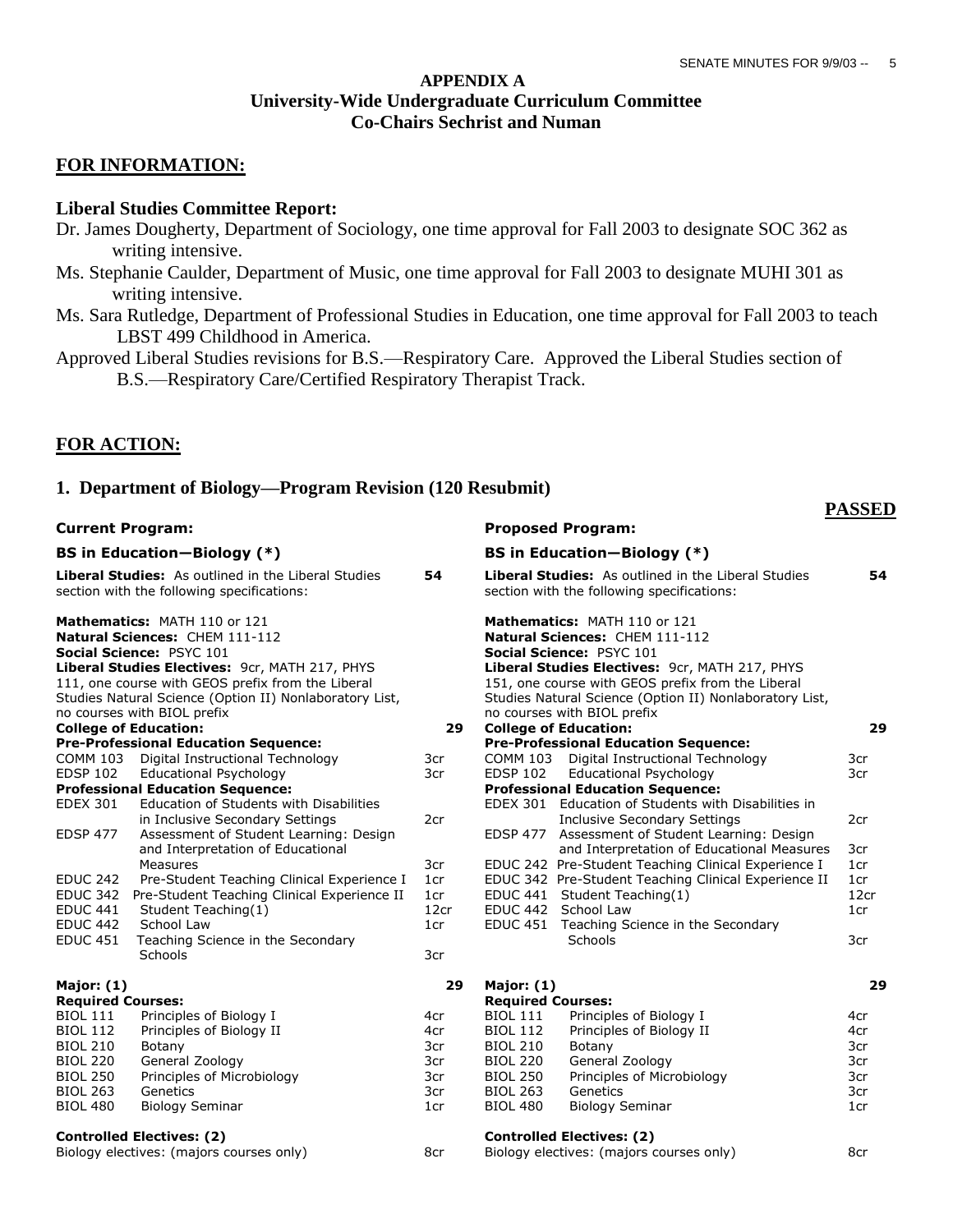| <b>Other Requirements:</b><br><b>Chemistry Sequence:</b> |                     |     |  |
|----------------------------------------------------------|---------------------|-----|--|
| <b>CHEM 231</b>                                          | Organic Chemistry I | 4cr |  |
| CHEM 351                                                 | Biochemistry (3)    | 4cr |  |

### **Free Electives: enough credits beyond those listed above to total 120 credits.**

- 
- (\*) See requirements leading to teaching certification, titled "Admission to Teacher Education," in the College of Education and Educational Technology section of this catalog.
- (1) Eligibility for student teaching and certification in secondary biology education will require a grade of C or better in all biology courses.
- (2) No more than 6cr from Independent Study (BIOL 482), Special Topics (BIOL 481), or Internship (BIOL 493) applies to major: excess applied as free electives.
- (3) The two-semester (6 cr) sequence of BIOC 301-302 can be substituted for CHEM 351 to meet the biochemistry requirement.
- (#) See advisory paragraph, "Timely Completion of Degree Requirements" in the section on Requirements for Graduation.

### SENATE MINUTES FOR 9/9/03 -- 6 **8**

**PASSED**

| <b>Chemistry Sequence:</b> |                  |     |  |
|----------------------------|------------------|-----|--|
|                            |                  |     |  |
| <b>CHEM 351</b>            | Biochemistry (3) | 4cr |  |

### **Free Electives: enough credits beyond those listed above to total 120 credits.**

**Other Requirements:** 

### **Total Degree Requirements: 120 Total Degree Requirements: 120**

- (\*) See requirements leading to teaching certification, titled "Admission to Teacher Education," in the College of Education and Educational Technology section of this catalog.
- (1) Eligibility for student teaching and certification in secondary biology education will require a grade of C or better in all biology courses.
- (2) No more than 6cr from Independent Study (BIOL 482), Special Topics (BIOL 481), or Internship (BIOL 493) applies to major: excess applied as free electives.
- (3) The two-semester (6 cr) sequence of BIOC 301-302 can be substituted for CHEM 351 to meet the biochemistry requirement.
- (#) See advisory paragraph, "Timely Completion of Degree Requirements" in the section on Requirements for Graduation.

**Rationale:** When this program was passed by Senate last spring, the incorrect Physics course was listed under liberal studies electives (PHYS 111 instead of PHYS 151).

# **2. Department of Sociology—Program Revision (120 Resubmit)**

### **BA—Sociology/Applied Social Research Track**

| <b>Current Program:</b>                                                                                                                                                                 |         | <b>Proposed Program:</b>                                                                                                                                             |     |
|-----------------------------------------------------------------------------------------------------------------------------------------------------------------------------------------|---------|----------------------------------------------------------------------------------------------------------------------------------------------------------------------|-----|
| <b>Liberal Studies:</b>                                                                                                                                                                 | 53      | <b>Liberal Studies:</b>                                                                                                                                              | 53  |
| <b>Mathematics: MATH 217 recommended</b><br><b>Social Science:</b> SOC 151 required, ANTH 110<br>recommended<br>Liberal Studies Electives: 9cr, COSC 101, no<br>courses with SOC prefix |         | Mathematics: MATH 217<br><b>Social Science: SOC 151 required, ANTH 110</b><br>recommended<br>Liberal Studies Electives: 9cr, COSC 101, no<br>courses with SOC prefix |     |
| College:                                                                                                                                                                                | $0 - 6$ | College:                                                                                                                                                             | 0-6 |
| Major:                                                                                                                                                                                  | 42      | <b>Maior:</b>                                                                                                                                                        | 42  |
| Free Electives: enough credits beyond those<br>listed above to total 120 credits.                                                                                                       |         | Free Electives: enough credits beyond those<br>listed above to total 120 credits.                                                                                    |     |
| <b>Total Degree Requirements:</b>                                                                                                                                                       | 120     | <b>Total Degree Requirements:</b>                                                                                                                                    | 120 |

**Rationale:** Last spring the word recommended was accidently included after MATH 217.

## **3. Department of Anthropology—Program Revision (120 Resubmit)**

|                                                                                                                                                                                                                                                                                                                      |    |                                                                                                                                                                                                                                                                                                                      | PASSED |  |
|----------------------------------------------------------------------------------------------------------------------------------------------------------------------------------------------------------------------------------------------------------------------------------------------------------------------|----|----------------------------------------------------------------------------------------------------------------------------------------------------------------------------------------------------------------------------------------------------------------------------------------------------------------------|--------|--|
| <b>Current Program:</b><br><b>BS-Education-Social Science</b><br><b>Education/Anthropology Concentration (*)</b>                                                                                                                                                                                                     |    | <b>Proposed Program:</b><br><b>BS-Education-Social Science</b><br><b>Education/Anthropology Concentration (*)</b>                                                                                                                                                                                                    |        |  |
| <b>Liberal Studies:</b> As outlined in the Liberal Studies<br>section with the following specifications:<br><b>Mathematics: 3cr</b><br><b>Humanities-History:</b> Fulfilled by required courses<br>in the major<br><b>Natural Science:</b> BIOL 103-104 or two of the<br>following: GEOS 101/102. GEOS 103/104, GEOS | 48 | <b>Liberal Studies:</b> As outlined in the Liberal Studies<br>section with the following specifications:<br><b>Mathematics: 3cr</b><br><b>Humanities-History:</b> Fulfilled by required courses<br>in the major<br><b>Natural Science:</b> BIOL 103-104 or two of the<br>following: GEOS 101/102. GEOS 103/104, GEOS | 48     |  |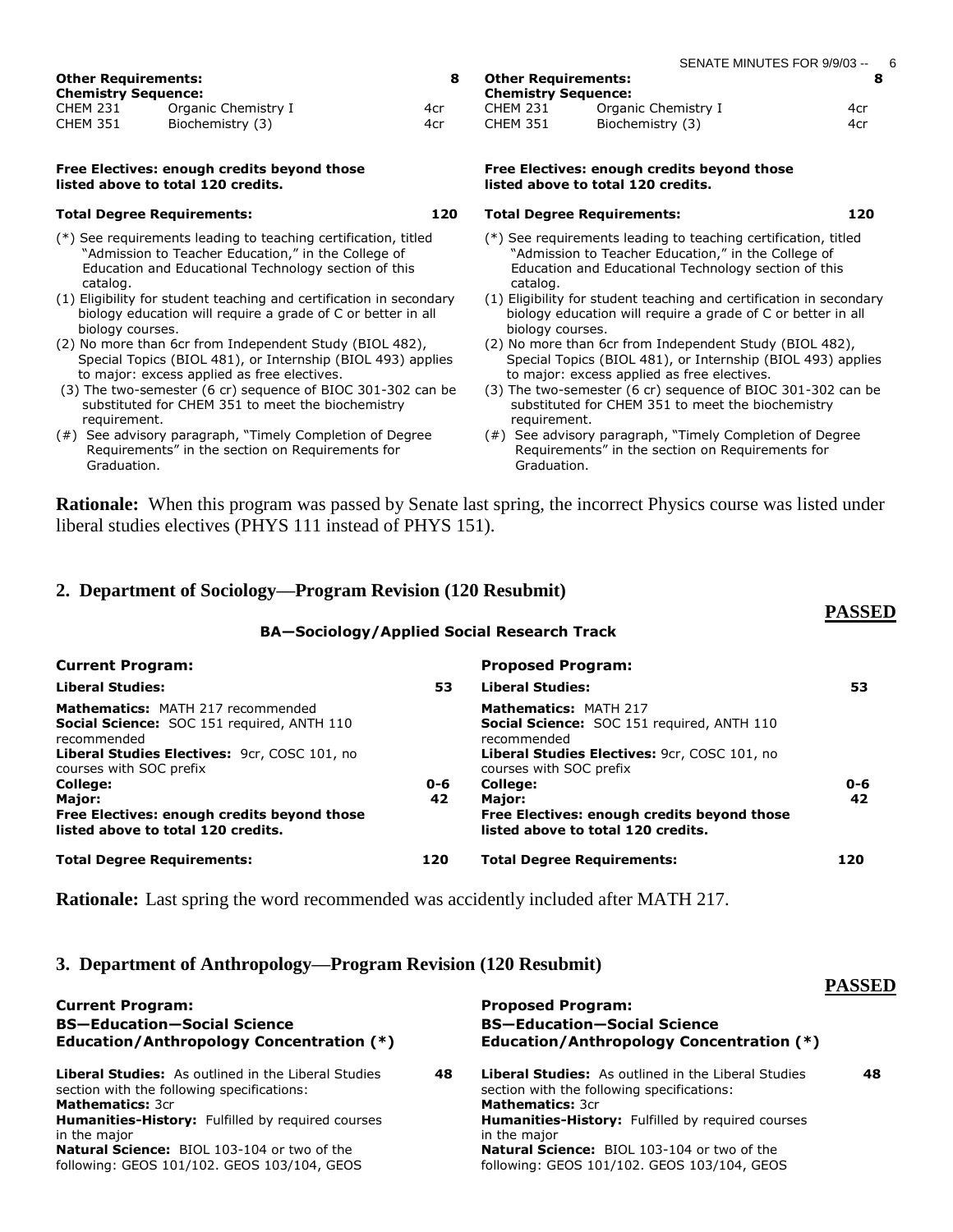### 105/106 105/106

**Liberal Studies Electives:** 6cr, SOC 362 or 363, PSYC 310 or 330, no course with ANTH prefix

| College:                                                                   |                                                                          |          | з |  |
|----------------------------------------------------------------------------|--------------------------------------------------------------------------|----------|---|--|
| 3 additional cr of MATH 100 level or above (in<br>addition to LS MATH) (1) |                                                                          |          |   |  |
|                                                                            | <b>Pre-Professional Sequence:</b>                                        | 3cr      |   |  |
|                                                                            | COMM 103 Digital Instructional Technology                                | 3cr      |   |  |
|                                                                            | EDSP 102 Educational Psychology                                          | 3cr      |   |  |
|                                                                            | <b>Professional Education Sequence:</b>                                  |          |   |  |
| <b>EDEX 301</b>                                                            | Education of Students with Disabilities                                  |          |   |  |
|                                                                            | in Inclusive Secondary Programs                                          | 2cr      |   |  |
| <b>EDSP 477</b>                                                            | Assessment of Student Learning:<br>Design and Interpretation of          |          |   |  |
|                                                                            | <b>Educational Measures</b>                                              | 3cr      |   |  |
| <b>EDUC 242</b>                                                            | Pre-student Teaching Clinical Exp. I                                     | 1cr      |   |  |
| <b>EDUC 342</b>                                                            | Pre-student Teaching Clinical Exp II                                     | 1cr      |   |  |
| <b>EDUC 441</b>                                                            | <b>Student Teaching</b>                                                  | 12cr     |   |  |
| <b>EDUC 442</b>                                                            | School Law                                                               | 1cr      |   |  |
| <b>EDUC 455</b>                                                            | Teaching of Social Studies in Secondary                                  |          |   |  |
|                                                                            | Schools                                                                  | 3cr      |   |  |
| Major:                                                                     |                                                                          |          | 2 |  |
| <b>Required courses:</b>                                                   |                                                                          |          |   |  |
| ANTH 211                                                                   | Cultural Anthropology                                                    | $*cr(1)$ |   |  |
| <b>ANTH 222</b>                                                            | <b>Biological Anthropology</b>                                           | 3cr      |   |  |
| <b>ANTH 233</b>                                                            | Language and Culture                                                     | 3cr      |   |  |
| <b>ANTH 244</b>                                                            | <b>Basic Archaeology</b>                                                 | 3cr      |   |  |
|                                                                            | Two area ethnography courses:<br>ANTH 271, 272, 273, or 314              | 6cr      |   |  |
|                                                                            | Two additional Anthropology courses numbered                             |          |   |  |
| 300 or above                                                               |                                                                          | 6cr      |   |  |
|                                                                            |                                                                          |          |   |  |
|                                                                            |                                                                          |          |   |  |
|                                                                            | <b>History Distributional Requirements:</b>                              |          |   |  |
|                                                                            | HIST 202 Western Civilization since 1600                                 | 3cr      |   |  |
|                                                                            | HIST 204 U.S. History to 1877                                            | 3cr      |   |  |
|                                                                            | HIST 205 U.S. History since 1877                                         | 3cr      |   |  |
|                                                                            |                                                                          |          |   |  |
|                                                                            | <b>Social Science Distribution Requirements:</b>                         |          |   |  |
|                                                                            | GEOG 230 Cultural Geography<br>PLSC 280 or 285 Comparative Government I: | 3cr      |   |  |
|                                                                            | Western Political Systems or Comparative                                 |          |   |  |
|                                                                            | Government II: Non-Western Systems                                       | 3cr      |   |  |
|                                                                            | SOC 151 or 231 Principles of Sociology or                                |          |   |  |
|                                                                            | <b>Contemporary Social Problems</b>                                      | 3cr      |   |  |
| Free Electives: enough credits beyond those                                |                                                                          |          |   |  |
|                                                                            | listed above to total 120 credits.                                       |          |   |  |

- (\*) See requirements leading to teacher certification, titled "Admission to Teacher Education," in the College of Education and Educational Technology section of this catalog.
- (1) Students are required to take an additional 3cr of MATH beyond the Liberal Studies requirements for a total of 6cr, all of which must be 100 level or above.
- (2) Courses counted toward Liberal Studies credits do not receive duplicate credits in the major.

**Social Science:** ANTH 211, ECON 121, PSYC 101 **Social Science:** ANTH 211, ECON 121, PSYC 101 **Liberal Studies Electives:** 6cr, SOC 362 or 363, PSYC 310 or 330, no course with ANTH prefix

| 32 | College:<br>3 additional cr of MATH 100 level or above (in                              | 32         |
|----|-----------------------------------------------------------------------------------------|------------|
|    | addition to LS MATH) (1)                                                                | 3cr        |
|    | <b>Pre-Professional Sequence:</b>                                                       |            |
|    | COMM 103 Digital Instructional Technology                                               | 3cr        |
|    | EDSP 102 Educational Psychology<br><b>Professional Education Sequence:</b>              | 3cr        |
|    | EDEX 301 Education of Students with Disabilities in                                     |            |
|    | <b>Inclusive Secondary Programs</b>                                                     | 2cr        |
|    | EDSP 477 Assessment of Student Learning Design                                          |            |
|    | and Interpretation of Educational                                                       |            |
|    | Measures                                                                                | 3cr        |
|    | EDUC 242<br>Pre-student Teaching Clinical Exp I<br>Pre-student Teaching Clinical Exp II | 1cr<br>1cr |
|    | EDUC 342<br>EDUC 441<br><b>Student Teaching</b>                                         | 12cr       |
|    | EDUC 442 School Law                                                                     | 1cr        |
|    | EDUC 455 Teaching of Social Studies in Secondary                                        |            |
|    | Schools                                                                                 | 3cr        |
| 21 | Major:                                                                                  | 21         |
|    | <b>Required courses:</b>                                                                |            |
| )  | ANTH 211 Cultural Anthropology                                                          | $*cr(2)$   |
|    | ANTH 213 World Archaeology<br>ANTH 222 Biological Anthropology                          | 3cr        |
|    |                                                                                         | 3cr        |
|    | One additional sudisciplinary course:                                                   |            |
|    | Language and Culture<br><b>ANTH 233</b><br>or                                           |            |
|    | <b>ANTH 244</b><br>Basic Archaeology                                                    | 3cr        |
|    | Two area ethnography courses:                                                           |            |
|    | ANTH 271, 272, 273, or 314                                                              | 6cr        |
|    | Two additional Anthropology courses numbered<br>300 or above                            | 6cr        |
|    |                                                                                         |            |
| 9  | <b>History Distributional Requirements:</b>                                             | 9          |
|    | HIST 202 Western Civilization since 1600                                                | 3cr        |
|    | HIST 204 U.S. History to 1877                                                           | 3cr        |
|    | HIST 205 U.S. History since 1877                                                        | 3cr        |
| 9  | <b>Social Science Distribution Requirements:</b>                                        | 9          |
|    | GEOG 230 Cultural Geography                                                             | 3cr        |
|    | PLSC 280 or 285 Comparative Government I:                                               |            |
|    | Western Political Systems or Comparative                                                |            |
|    | Government II: Non-Western Systems                                                      | 3cr        |
|    | SOC 151 or 231 Principles of Sociology or                                               |            |
|    | Contemporary Social Problems                                                            | 3cr        |
|    |                                                                                         |            |

### **Free Electives: enough credits beyond those listed above to total 120 credits.**

### **Total Degree Requirements: 120 Total Degree Requirements: 120**

- (\*) See requirements leading to teacher certification, titled "Admission to Teacher Education," in the College of Education and Educational Technology section of this catalog.
- (1) Students are required to take an additional 3cr of MATH beyond the Liberal Studies requirements for a total of 6cr, all of which must be 100 level or above.
- (2) Courses counted toward Liberal Studies credits do not receive duplicate credits in the major.

**Rationale:** The version submitted on April 29<sup>th</sup> contained the incorrect courses in the Anthropology Core. The proposed program is what should have been submitted.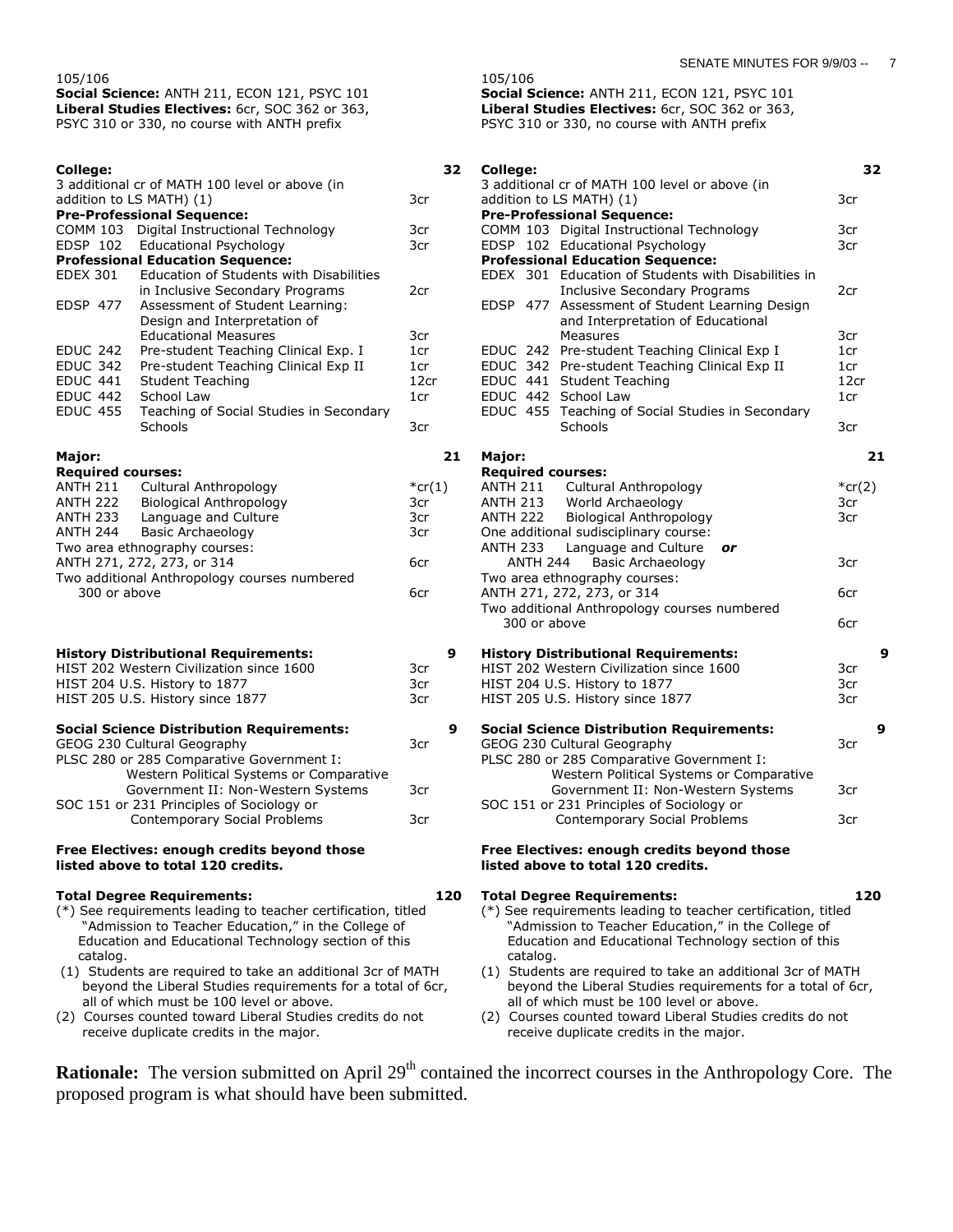# **4. Department of Geoscience--Program Revisions (120 Resubmits)**

## **Current Program: Proposed Program:**

## **BS in Education-- Earth and Space Science (\*) BS in Education— Earth and Space Science (\*)**

|                                    | <b>Liberal Studies:</b> As outlined in the Liberal Studies<br>section with the following specifications:<br>Mathematics: MATH 121<br>Natural Sciences: CHEM 111-112<br>Social Science: PSYC 101<br>Liberal Studies Electives: 6cr, MATH 217, PHYS<br>111, no courses with GEOS prefix | 52          |
|------------------------------------|---------------------------------------------------------------------------------------------------------------------------------------------------------------------------------------------------------------------------------------------------------------------------------------|-------------|
|                                    | <b>College of Education:</b>                                                                                                                                                                                                                                                          | 29          |
|                                    | <b>Professional Education Sequence: (1)</b>                                                                                                                                                                                                                                           |             |
|                                    | COMM 103 Digital Instructional Technology                                                                                                                                                                                                                                             | 3cr         |
| <b>EDEX 301</b>                    | Education of Students with Disabilities in                                                                                                                                                                                                                                            |             |
|                                    | <b>Inclusive Secondary Settings</b>                                                                                                                                                                                                                                                   | 2cr         |
| <b>EDSP 102</b>                    | <b>Educational Psychology</b>                                                                                                                                                                                                                                                         |             |
| <b>EDSP 477</b>                    | Assessment of Student Learning: Design                                                                                                                                                                                                                                                |             |
|                                    | and Interpretation of Educational                                                                                                                                                                                                                                                     |             |
|                                    | Measures                                                                                                                                                                                                                                                                              | 3cr         |
| <b>EDUC 242</b>                    | Pre-Student Teaching Clinical Experience I                                                                                                                                                                                                                                            | 1cr         |
| <b>EDUC 342</b><br><b>EDUC 441</b> | Pre-Student Teaching Clinical Experience II<br>Student Teaching                                                                                                                                                                                                                       | 1cr<br>12cr |
| <b>EDUC 442</b>                    | School Law                                                                                                                                                                                                                                                                            | 1cr         |
| <b>EDUC 451</b>                    | Teaching Science in the Secondary                                                                                                                                                                                                                                                     |             |
|                                    | Schools                                                                                                                                                                                                                                                                               | 3cr         |
|                                    |                                                                                                                                                                                                                                                                                       |             |
| Major: (1)                         |                                                                                                                                                                                                                                                                                       | 39          |
| <b>Required Courses:</b>           |                                                                                                                                                                                                                                                                                       |             |
| <b>BIOL 103</b>                    | General Biology I                                                                                                                                                                                                                                                                     | 4cr         |
| <b>GEOS 121</b>                    | Physical Geology                                                                                                                                                                                                                                                                      | 3cr         |
| <b>GEOS 122</b>                    | Physical Geology Laboratory                                                                                                                                                                                                                                                           | 1cr         |
| <b>GEOS 131</b>                    | <b>Historical Geology</b>                                                                                                                                                                                                                                                             | 3cr         |
| <b>GEOS 132</b>                    | <b>Historical Geology Laboratory</b>                                                                                                                                                                                                                                                  | 1cr         |
| <b>GEOS 341</b>                    | Solar System                                                                                                                                                                                                                                                                          | 3cr         |
| <b>GEOS 342</b>                    | Stellar Astronomy                                                                                                                                                                                                                                                                     | 3cr         |
| <b>GEOS 350</b>                    | Operation of the Planetarium                                                                                                                                                                                                                                                          | 1cr         |
| <b>GEOS 361</b>                    | Physical Oceanography                                                                                                                                                                                                                                                                 | 3cr         |
| <b>GEOS 371</b>                    | Meteorology I                                                                                                                                                                                                                                                                         | 3cr         |

# PHYS 122 Physics II Lab **Controlled Electives: (2)**

PHYS 112 Physics II Lecture PHYS 121 Physics I Lab

Geology electives (not GEOS 101, 103, 105, 111, 113, 141)

(\*) See requirements leading to teaching certification, titled "Admission to Teacher Education," in the College of Education and Educational Technology section of this catalog.

## **<sup>52</sup> Liberal Studies:** As outlined in the Liberal Studies section with the following specifications: **Mathematics:** MATH 121 **Mathematics:** MATH 121 **Natural Sciences:** CHEM 111-112 **Natural Sciences:** CHEM 111-112 **Social Science: PSYC 101 Liberal Studies Electives:** 6cr, MATH 217, PHYS 111, no courses with GEOS prefix **College of Education: Professional Education Sequence:** COMM 103 Digital Instructional Technology EDEX 301 Education of Students with Disabilities in Inclusive Secondary Settings EDSP 102 Educational Psychology EDSP 477 Assessment of Student Learning: Design and Interpretation of Educational Measures EDUC 242 Pre-Student Teaching Clinical Experience I EDUC 342 Pre-Student Teaching Clinical Experience II EDUC 441 Student Teaching EDUC 442 School Law EDUC 451 Teaching Science in the Secondary

**Major: Required Courses:** BIOL 103 General Biology I GEOS 121 Physical Geology GEOS 122 Physical Geology Laboratory GEOS 131 Historical Geology GEOS 132 Historical Geology Laboratory GEOS 341 Solar System GEOS 342 Stellar Astronomy GEOS 350 Operation of the Planetarium GEOS 361 Physical Oceanography GEOS 371 Meteorology I PHYS 112 Physics II Lecture PHYS 121 Physics I Lab PHYS 122 Physics II Lab **Controlled Electives:**  Geology electives (200 level or higher)  **39** 4cr 3cr 1cr 3cr 1cr 3cr 3cr 1cr 3cr 3cr 3cr 1cr 1cr 9cr

### **Total Degree Requirements: 120 Total Degree Requirements: 120**

Schools

(\*) See requirements leading to teaching certification, titled "Admission to Teacher Education," in the College of Education and Educational Technology section of this catalog.

**Rationale:** The footnotes (1) and (2) should not be in the listing because those footnotes no longer exist.

3cr 1cr 1cr

9cr

# **BS in Education—General Science Education (\*) BS in Education—General Science Education (\*)**

**Liberal Studies:** As outlined in the Liberal Studies section with the following specifications: **Mathematics:** MATH 121(1) **Mathematics:** MATH 121(1) **Natural Sciences:** CHEM 111-112 **Natural Sciences:** CHEM 111-112 **Social Science:** PSYC 101 **Social Science:** PSYC 101

### **Current Program: Proposed Program:**

 **52 Liberal Studies:** As outlined in the Liberal Studies section with the following specifications: **<sup>52</sup> Liberal Studies Electives:** 6cr, MATH 217, PHYS **Liberal Studies Electives:** 6cr, MATH 217, PHYS

# **PASSED**

**<sup>52</sup>**

 **29**

3cr 2cr 3cr

3cr 1cr 1cr 12cr 1cr 3cr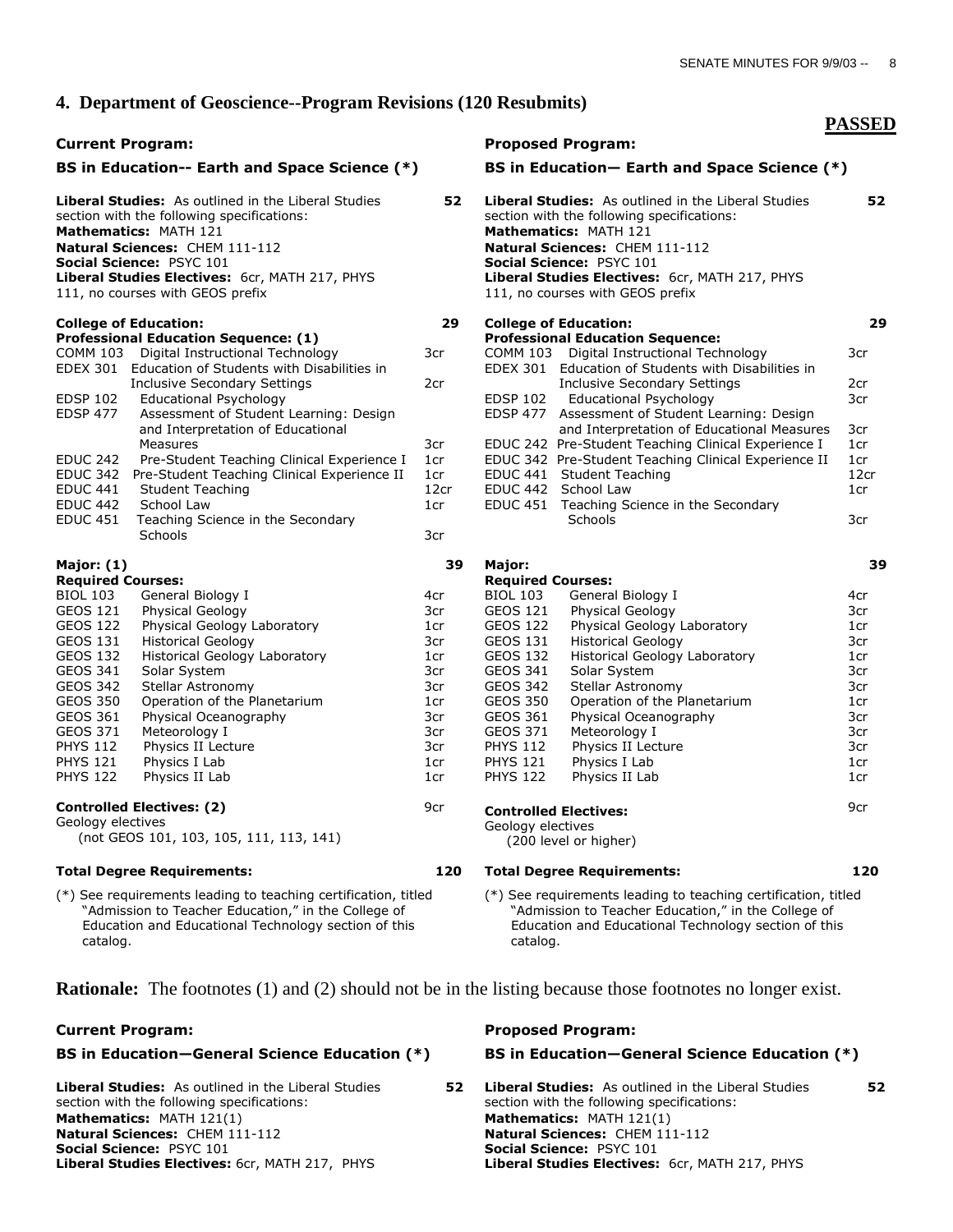111, no courses with prefix of chosen track in major 111, no courses with prefix of chosen track in major

### **College of Education:**

|                 | <b>Professional Education Sequence: (1)</b> |      |
|-----------------|---------------------------------------------|------|
| <b>COMM 103</b> | Digital Instructional Technology            | 3cr  |
| <b>EDEX 301</b> | Education of Students with Disabilities in  |      |
|                 | Inclusive Secondary Settings                | 2cr  |
| <b>EDSP 102</b> | Educational Psychology                      | 3cr  |
| <b>EDSP 477</b> | Assessment of Student Learning: Design      |      |
|                 | and Interpretation of Educational           |      |
|                 | Measures                                    | 3cr  |
| <b>EDUC 242</b> | Pre-Student Teaching Clinical Experience I  | 1cr  |
| <b>EDUC 342</b> | Pre-Student Teaching Clinical Experience II | 1cr  |
| <b>EDUC 441</b> | <b>Student Teaching</b>                     | 12cr |
| <b>EDUC 442</b> | School Law                                  | 1cr  |
| <b>EDUC 451</b> | Teaching Science in the Secondary           |      |
|                 | Schools                                     | 3cr  |

### **Major: (1)**

| <b>Required Courses:</b> |                                      |     |
|--------------------------|--------------------------------------|-----|
| <b>BIOL 103</b>          | General Biology I                    | 4cr |
| <b>GEOS 121</b>          | Physical Geology                     | 3cr |
| GEOS 122                 | Physical Geology Laboratory          | 1cr |
| <b>GEOS 131</b>          | <b>Historical Geology</b>            | 3cr |
| <b>GEOS 132</b>          | <b>Historical Geology Laboratory</b> | 1cr |
| GEOS 341                 | Solar System                         | 3cr |
| <b>GEOS 342</b>          | Stellar Astronomy                    | 3cr |
| GEOS 350                 | Operation of the Planetarium         | 1cr |
| GEOS 361                 | Physical Oceanography                | 3cr |
| <b>GEOS 371</b>          | Meteorology I                        | 3cr |
| <b>PHYS 112</b>          | Physics II Lecture                   | 3cr |
| <b>PHYS 121</b>          | Physics I Lab                        | 1cr |
| <b>PHYS 122</b>          | Physics II Lab                       | 1cr |
|                          |                                      |     |

| <b>Controlled Electives:</b>                    | $15-16$ cr |
|-------------------------------------------------|------------|
| Biology track: BIOL 210, 220, 250, 272, 480,    |            |
| <b>BIOL</b> elective                            |            |
| Chemistry track: CHEM 231, 321, 351, 232,       |            |
| or 340 or 341                                   |            |
| Geoscience track: GEOS 121, 123, 131, 341,      |            |
| or 342, 361, 371                                |            |
| Physics track: PHYS 222, 231, 242, 331, 350 (2) |            |

### **Free Electives: enough credits beyond those listed above to total 120 credits.**

### **(#)Total Degree Requirements: 120 (#)Total Degree Requirements: 120**

- (\*) See requirements leading to teaching certification, titled "Admission to Teacher Education," in the College of Education and Educational Technology section of this catalog.
- (1) Note: If Physics track is elected, MATH 123 and 124 are required in place of MATH 121 resulting in additional total credits.
- (#) See advisory paragraph "Timely Completion of Degree Requirements" in the section on Requirements for Graduation.

# SENATE MINUTES FOR 9/9/03 -- 9

| 29 |                                         | <b>College of Education:</b>                         | 29   |  |  |
|----|-----------------------------------------|------------------------------------------------------|------|--|--|
|    | <b>Professional Education Sequence:</b> |                                                      |      |  |  |
|    | <b>COMM 103</b>                         | Digital Instructional Technology                     | 3cr  |  |  |
|    | <b>EDEX 301</b>                         | Education of Students with Disabilities in           |      |  |  |
|    |                                         | Inclusive Secondary Settings                         | 2cr  |  |  |
|    | <b>EDSP 102</b>                         | Educational Psychology                               | 3cr  |  |  |
|    | <b>EDSP 477</b>                         | Assessment of Student Learning: Design               |      |  |  |
|    |                                         | and Interpretation of Educational                    |      |  |  |
|    |                                         | Measures                                             | 3cr  |  |  |
|    |                                         | EDUC 242 Pre-Student Teaching Clinical Experience I  | 1cr  |  |  |
|    |                                         | EDUC 342 Pre-Student Teaching Clinical Experience II | 1cr  |  |  |
| r  | <b>EDUC 441</b>                         | <b>Student Teaching</b>                              | 12cr |  |  |
|    | <b>EDUC 442</b>                         | School Law                                           | 1cr  |  |  |
|    | <b>EDUC 451</b>                         | Teaching Science in the Secondary                    |      |  |  |
|    |                                         | Schools                                              | 3cr  |  |  |

### **Major: Required Courses:** BIOL 103 General Biology I BIOL 104 General Biology II GEOS 111 Earth Sciene for Educators I GEOS 112 Earth Sciene for Educators I Laboratory<br>GEOS 113 Earth Science for Educators II Earth Science for Educators II GEOS 114 Earth Science for Educators II Laboratory<br>PHYS 112 Physics II Lecture Physics II Lecture PHYS 121 Physics I Lab **36-38** 4cr 4cr 3cr 1cr 3cr 1cr 3cr 1cr

| <b>Controlled Electives:</b>                    | 15-17cr |
|-------------------------------------------------|---------|
| Biology track: BIOL 210, 220, 250, 272, 480,    |         |
| <b>BIOL</b> elective                            |         |
| Chemistry track: CHEM 231, 321, 351, 232,       |         |
| or 340 or 341                                   |         |
| Geoscience track: GEOS 121, 122, 131, 132, 341  |         |
| or 342, 361, 371                                |         |
| Physics track: PHYS 222, 231, 242, 331, 350 (1) |         |

### **Free Electives: enough credits beyond those listed above to total 120 credits.**

PHYS 122 Physics II Lab

- (\*) See requirements leading to teaching certification, titled "Admission to Teacher Education," in the College of Education and Educational Technology section of this catalog.
- (1) Note: If Physics track is elected, MATH 123 and 124 are required in place of MATH 121 resulting in additional total credits.
- (#) See advisory paragraph "Timely Completion of Degree Requirements" in the section on Requirements for Graduation.

**Rationale:** Incorrect information appeared in the Major required courses and under Geoscience in controlled electives. The correct number of free electives is 1-3.

 **39**

1cr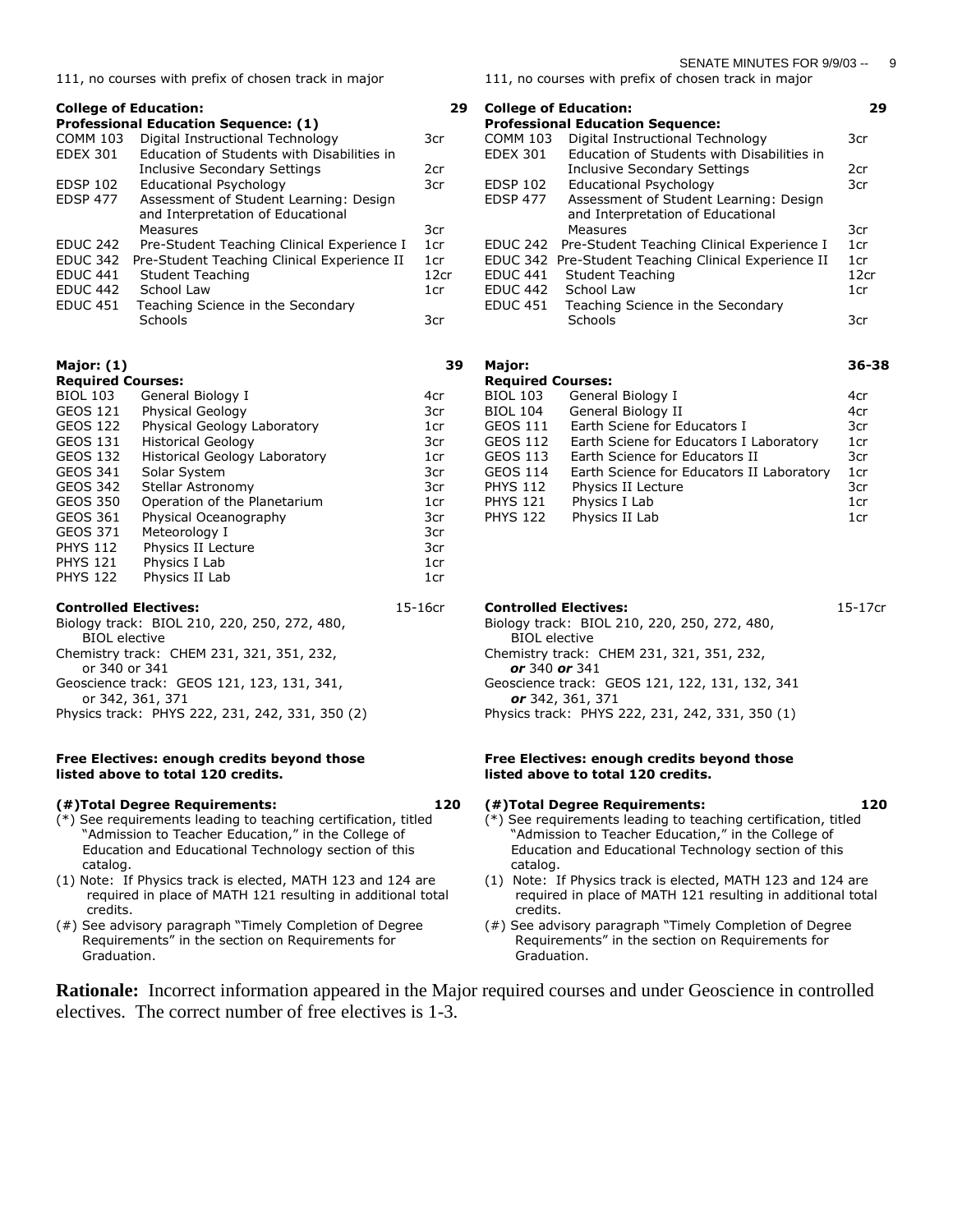# **5. Department of Human Development and Environmental Studies—Program Revision (120 Resubmit)**

|                                                                                                                                                                                                                                                                                                                                                                                                          |                                                                                   |     |                                        |                                                                                                                                                                                                                                                                                                                                                                | ששטטרו |
|----------------------------------------------------------------------------------------------------------------------------------------------------------------------------------------------------------------------------------------------------------------------------------------------------------------------------------------------------------------------------------------------------------|-----------------------------------------------------------------------------------|-----|----------------------------------------|----------------------------------------------------------------------------------------------------------------------------------------------------------------------------------------------------------------------------------------------------------------------------------------------------------------------------------------------------------------|--------|
| <b>Current Program:</b>                                                                                                                                                                                                                                                                                                                                                                                  |                                                                                   |     |                                        | <b>Proposed Program:</b>                                                                                                                                                                                                                                                                                                                                       |        |
| <b>BS-Interior Design</b>                                                                                                                                                                                                                                                                                                                                                                                |                                                                                   |     |                                        | <b>BS-Interior Design</b>                                                                                                                                                                                                                                                                                                                                      |        |
| <b>Liberal Studies:</b> As outlined in the Liberal Studies<br>section with the following specifications:<br>Mathematics: MATH 101 or higher<br>Humanities-Philosophy/Religious Studies: PHIL<br>223 recommended<br>Fine Arts: ARHI 101<br>Natural Science: SCI 105-106<br>Social Science: PSYC 101, SOC 151<br>Liberal Studies Electives: 6cr, ARHI 205 or 206,<br>ECON 122, no courses with INDS prefix |                                                                                   | 51  | 223 recommended<br>Fine Arts: ARHI 101 | <b>Liberal Studies:</b> As outlined in the Liberal Studies<br>section with the following specifications:<br>Mathematics: MATH 101 or higher<br>Humanities-Philosophy/Religious Studies: PHIL<br>Natural Science: SCI 105-106<br>Social Science: PSYC 101, SOC 151<br>Liberal Studies Electives: 6cr, ARHI 205 or 207,<br>ECON 122, no courses with INDS prefix | 51     |
| Major:                                                                                                                                                                                                                                                                                                                                                                                                   |                                                                                   | 45  | <b>Major:</b>                          |                                                                                                                                                                                                                                                                                                                                                                | 45     |
| <b>Required Courses:</b>                                                                                                                                                                                                                                                                                                                                                                                 |                                                                                   |     | <b>Required Courses:</b>               |                                                                                                                                                                                                                                                                                                                                                                |        |
| <b>FSMR 314</b>                                                                                                                                                                                                                                                                                                                                                                                          | <b>Textiles</b>                                                                   | 3cr | <b>FSMR 314</b>                        | <b>Textiles</b>                                                                                                                                                                                                                                                                                                                                                | 3cr    |
| <b>INDS 105</b>                                                                                                                                                                                                                                                                                                                                                                                          | Introduction to Interior Design                                                   | 3cr | <b>INDS 105</b>                        | Introduction to Interior Design                                                                                                                                                                                                                                                                                                                                | 3cr    |
| <b>INDS 118</b>                                                                                                                                                                                                                                                                                                                                                                                          | Drafting for Construction I                                                       | 3cr | <b>INDS 118</b>                        | Drafting for Construction I                                                                                                                                                                                                                                                                                                                                    | 3cr    |
| <b>INDS 205</b>                                                                                                                                                                                                                                                                                                                                                                                          | Color Theory and Application                                                      | 3cr | <b>INDS 205</b>                        | Color Theory and Application                                                                                                                                                                                                                                                                                                                                   | 3cr    |
| <b>INDS 218</b>                                                                                                                                                                                                                                                                                                                                                                                          | Drafting for Construction II                                                      | 3cr | <b>INDS 218</b>                        | Drafting for Construction II                                                                                                                                                                                                                                                                                                                                   | 3cr    |
| <b>INDS 305</b>                                                                                                                                                                                                                                                                                                                                                                                          | <b>Interior Lighting</b>                                                          | 3cr | <b>INDS 305</b>                        | <b>Interior Lighting</b>                                                                                                                                                                                                                                                                                                                                       | 3cr    |
| <b>INDS 310</b>                                                                                                                                                                                                                                                                                                                                                                                          | Human Factors in Interior Design                                                  | 3cr | <b>INDS 310</b>                        | Human Factors in Interior Design                                                                                                                                                                                                                                                                                                                               | 3cr    |
| <b>INDS 313</b>                                                                                                                                                                                                                                                                                                                                                                                          | Materials and Finishes                                                            | 3cr | <b>INDS 313</b>                        | Materials and Finishes                                                                                                                                                                                                                                                                                                                                         | 3cr    |
| <b>INDS 315</b>                                                                                                                                                                                                                                                                                                                                                                                          | Residential Design                                                                | 3cr | <b>INDS 315</b>                        | Residential Design                                                                                                                                                                                                                                                                                                                                             | 3cr    |
| <b>INDS 319</b>                                                                                                                                                                                                                                                                                                                                                                                          | Residential Design II: Kitchen, Bath,                                             |     | <b>INDS 319</b>                        | Residential Design II: Kitchen, Bath,                                                                                                                                                                                                                                                                                                                          |        |
|                                                                                                                                                                                                                                                                                                                                                                                                          | Media Room Design                                                                 | 3cr |                                        | Media Room Design                                                                                                                                                                                                                                                                                                                                              | 3cr    |
| <b>INDS 370</b>                                                                                                                                                                                                                                                                                                                                                                                          | Development of Design I /W/                                                       | 3cr | <b>INDS 370</b>                        | Development of Design I                                                                                                                                                                                                                                                                                                                                        | 3cr    |
| <b>INDS 380</b>                                                                                                                                                                                                                                                                                                                                                                                          | Development of Design II /W/                                                      | 3cr | <b>INDS 380</b>                        | Development of Design II                                                                                                                                                                                                                                                                                                                                       | 3cr    |
| <b>INDS 405</b>                                                                                                                                                                                                                                                                                                                                                                                          | Interior Design Professional Practice                                             | 3cr | <b>INDS 405</b>                        | Interior Design Professional Practice                                                                                                                                                                                                                                                                                                                          | 3cr    |
| <b>INDS 464</b>                                                                                                                                                                                                                                                                                                                                                                                          | Contract Design I                                                                 | 3cr | <b>INDS 464</b>                        | Contract Design I                                                                                                                                                                                                                                                                                                                                              | 3cr    |
| <b>INDS 465</b>                                                                                                                                                                                                                                                                                                                                                                                          | Contract Design II                                                                | 3cr | <b>INDS 465</b>                        | Contract Design II                                                                                                                                                                                                                                                                                                                                             | 3cr    |
| <b>Other Requirements:</b>                                                                                                                                                                                                                                                                                                                                                                               |                                                                                   | 14  | <b>Other Requirements:</b>             |                                                                                                                                                                                                                                                                                                                                                                | 14     |
|                                                                                                                                                                                                                                                                                                                                                                                                          | <b>Outside Concentration:</b>                                                     |     |                                        | <b>Outside Concentration:</b>                                                                                                                                                                                                                                                                                                                                  |        |
|                                                                                                                                                                                                                                                                                                                                                                                                          | Business: BTST 101, MKTG 320                                                      | 6cr |                                        | Business: BTST 101, MKTG 320                                                                                                                                                                                                                                                                                                                                   | 6cr    |
|                                                                                                                                                                                                                                                                                                                                                                                                          | Art: ART 120, 213; one course from the following:                                 |     |                                        | Art: ART 120, 213; one course from the following:                                                                                                                                                                                                                                                                                                              |        |
|                                                                                                                                                                                                                                                                                                                                                                                                          | ART 214, 215, 216, 218, 219                                                       | 8cr |                                        | ART 214, 215, 216, 218, 219                                                                                                                                                                                                                                                                                                                                    | 8cr    |
|                                                                                                                                                                                                                                                                                                                                                                                                          | Free Electives: enough credits beyond those<br>listed above to total 120 credits. |     |                                        | Free Electives: enough credits beyond those<br>listed above to total 120 credits.                                                                                                                                                                                                                                                                              |        |
|                                                                                                                                                                                                                                                                                                                                                                                                          | <b>Total Degree Requirements:</b>                                                 | 120 |                                        | <b>Total Degree Requirements:</b>                                                                                                                                                                                                                                                                                                                              | 120    |

**Rationale:** Under Liberal Studies electives the ARHI courses listed should be 205 or 207 since 206 has been deleted.

# **6. Department of Spanish—Program Revisions (120 Resubmits)**

|                                                                                                                                                                                                         |     |                                                                                                                                                                                                              | <b>PASSED</b> |
|---------------------------------------------------------------------------------------------------------------------------------------------------------------------------------------------------------|-----|--------------------------------------------------------------------------------------------------------------------------------------------------------------------------------------------------------------|---------------|
| <b>Current Program:</b>                                                                                                                                                                                 |     | <b>Proposed Program:</b>                                                                                                                                                                                     |               |
| <b>BA-Spanish</b>                                                                                                                                                                                       |     | <b>BA-Spanish</b>                                                                                                                                                                                            |               |
| <b>Liberal Studies:</b> As outlined in the Liberal Studies<br>section with the following specifications:<br><b>Mathematics: 3cr</b><br><b>Liberal Studies Electives: no courses with SPAN</b><br>prefix | 53. | <b>Liberal Studies:</b> As outlined in the Liberal Studies<br>section with the following specifications:<br><b>Mathematics: 3cr</b><br><b>Liberal Studies Electives:</b> 9cr, no courses with SPAN<br>prefix | 53            |
| College:<br>Foreign Language (included in major)                                                                                                                                                        | 0   | College:<br>Foreign Language (included in major)                                                                                                                                                             | 0             |
| Major:                                                                                                                                                                                                  | 37  | Major:                                                                                                                                                                                                       | 37            |

# **PASSED**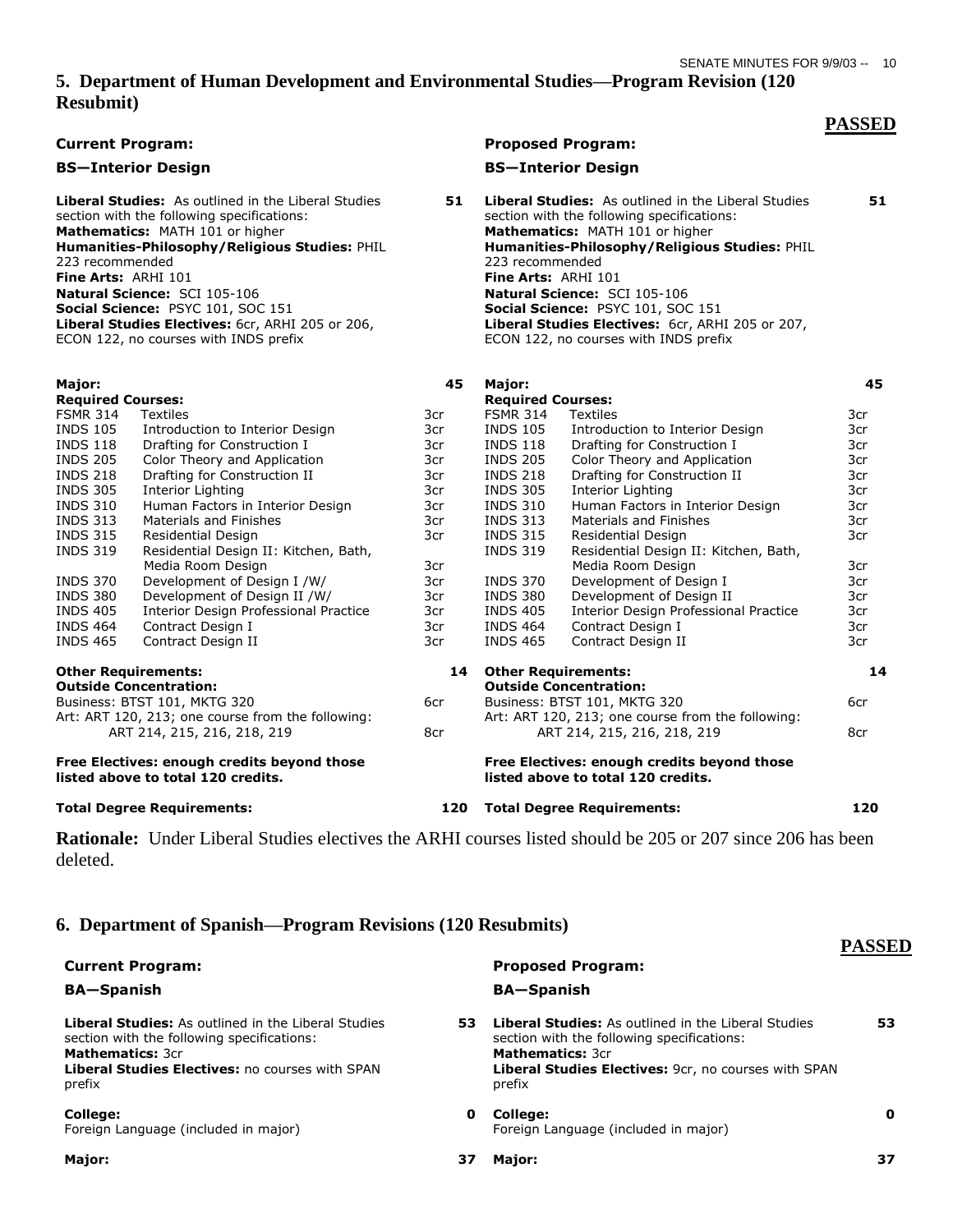### Study Abroad (1)

### **Required Courses:**

| Intermediate Spanish or equivalent<br><b>SPAN 201</b>                                                                   | 4cr |
|-------------------------------------------------------------------------------------------------------------------------|-----|
| Intermediate Spanish Conversation<br><b>SPAN 220</b>                                                                    | 3cr |
| Intermediate Spanish Composition<br><b>SPAN 230</b>                                                                     | 3cr |
| Introduction to Hispanic Literature<br><b>SPAN 260</b>                                                                  | 3cr |
| <b>Advanced Spanish Conversation</b><br><b>SPAN 321</b>                                                                 | 3cr |
| Hispanic Civilization Through the 19th<br><b>SPAN 340</b>                                                               |     |
| Century                                                                                                                 | 3cr |
| 20 <sup>th</sup> Century Spanish Civilization and<br>SPAN 342/344<br>Culture/20 <sup>th</sup> -Century Spanish-American |     |
| Civilization and Culture                                                                                                | 3cr |
| Survey of Peninsular Literature/<br>SPAN 362/364                                                                        |     |
| Survey of Spanish American Literature                                                                                   | 3cr |
| <b>SPAN 404</b><br>Advanced Spanish Grammar                                                                             | 3cr |
|                                                                                                                         |     |
|                                                                                                                         |     |

### **Controlled Electives:**

| At least two literature courses from those numbered |     |
|-----------------------------------------------------|-----|
| 410-481                                             | 6cr |
| Any other 3cr in SPAN courses 342 or above except   |     |
| SPAN 390                                            | 3cr |
|                                                     |     |

### **Free Electives: enough credits beyond those listed above to total 120 credits.**

### **Total Degree Requirements: 124-126 Total Degree Requirements: 120**

(1) Students in the B.A. Spanish major must successfully complete a program of language study in a Spanish speaking county. This program must, as a minimum, last four weeks and carry 3 or more sh extending beyond the intermediate level. Students may fulfill this requirement by participating in any of IUP's study abroad programs in Spain, Mexico, or Costa Rica or by transferring credits from another accredited program. Students wishing to fulfill this requirement through a non-IUP program should obtain prior approval from the department. Based on demonstration of adequate oral proficiency and significant cross-cultural experience, students may be exempted from this requirement with the approval of the advisor.

### SENATE MINUTES FOR 9/9/03 -- 11

# Study Abroad (1)

| <b>Required Courses:</b>     |                                                      |     |
|------------------------------|------------------------------------------------------|-----|
| <b>SPAN 201</b>              | Intermediate Spanish or equivalent                   | 4cr |
| <b>SPAN 221</b>              | Intermediate Spanish Grammar and                     |     |
|                              | Conversation                                         | 3cr |
| <b>SPAN 230</b>              | Intermediate Spanish Composition                     | 3cr |
| <b>SPAN 260</b>              | Introduction to Hispanic Literature                  | 3cr |
| <b>SPAN 321</b>              | Advanced Spanish Conversation                        | 3cr |
| <b>SPAN 340</b>              | Hispanic Civilization Through the 19th               |     |
|                              | Century                                              | 3cr |
| SPAN 342/344                 | 20 <sup>th</sup> Century Spanish Civilization and    |     |
|                              | Culture/20 <sup>th</sup> -Century Spanish-American   |     |
|                              | Civilization and Culture                             | 3cr |
| SPAN 362/364                 | Survey of Peninsular Literature/                     |     |
|                              | Survey of Spanish American Literature                | 3cr |
| <b>SPAN 404</b>              | Advanced Spanish Grammar                             | 3cr |
|                              |                                                      |     |
| <b>Controlled Electives:</b> |                                                      |     |
|                              | At loach turn literature courses from these numbered |     |

| At least two literature courses from those numbered |       |
|-----------------------------------------------------|-------|
| 410-481                                             | 6cr.  |
| Any other 3cr in SPAN courses 342 or above except   |       |
| SPAN 390                                            | -3 cr |

### **Free Electives: enough credits beyond those listed above to total 120 credits.**

(1) Students in the B.A. Spanish major must successfully complete a program of language study in a Spanish speaking county. This program must, as a minimum, last four weeks and carry 3 or more cr extending beyond the intermediate level. Students may fulfill this requirement by participating in any of IUP's study abroad programs in Spain, Mexico, or Costa Rica or by transferring credits from another accredited program. Students wishing to fulfill this requirement through a non-IUP program should obtain prior approval from the department. Based on demonstration of adequate oral proficiency and significant cross-cultural experience, students may be exempted from this requirement with the approval of the advisor.

**Rationale:** SPAN 220 should be 221 and there were credits missing for one course.

| <b>Current Program:</b>                       |                                                                                                                                                                                                                                          |      |                  | <b>Proposed Program:</b>                                                                                                                                                                                                                 |      |
|-----------------------------------------------|------------------------------------------------------------------------------------------------------------------------------------------------------------------------------------------------------------------------------------------|------|------------------|------------------------------------------------------------------------------------------------------------------------------------------------------------------------------------------------------------------------------------------|------|
| Education $(*)$                               | <b>BS in Education-Secondary Spanish</b>                                                                                                                                                                                                 |      | Education $(*)$  | <b>BS in Education-Secondary Spanish</b>                                                                                                                                                                                                 |      |
| Mathematics: 3cr                              | <b>Liberal Studies:</b> As outlined in the Liberal Studies<br>section with the following specifications:<br>Social Science: ANTH 110, PSYC 101<br><b>Liberal Studies Electives:</b> 9cr, MATH course (1), no<br>courses with SPAN prefix | 53   | Mathematics: 3cr | <b>Liberal Studies:</b> As outlined in the Liberal Studies<br>section with the following specifications:<br>Social Science: ANTH 110, PSYC 101<br><b>Liberal Studies Electives:</b> 9cr, MATH course (1), no<br>courses with SPAN prefix | 53   |
| College:                                      |                                                                                                                                                                                                                                          | 29   | College:         |                                                                                                                                                                                                                                          | 29   |
| <b>Pre-Professional Educational Sequence:</b> |                                                                                                                                                                                                                                          |      |                  | <b>Pre-Professional Educational Sequence:</b>                                                                                                                                                                                            |      |
| <b>COMM 103</b>                               | Digital Instructional Technology                                                                                                                                                                                                         | 3cr  |                  | COMM 103 Digital Instructional Technology                                                                                                                                                                                                | 3cr  |
| <b>EDSP 102</b>                               | Educational Psychology                                                                                                                                                                                                                   | 3cr  |                  | EDSP 102 Educational Psychology                                                                                                                                                                                                          | 3cr  |
|                                               | <b>Professional Education Sequence:</b>                                                                                                                                                                                                  |      |                  | <b>Professional Education Sequence:</b>                                                                                                                                                                                                  |      |
| <b>EDEX 301</b>                               | Education of Students with Disabilities in                                                                                                                                                                                               |      |                  | EDEX 301 Education of Students with Disabilities in                                                                                                                                                                                      |      |
|                                               | Inclusive Secondary Schools                                                                                                                                                                                                              | 2cr  |                  | Inclusive Secondary Schools                                                                                                                                                                                                              | 2cr  |
| <b>EDSP 477</b>                               | Assessment of Student Learning: Design                                                                                                                                                                                                   |      | <b>EDSP 477</b>  | Assessment of Student Learning: Design                                                                                                                                                                                                   |      |
|                                               | and Interpretation of Educational                                                                                                                                                                                                        |      |                  | and Interpretation of Educational                                                                                                                                                                                                        |      |
|                                               | Measures                                                                                                                                                                                                                                 | 3cr  |                  | Measures                                                                                                                                                                                                                                 | 3cr  |
| <b>EDUC 242</b>                               | Pre-Student Teaching and Clinical Exp I                                                                                                                                                                                                  | 1cr  |                  | EDUC 242 Pre-Student Teaching and Clinical Exp I                                                                                                                                                                                         | 1cr  |
| <b>EDUC 342</b>                               | Pre-Student Teaching and Clinical Exp II                                                                                                                                                                                                 | 1cr  |                  | EDUC 342 Pre-Student Teaching and Clinical Exp II                                                                                                                                                                                        | 1cr  |
| <b>EDUC 441</b>                               | <b>Student Teaching</b>                                                                                                                                                                                                                  | 12cr |                  | EDUC 441 Student Teaching                                                                                                                                                                                                                | 12cr |
| <b>EDUC 442</b>                               | School Law                                                                                                                                                                                                                               | 1cr  |                  | EDUC 442 School Law                                                                                                                                                                                                                      | 1cr  |
| <b>EDUC 453</b>                               | Teaching of Foreign Languages in the                                                                                                                                                                                                     |      |                  | EDUC 453 Teaching of Foreign Languages in the                                                                                                                                                                                            |      |
|                                               |                                                                                                                                                                                                                                          |      |                  |                                                                                                                                                                                                                                          |      |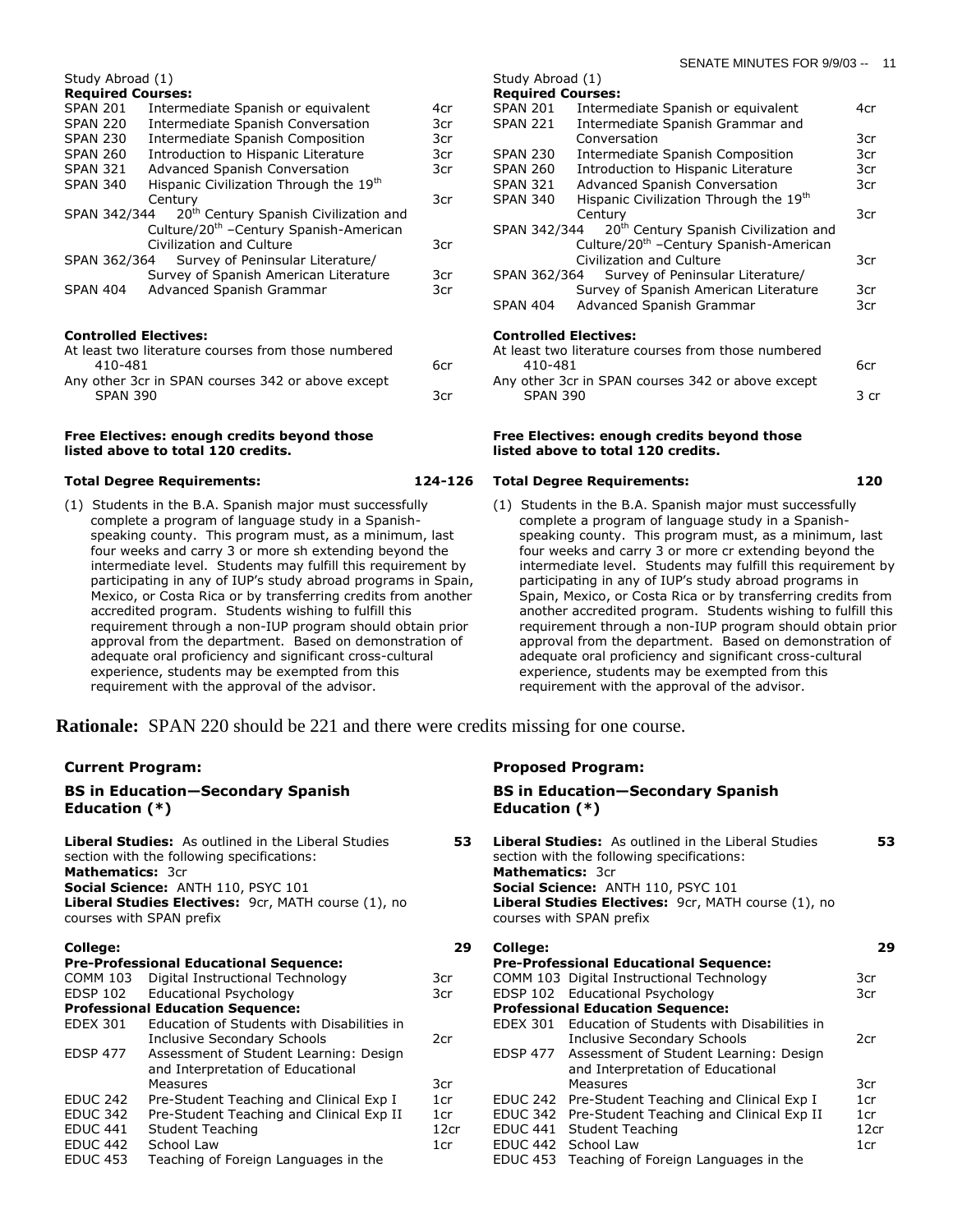| Major:<br>Study Abroad (2) |                                                    | 37  |
|----------------------------|----------------------------------------------------|-----|
| <b>Required Courses:</b>   |                                                    |     |
| <b>SPAN 201</b>            | Intermediate Spanish or equivalent                 | 4cr |
| <b>SPAN 221</b>            | Intermediate Spanish Conversation                  | 3cr |
| <b>SPAN 230</b>            | Intermediate Spanish Composition                   | 3cr |
| <b>SPAN 260</b>            | Introduction to Hispanic Literature                | 3cr |
| <b>SPAN 321</b>            | Advanced Spanish Conversation                      | 3cr |
| <b>SPAN 340</b>            | Hispanic Civilization Through the 19 <sup>th</sup> |     |
|                            | Century                                            | 3cr |
| SPAN 342/344               | 20 <sup>th</sup> Century Spanish Civilization and  |     |
|                            | Culture/20 <sup>th</sup> Century Spanish-American  | 3cr |
|                            | Civilization and Culture                           |     |
| <b>SPAN 404</b>            | Advanced Spanish Grammar                           | 3cr |

### **Controlled Electives:**

| Any other 3cr from SPAN 300 or above          | 3cr |
|-----------------------------------------------|-----|
| SPAN 362, 364 or a 400-level literature class | 3cr |

### **Free Electives: enough credits beyond those listed above to total 120 credits.**

- (\*) See requirements leading to teacher certification, titled "Admission to Teacher Education," in the College of Education and Educational Technology section of this catalog.
- (1) Students who do not wish to select a MATH course under the Liberal Studied Electives must still take a second MATH course in order to fulfill the state requirements
- (2) Students in the B.S. Ed. Secondary Spanish major must successfully complete a program of language study in a Spanish-speaking county. This program must, as a minimum, last four weeks and carry 3 or more cr extending beyond the intermediate level. Students may fulfill this requirement by participating in any of IUP's study abroad programs in Spain, Mexico, or Costa Rica or by transferring credits from another accredited program. Students wishing to fulfill this requirement through a non-IUP program should obtain prior approval from the department. Based on demonstration of adequate oral proficiency and significant cross-cultural experience, students may be exempted from this requirement with the approval of the advisor.

|                  | SENATE MINUTES FOR 9/9/03 -- 12 |     |
|------------------|---------------------------------|-----|
| Secondary School |                                 | 3cr |

| Major:                   |                                                   | З.  |
|--------------------------|---------------------------------------------------|-----|
| Study Abroad (2)         |                                                   |     |
| <b>Required Courses:</b> |                                                   |     |
| <b>SPAN 201</b>          | Intermediate Spanish or equivalent                | 4cr |
| SPAN 221                 | Intermediate Spanish Conversation                 | 3cr |
| SPAN 230                 | Intermediate Spanish Composition                  | 3cr |
| SPAN 260                 | Introduction to Hispanic Literature               | 3cr |
| SPAN 321                 | Advanced Spanish Conversation                     | 3cr |
| <b>SPAN 340</b>          | Hispanic Civilization Through the 19th            |     |
|                          | Centurv                                           | 3cr |
| SPAN 342/344             | 20 <sup>th</sup> Century Spanish Civilization and |     |
|                          | Culture/20 <sup>th</sup> Century Spanish-American |     |
|                          | Civilization and Culture                          | 3cr |
| SPAN 353                 | Spanish Phonetics and Phonemics                   | 3cr |
|                          |                                                   |     |
| <b>SPAN 390</b>          | Teaching of Elementary Content                    | 3cr |
|                          | Through the Spanish Language                      | 3cr |
| <b>SPAN 404</b>          | Advanced Spanish Grammar                          |     |
|                          |                                                   |     |

### **Controlled Electives:**

| Any other 3cr from SPAN 300 or above            | 3cr |
|-------------------------------------------------|-----|
| SPAN 362, 364, or a 400-level literature course | 3cr |

### **Free Electives: enough credits beyond those listed above to total 120 credits.**

### **(#)Total Degree Requirements: 120 (#)Total Degree Requirements: 120**

- (\*) See requirements leading to teacher certification, titled "Admission to Teacher Education," in the College of Education and Educational Technology section of this catalog.
- (1) Students who do not wish to select a MATH course under the Liberal Studied Electives must still take a second MATH course in order to fulfill the state requirements
- (2) Students in the B.S. Ed. Secondary Spanish major must successfully complete a program of language study in a Spanish-speaking county. This program must, as a minimum, last four weeks and carry 3 or more cr extending beyond the intermediate level. Students may fulfill this requirement by participating in any of IUP's study abroad programs in Spain, Mexico, or Costa Rica or by transferring credits from another accredited program. Students wishing to fulfill this requirement through a non-IUP program should obtain prior approval from the department. Based on demonstration of adequate oral proficiency and significant cross-cultural experience, students may be exempted from this requirement with the approval of the advisor.

**Rationale:** Two courses that were already in the program were omitted from the program that was approved last spring, SPAN 353 and 390.

### **Current Program: Proposed Program:**

**Liberal Studies:** As outlined in the Liberal Studies section with the following specifications: **Mathematics:** MATH 115 **Mathematics:** MATH 115 **Social Sciences:** ECON 121, PSYC 101 **Social Sciences:** ECON 121, PSYC 101 **Liberal Studies Electives:** 6cr, BTED/COSC/IFMG 101. MATH 214, no courses with SPAN prefix

**College:** Foreign Language (included in major)

### **BA—Spanish for International Trade BA—Spanish for International Trade**

- **52 Liberal Studies:** As outlined in the Liberal Studies section with the following specifications:  **52 Liberal Studies Electives:** 6cr, BTED/COSC/IFMG 101, MATH 214, no courses with SPAN prefix
	- **0 College:** Foreign Language (included in major)

 **37**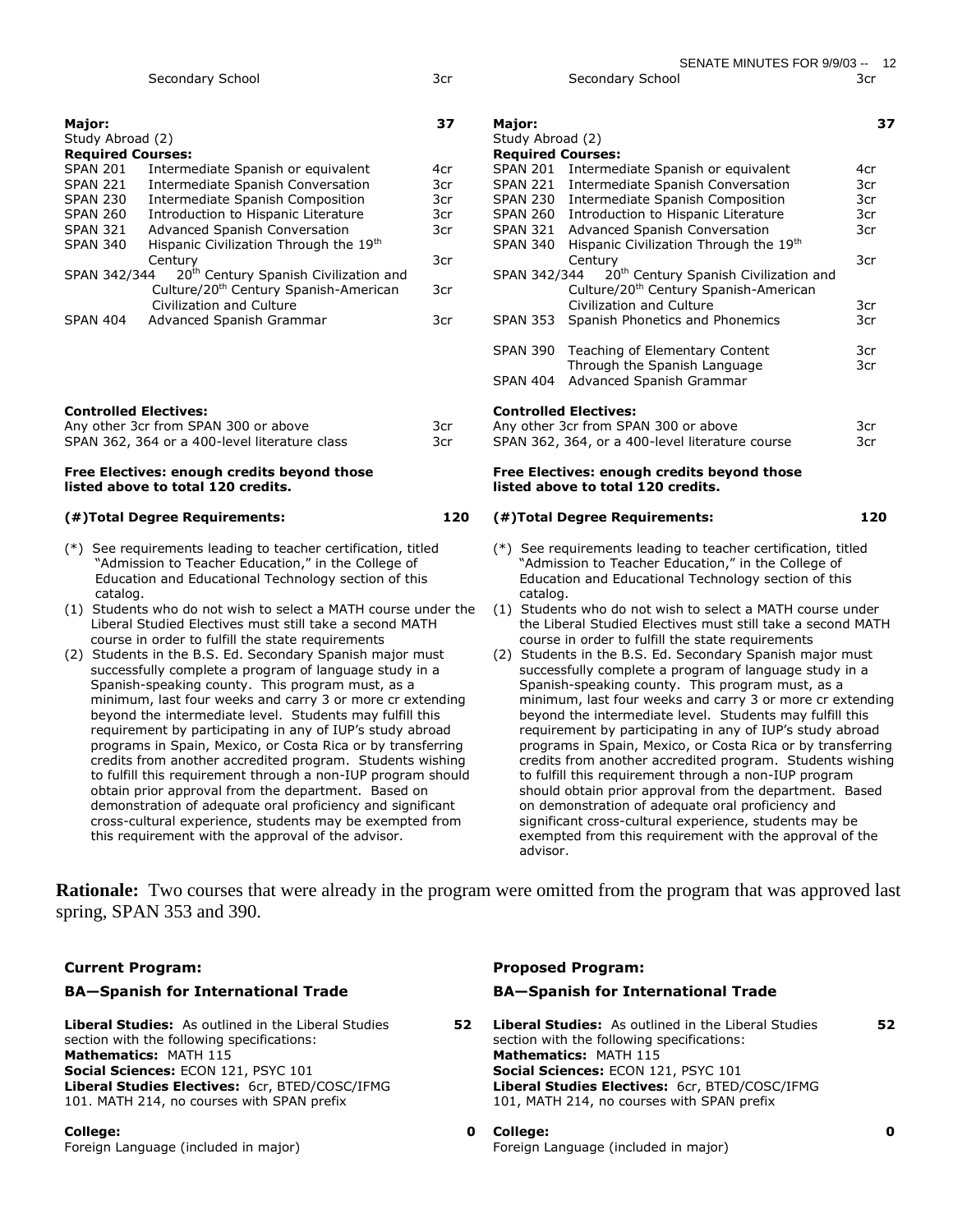### **Major:**

### Study Abroad (1)

| <b>Required courses:</b>     |                                                    | 3cr |  |
|------------------------------|----------------------------------------------------|-----|--|
| <b>SPAN 222</b>              | Intermediate Spanish Conversation-                 | 3cr |  |
|                              | Business (2)                                       | 3cr |  |
| <b>SPAN 230</b>              | Intermediate Spanish Composition                   | 3cr |  |
| <b>SPAN 260</b>              | Introduction to Hispanic Literature                |     |  |
| <b>SPAN 321</b>              | Advanced Spanish Conversation                      | 3cr |  |
| <b>SPAN 340</b>              | Hispanic Civilization through the 19 <sup>th</sup> |     |  |
|                              | Century                                            | 3cr |  |
| <b>SPAN 344</b>              | 20 <sup>th</sup> Century Spanish American          | 3cr |  |
|                              | Civilization                                       | 3cr |  |
| <b>SPAN 321</b>              | Advanced Spanish Conversation                      | 3cr |  |
| <b>SPAN 354</b>              | Commercial Spanish                                 |     |  |
| <b>SPAN 404</b>              | Advanced Spanish Grammar                           |     |  |
| <b>Controlled electives:</b> |                                                    |     |  |

**Controlled electives:** Any three Spanish credits in courses 362 or above

except SPAN 390

### **Other Requirements: Business sequence**

| ACCT 201        | <b>Accounting Principles I</b>           | 36  |
|-----------------|------------------------------------------|-----|
| ACCT 202        | <b>Accounting Principles II</b>          | 3cr |
| <b>BLAW 235</b> | Introduction to Business Law             | 3cr |
| <b>BTST 321</b> | Business and Interpersonal               | 3cr |
|                 | Communications                           |     |
| <b>ECON 122</b> | Principles of Economics II               | 3cr |
| <b>FIN 310</b>  | Finance I                                | 3cr |
| <b>IFMG 300</b> | Information Systems: Theory and Practice | 3cr |
| <b>MGMT 311</b> | Human Behavior in Organizations          | 3cr |
| <b>MGMT 330</b> | Production and Operations Management     | 3cr |
| <b>MGMT 495</b> | <b>Business Policy</b>                   | 3cr |
| <b>MKTG 320</b> | Principles of Marketing                  | 3cr |
| <b>OBUS 215</b> | <b>Business Statistics</b>               | 3cr |
|                 |                                          | 3cr |

### **Free Electives: enough credits beyond those listed above to total 120 credits.**

### **Total Degree Requirements: 120 Total Degree Requirements: 120**

(1) Students in the B.A. Spanish for International Trade major must successfully complete a program of language study in a Spanish-speaking county. This program must, as a minimum, last four weeks and carry 3 or more sh extending beyond the intermediate level. Students may fulfill this requirement by participating in any of IUP's study abroad programs in Spain, Mexico, or Costa Rica or by transferring credits from another accredited program. Students wishing to fulfill this requirement through a non-IUP program should obtain prior approval from the department. Based on demonstration of adequate oral proficiency and significant cross-cultural experience, students may be exempted from this requirement with the approval of the advisor.

### **30 Major:**

Study Abroad (1)

| <b>Required courses:</b>     |                                           | 3cr |
|------------------------------|-------------------------------------------|-----|
| <b>SPAN 222</b>              | Intermediate Spanish Conversation-        | 3cr |
|                              | Business (2)                              | 3cr |
| <b>SPAN 230</b>              | Intermediate Spanish Composition          | 3cr |
| <b>SPAN 260</b>              | Introduction to Hispanic Literature       |     |
| <b>SPAN 321</b>              | Advanced Spanish Conversation             | 3cr |
| <b>SPAN 340</b>              | Hispanic Civilization through the 19th    |     |
|                              | Century                                   | 3cr |
| <b>SPAN 344</b>              | 20 <sup>th</sup> Century Spanish American | 3cr |
|                              | Civilization                              | 3cr |
| <b>SPAN 354</b>              | Commercial Spanish                        | 3cr |
| <b>SPAN 402</b>              | Translation and Interpretation            |     |
| <b>SPAN 404</b>              | Advanced Spanish Grammar                  |     |
| <b>Controlled electives:</b> |                                           | 3cr |

Any three Spanish credits in courses 362 or above except SPAN 390

### **Other Requirements: Business sequence**

| ACCT 201        | <b>Accounting Principles I</b>               | 36  |
|-----------------|----------------------------------------------|-----|
| <b>ACCT 202</b> | Accounting Principles II                     | 3cr |
| <b>BLAW 235</b> | Introduction to Business Law                 | 3cr |
| <b>BTST 321</b> | Business and Interpersonal<br>Communications | 3cr |
| <b>ECON 122</b> | Principles of Economics II                   | 3cr |
| <b>FIN 310</b>  | Finance I                                    | 3cr |
| <b>IFMG 300</b> | Information Systems: Theory and<br>Practice  | 3cr |
| <b>MGMT 311</b> | Human Behavior in Organizations              | 3cr |
| <b>MGMT 330</b> | Production and Operations Management         | 3cr |
| <b>MGMT 495</b> | <b>Business Policy</b>                       | 3cr |
| <b>MKTG 320</b> | Principles of Marketing                      | 3cr |
| <b>OBUS 215</b> | <b>Business Statistics</b>                   | 3cr |
|                 |                                              | 3cr |

### **Free Electives: enough credits beyond those listed above to total 120 credits.**

(1) Students in the B.A. Spanish for International Trade major must successfully complete a program of language study in a Spanish-speaking county. This program must, as a minimum, last four weeks and carry 3 or more cr extending beyond the intermediate level. Students may fulfill this requirement by participating in any of IUP's study abroad programs in Spain, Mexico, or Costa Rica or by transferring credits from another accredited program. Students wishing to fulfill this requirement through a non-IUP program should obtain prior approval from the department. Based on demonstration of adequate oral proficiency and significant cross-cultural experience, students may be exempted from this requirement with the approval of the advisor.

**Rationale:** SPAN 321 was accidently listed twice. SPAN 402 should have been listed in place of the second SPAN 321.

# **7. Department of Computer Science - Program Revisions (120 Resubmits)**

**Liberal Studies:** As outlined in the Liberal Studies section with the following specifications: **Mathematics:** 4cr, MATH 123 (1) **Mathematics:** 4cr, MATH 123 (1)

## **Current Program: Proposed Program:**

# **Bachelor of Arts - Computer Science Bachelor of Arts - Computer Science**

**50 Liberal Studies:** As outlined in the Liberal Studies section with the following specifications:

**PASSED**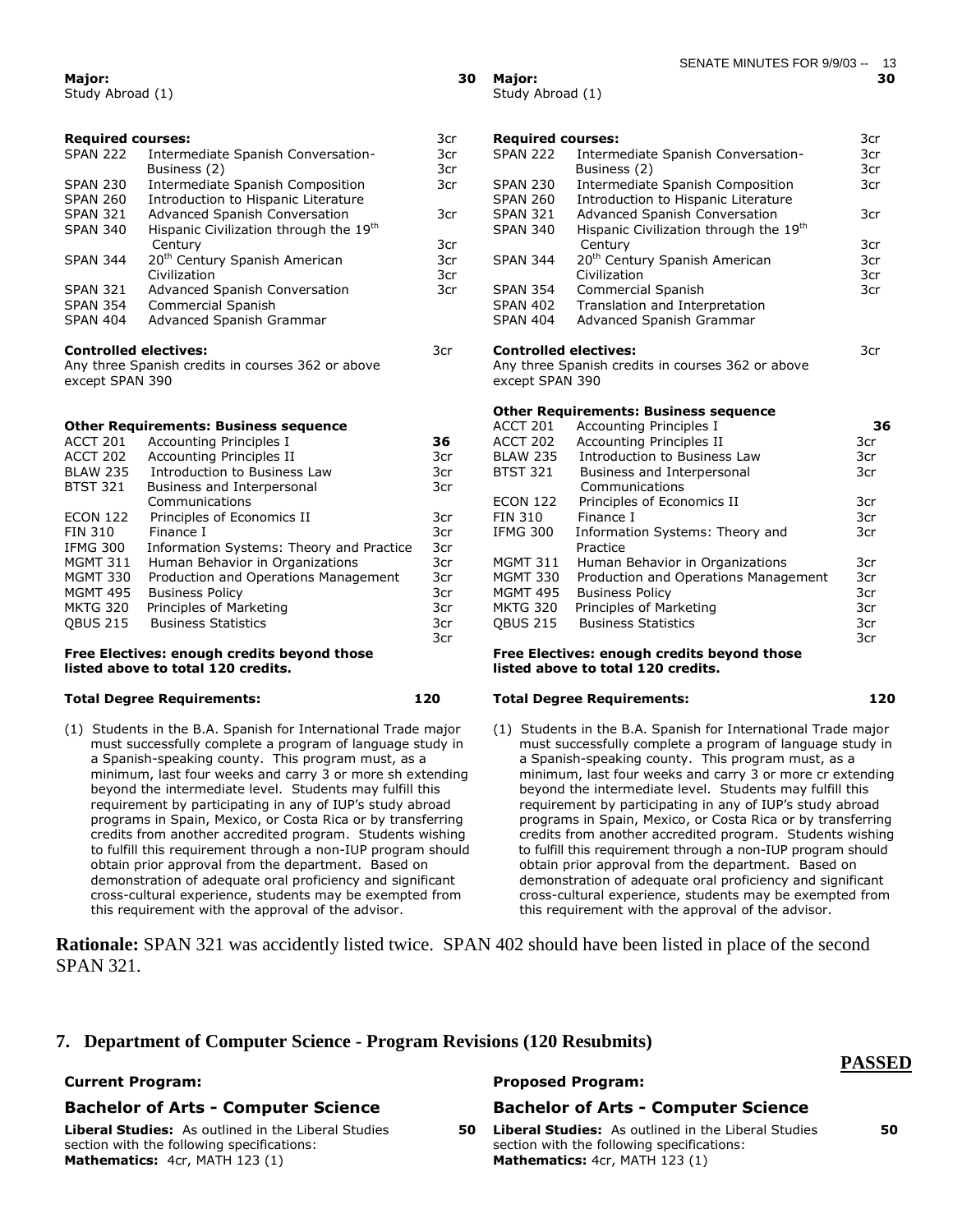# **Required Courses:**

| <b>COSC 105</b>              | Fundamentals of Computer Science             | 3cr          |
|------------------------------|----------------------------------------------|--------------|
| <b>COSC 110</b>              | Problem Solving and Structured               |              |
|                              | Programming                                  | 3cr          |
| <b>COSC 210</b>              | Object Oriented and GUI Programming          | 3cr          |
| <b>COSC 220</b>              | Applied Computer Programming                 | 4cr          |
| <b>COSC 300</b>              | Assembly Language Programming                | 3cr          |
| <b>COSC 310</b>              | Data Structures and Algorithms               | 3cr          |
| <b>COSC 341</b>              | Intro to Database Management Systems         | 3cr          |
| <b>COSC 380</b>              | Seminar on the Computer Profession           | 1cr          |
| <b>COSC 480</b>              | Seminar on Technical Topics                  | 1cr          |
| <b>Controlled Electives:</b> |                                              |              |
|                              | Select 6cr from the following: (1)           |              |
| <b>COSC 250</b>              | <b>Introduction to Numerical Methods</b>     | 3cr          |
| <b>COSC 304</b>              | Interactive Internet Programming with        |              |
|                              | Java                                         | 3cr          |
| <b>COSC 316</b>              | <b>Cybersecurity Basics</b>                  | 3cr(3)       |
| <b>COSC 319</b>              | Software Engineering Concepts                | 3cr          |
| <b>COSC 320</b>              | Software Engineering Practice                | 3cr          |
| <b>COSC 344</b>              | Productivity Tools and 4th Generation        |              |
|                              | Languages                                    | 3cr          |
| <b>COSC 345</b>              | Data Communications                          | 3cr          |
| COSC/IFMG 354                | Testing and Controlling LANs                 | 3cr          |
| <b>COSC 355</b>              | <b>Computer Graphics</b>                     | 3cr          |
| <b>COSC 356</b>              | Network Security                             | 3cr          |
| <b>COSC 360</b>              | IBM Job Control Language                     | 1cr          |
| <b>COSC 362</b>              | <b>Unix Systems</b>                          | 3cr          |
| <b>COSC 481</b>              | Special Topics in Computer Science (only     |              |
|                              | sections approved for majors)                | 1-4cr        |
| <b>COSC 482</b>              | Independent Study                            | $1-4cr$      |
| <b>COSC 493</b>              | Internship in Computer Science               | 12cr(4)      |
| <b>IFMG 455</b>              | Data Warehousing & Mining                    | 3cr          |
|                              | <b>Upper-level Electives by Categories:</b>  | 6cr(5)       |
|                              | Computer Architecture: COSC 410              |              |
|                              | Theory of Languages: COSC 419, 420, 424, 460 |              |
|                              | Systems Programming: COSC 430, 432           |              |
|                              | Numerical Methods: COSC 450, 451             |              |
|                              | Artificial Intelligence: COSC 405            |              |
|                              | Database Management: COSC 415                |              |
| <b>Other Requirements:</b>   |                                              | 6 – 18       |
| <b>Additional Writing:</b>   |                                              |              |
|                              | ENGL 322 Technical Writing                   | 3cr          |
|                              | Foreign Language Intermediate Level          | $0 - 6cr(4)$ |
|                              | <b>Additional Mathematics:</b>               |              |
|                              | MATH 219 Discrete Mathematics                | $3-9cr(1)$   |

### **Total Degree Requirements: 120**

- (1) MATH 123 can be substituted by taking both MATH 121 and 122. MATH 216 can be substituted by taking both MATH 214 and 417 or both MATH 217 and 417. The threecredit minimum applies to students who take MATH 123 and 216. The nine-credit maximum applies to students who do not take MATH 123 and MATH 216 but choose alternatives in addition to MATH 219.
- (2) Select at least 6cr from the list of controlled electives. Note: Only 4cr of COSC 493 may be counted toward these 6cr.
- (3) COSC 316 cannot be counted for major credit if a student does an Information Assurance minor.
- (4) COSC 493 may be selected in either the second semester of the junior year or the first semester of the senior year. If COSC 493 is selected and approved, COSC 380 should be taken in the immediately preceding semester.

courses with COSC prefix

**Major: 36 Major: 36 Required Courses:** COSC 105 Fundamentals of Computer Science COSC 110 Problem Solving and Structured Programming COSC 210 Object Oriented and GUI Programming COSC 220 Applied Computer Programming COSC 300 Assembly Language Programming COSC 310 Data Structures and Algorithms COSC 341 Intro to Database Management Systems COSC 380 Seminar on the Computer Profession COSC 480 Seminar on Technical Topics 3cr 3cr 3cr 4cr 3cr 3cr 3cr 1cr 1cr  $\mathcal{E}$  $\mathsf{r}$  $\mathsf{r}$  $r(4)$  COSC 493  $(5)$ **Controlled Electives:** Select 6cr from the following: (2)<br>COSC 250 Introduction to Num COSC 250 Introduction to Numerical Methods<br>COSC 304 Interactive Internet Programming v Interactive Internet Programming with Java COSC 316 Cybersecurity Basics<br>COSC 319 Software Engineering COSC 319 Software Engineering Concepts<br>COSC 320 Software Engineering Practice Software Engineering Practice COSC 344 Productivity Tools and 4th Generation Languages COSC 345 Data Communications COSC/IFMG 354 Testing and Controlling LANs COSC 355 Computer Graphics COSC 356 Network Security COSC 360 IBM Job Control Language<br>COSC 362 Unix Systems Unix Systems COSC 481 Special Topics in Computer Science (only sections approved for majors) COSC 482 Independent Study Internship in Computer Science IFMG 455 Data Warehousing & Mining **Upper-level Electives by Categories:**  Computer Architecture: COSC 410 Theory of Languages: COSC 419, 420, 424, 460 Systems Programming: COSC 430, 432 Numerical Methods: COSC 427, 450, 451 Artificial Intelligence: COSC 405 Database Management: COSC 415 3cr 3cr 3cr(3) 3cr 3cr 3cr 3cr 3cr 3cr 3cr 1cr 3cr 1-4cr 1-4cr 12cr(4) 3cr 6cr(5) **Other Requirements**: **6 –12 Additional Writing:** ENGL 322 Technical Writing 3cr  $F(4)$  Foreign Language Intermediate Level  $0-6$ cr **Additional Mathematics:** MATH 219 Discrete Mathematics 3cr(1) **Free Electives: 16-28 Free Electives: 22-28 Total Degree Requirements: 120**

- (1) MATH 123 can be substituted by taking both MATH 121 and 122. MATH 216 can be substituted by taking both MATH 214 and 417 or both MATH 217 and 417.
- (2) Select at least 6cr from the list of controlled electives. Note: Only 4cr of COSC 493 may be counted toward these 6cr.
- (3) COSC 316 cannot be counted for major credit if a student does an Information Assurance minor.
- (4) COSC 493 may be selected in either the second semester of the junior year or the first semester of the senior year. If COSC 493 is selected and approved, COSC 380 should be taken in the immediately preceding semester.
- (5) Select at least two additional courses, from at least two different categories, from the list of upper-level electives.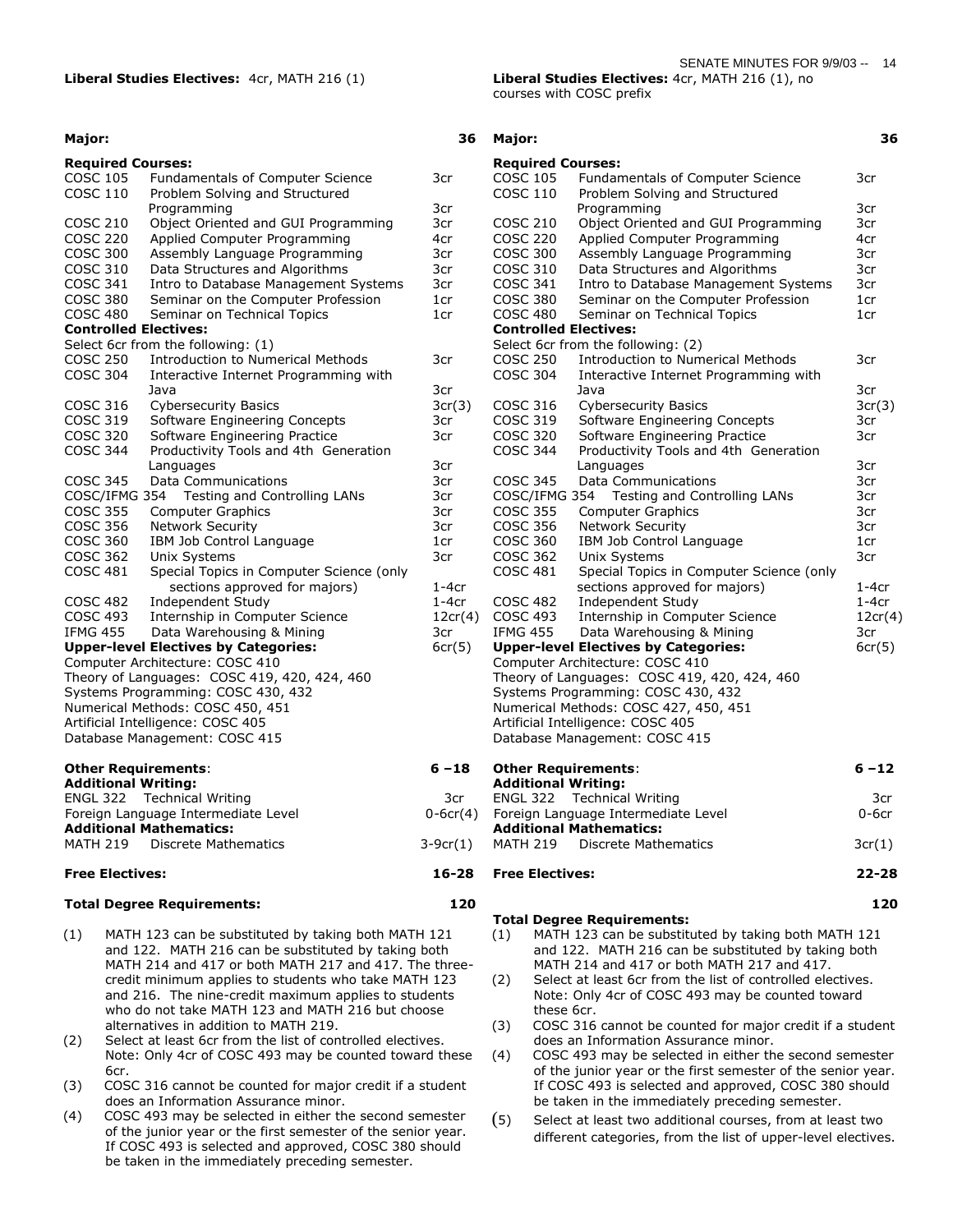(5) Select at least two additional courses, from at least two different categories, from the list of upper-level electives.

**Rationale:** The following mistakes were in the version passed last spring: COSC 427 should also have been on the list of Numerical Methods courses. The credits for MATH 219 should be 3cr and footnote one should have the last two sentences deleted. The (1) after Select 6cr from the following: should be (2) and the (4) after foreign language should have been removed. Other Requirements then should be 6-12.

# **Bachelor o f Arts - Computer Science /Applied Computer Science Track**

## **Required Courses:**

| <b>COSC 105</b> | <b>Fundamentals of Computer Science</b>      |  |
|-----------------|----------------------------------------------|--|
| <b>COSC 110</b> | Problem Solving and Structured               |  |
|                 | Programming                                  |  |
| COSC 210        | Object Oriented and GUI Programming          |  |
| COSC 220        | Applied Computer Programming                 |  |
| COSC 300        | Assembly Language Programming                |  |
| COSC 310        | Data Structures and Algorithms               |  |
| COSC 319        | Software Engineering Concepts                |  |
| COSC 341        | Intro to Database Management Systems         |  |
| <b>COSC 380</b> | Seminar on the Computer Profession           |  |
| <b>COSC 480</b> | Seminar on Technical Topics                  |  |
|                 | Select one of the following two courses: (2) |  |
| <b>COSC 304</b> | Interactive Internet Programming with        |  |
|                 | JAVA                                         |  |
| <b>COSC 344</b> | Productivity Tools and Fourth Generation     |  |
|                 | Languages                                    |  |
|                 | Select one of the following two courses: (3) |  |
| COSC 320        | Software Engineering Practice                |  |
| <b>COSC 493</b> | Internship in Computer Science               |  |

### **Controlled Electives:**

| Select 3cr from the following: (4)                   |  |  |  |  |
|------------------------------------------------------|--|--|--|--|
| Introduction to Numerical Methods                    |  |  |  |  |
| <b>Cybersecurity Basics</b>                          |  |  |  |  |
| Data Communications                                  |  |  |  |  |
| COSC/IFMG 354 Testing and Controlling LANs           |  |  |  |  |
| <b>Computer Graphics</b>                             |  |  |  |  |
| <b>Network Security</b>                              |  |  |  |  |
| IBM Job Control Language                             |  |  |  |  |
| <b>UNIX Systems</b>                                  |  |  |  |  |
| Special Topics in Computer Science                   |  |  |  |  |
| (only sections approved for majors)                  |  |  |  |  |
| Independent Study<br><b>COSC 482</b>                 |  |  |  |  |
| Data Warehousing & Mining                            |  |  |  |  |
| Upper-level Electives by Categories: Select 3cr from |  |  |  |  |
| the following:                                       |  |  |  |  |
| Computer Architecture: COSC 410                      |  |  |  |  |
| Database Management: COSC 415                        |  |  |  |  |
| Theory of Languages: COSC 419, 420, 424, 460         |  |  |  |  |
| Systems Programming: COSC 430, 432                   |  |  |  |  |
| Numerical Methods: COSC 450, 451                     |  |  |  |  |
| Artificial Intelligence: COSC 405                    |  |  |  |  |
|                                                      |  |  |  |  |

## **Current Program: Proposed Program: Proposed Program:**

|                                                                                                                                             | <b>Bachelor o f Arts - Computer Science / Applied</b><br><b>Computer Science Track</b> |         |                                                                                                   | <b>Bachelor of Arts - Computer Science / Applied</b><br><b>Computer Science Track</b>                            |         |
|---------------------------------------------------------------------------------------------------------------------------------------------|----------------------------------------------------------------------------------------|---------|---------------------------------------------------------------------------------------------------|------------------------------------------------------------------------------------------------------------------|---------|
| Liberal Studies: As outlined in the Liberal Studies<br>50<br>section with the following specifications:<br><b>Mathematics: MATH 123 (1)</b> |                                                                                        |         | Liberal Studies: As outlined in the Liberal Studies<br>section with the following specifications: |                                                                                                                  | 50      |
|                                                                                                                                             | <b>Liberal Studies Electives: 4cr, MATH 216 (1)</b>                                    |         |                                                                                                   | <b>Mathematics: MATH 123 (1)</b><br>Liberal Studies Electives: 4cr, MATH 216 (1), no<br>courses with COSC prefix |         |
| Major:                                                                                                                                      |                                                                                        | 39      | Major:                                                                                            |                                                                                                                  | 39      |
| <b>Required Courses:</b>                                                                                                                    |                                                                                        |         | <b>Required Courses:</b>                                                                          |                                                                                                                  |         |
| COSC 105<br>COSC 110                                                                                                                        | <b>Fundamentals of Computer Science</b><br>Problem Solving and Structured              | 3cr     | COSC 105<br>COSC 110                                                                              | <b>Fundamentals of Computer Science</b><br>Problem Solving and Structured                                        | 3cr     |
|                                                                                                                                             | Programming                                                                            | 3cr     |                                                                                                   | Programming                                                                                                      | 3cr     |
| COSC 210                                                                                                                                    | Object Oriented and GUI Programming                                                    | 3cr     | <b>COSC 210</b>                                                                                   | Object Oriented and GUI Programming                                                                              | 3cr     |
| <b>COSC 220</b>                                                                                                                             | Applied Computer Programming                                                           | 4cr     | <b>COSC 220</b>                                                                                   | Applied Computer Programming                                                                                     | 4cr     |
| <b>COSC 300</b>                                                                                                                             | Assembly Language Programming                                                          | 3cr     | <b>COSC 300</b>                                                                                   | Assembly Language Programming                                                                                    | 3cr     |
| COSC 310                                                                                                                                    | Data Structures and Algorithms                                                         | 3cr     | COSC 310                                                                                          | Data Structures and Algorithms                                                                                   | 3cr     |
| <b>COSC 319</b>                                                                                                                             | Software Engineering Concepts                                                          | 3cr     | <b>COSC 319</b>                                                                                   | Software Engineering Concepts                                                                                    | 3cr     |
| COSC 341                                                                                                                                    | Intro to Database Management Systems                                                   | 3cr     | COSC 341                                                                                          | Intro to Database Management Systems                                                                             | 3cr     |
| COSC 380                                                                                                                                    | Seminar on the Computer Profession                                                     | 1cr     | <b>COSC 380</b>                                                                                   | Seminar on the Computer Profession                                                                               | 1cr     |
| COSC 480                                                                                                                                    | Seminar on Technical Topics                                                            | 1cr     | <b>COSC 480</b>                                                                                   | Seminar on Technical Topics                                                                                      | 1cr     |
|                                                                                                                                             | Select one of the following two courses: (2)                                           |         |                                                                                                   | Select one of the following two courses: (2)                                                                     |         |
| COSC 304                                                                                                                                    | Interactive Internet Programming with                                                  |         | COSC 304                                                                                          | Interactive Internet Programming with                                                                            |         |
|                                                                                                                                             | JAVA                                                                                   | 3cr     |                                                                                                   | <b>JAVA</b>                                                                                                      | 3cr     |
| COSC 344                                                                                                                                    | Productivity Tools and Fourth Generation                                               |         | <b>COSC 344</b>                                                                                   | Productivity Tools and Fourth Generation                                                                         |         |
|                                                                                                                                             | Languages                                                                              | 3cr     |                                                                                                   | Languages                                                                                                        | 3cr     |
|                                                                                                                                             | Select one of the following two courses: (3)                                           |         |                                                                                                   | Select one of the following two courses: (3)                                                                     |         |
| COSC 320                                                                                                                                    | Software Engineering Practice                                                          | 3cr     | COSC 320                                                                                          | Software Engineering Practice                                                                                    | 3cr     |
| COSC 493                                                                                                                                    | Internship in Computer Science                                                         | 12cr(4) | <b>COSC 493</b>                                                                                   | Internship in Computer Science                                                                                   | 12cr(4) |

### **Controlled Electives:**

|            | Select 3cr from the following: (5)           |                                                      |         |  |  |
|------------|----------------------------------------------|------------------------------------------------------|---------|--|--|
| 3cr        | <b>COSC 250</b>                              | Introduction to Numerical Methods                    | 3cr     |  |  |
| 3cr(6)     | <b>COSC 316</b>                              | <b>Cybersecurity Basics</b>                          | 3cr(6)  |  |  |
| 3cr        | COSC 345                                     | Data Communications                                  | 3cr     |  |  |
| 3cr        |                                              | COSC/IFMG 354 Testing and Controlling LANs           | 3cr     |  |  |
| 1cr        | <b>COSC 355</b>                              | <b>Computer Graphics</b>                             | 3cr     |  |  |
| 3cr        | <b>COSC 356</b>                              | <b>Network Security</b>                              | 3cr     |  |  |
| 1cr        | COSC 360                                     | IBM Job Control Language                             | 1cr     |  |  |
| 3cr        | COSC 362                                     | <b>UNIX Systems</b>                                  | 3cr     |  |  |
| $1 - 4$ cr | <b>COSC 481</b>                              | Special Topics in Computer Science                   | $1-4cr$ |  |  |
|            |                                              | (only sections approved for majors)                  |         |  |  |
| $1-4cr$    | COSC 482                                     | Independent Study                                    | $1-4cr$ |  |  |
| 3cr        | IFMG 455<br>Data Warehousing & Mining        |                                                      |         |  |  |
|            |                                              | Upper-level Electives by Categories: Select 3cr from |         |  |  |
| 3cr(7)     | the following:                               |                                                      |         |  |  |
|            | Computer Architecture: COSC 410              |                                                      |         |  |  |
|            |                                              | Database Management: COSC 415                        |         |  |  |
|            | Theory of Languages: COSC 419, 420, 424, 460 |                                                      |         |  |  |
|            |                                              | Systems Programming: COSC 430, 432                   |         |  |  |
|            |                                              | Numerical Methods: COSC 427, 450, 451                |         |  |  |
|            | Artificial Intelligence: COSC 405            |                                                      |         |  |  |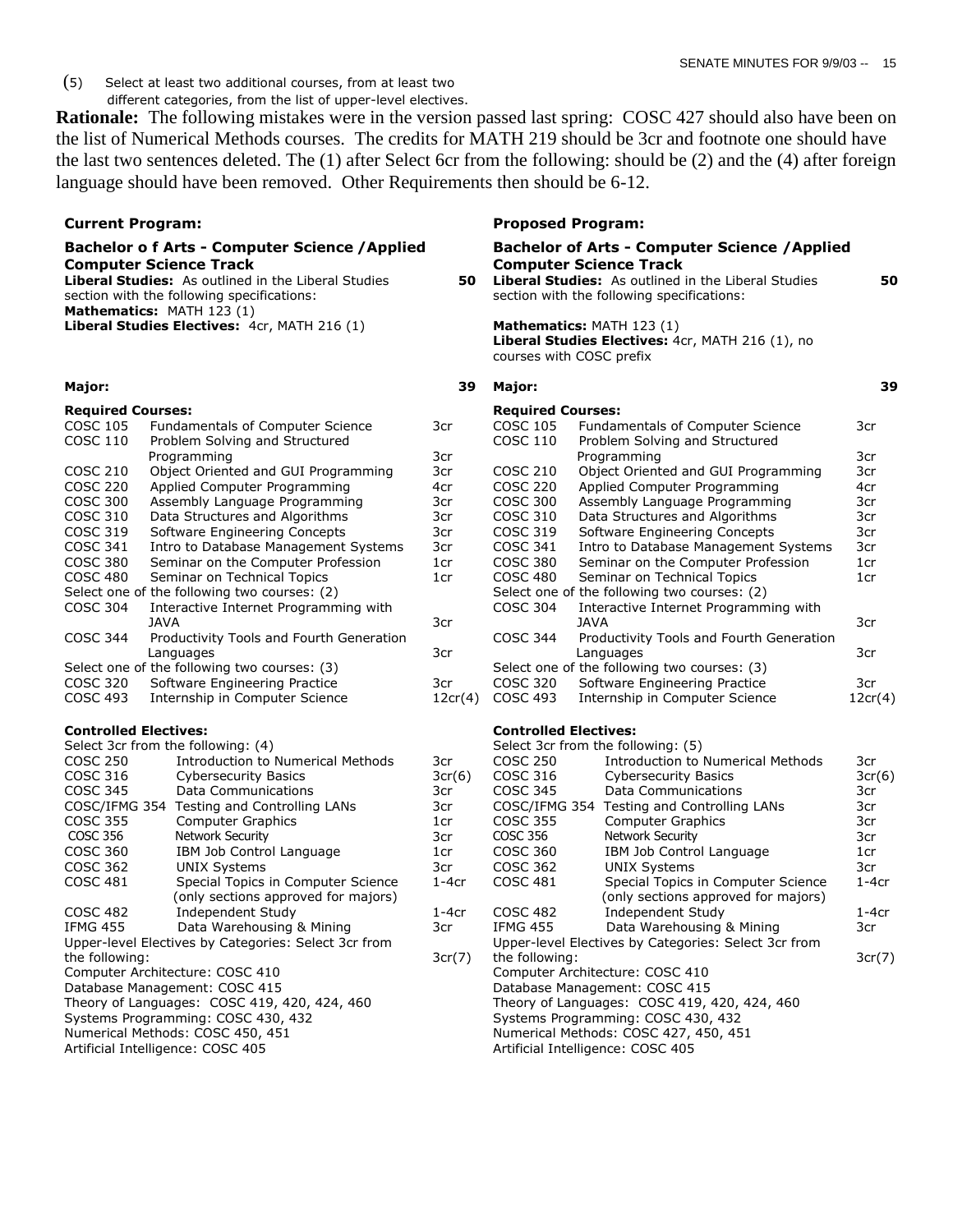| Mathematics                             | $6-18$ cr |
|-----------------------------------------|-----------|
| Designated Business courses             | 18cr      |
| Designated Economics courses            | 15cr      |
| Designated Geography courses            | 15cr      |
| Designated Communications Media courses | 18cr      |

### **Free Electives:**

### **Total Degree Requirements: 124**

- (1) Select at least 6cr from the list of controlled electives and/or the list of upper-level electives. Note: Only 4cr of COSC 493 may be counted toward these 6cr.
- (2) COSC 493 may be selected in either the second semester of the junior year or the first semester of the senior year. If COSC 493 is selected and approved, COSC 380 should be taken in the immediately preceding semester
- (3) Select at least two additional courses, from at least two different categories, from the list of upper-level electives.
- (4) Foreign Language intermediate-level courses are counted as Liberal Studies electives.
- (5) Any of the Mathematics options satisfy the Learning Skill requirement, and one course may be counted as a Liberal Studies elective. The three-credit minimum applies to students who take MATH 123 and 216. The thirteen-credit maximum applies to students who take the MATH 121and 122 calculus options and the MATH 363-364 statistics option.

18cr

**120**

| <b>Other Requirements:</b><br><b>Additional Writing:</b>                                                        | 6 – 12           |
|-----------------------------------------------------------------------------------------------------------------|------------------|
| ENGL 322 Technical Writing                                                                                      | 3cr              |
| Foreign Language Intermediate Level<br><b>Additional Mathematics:</b>                                           | $0-6cr$          |
| MATH 219 Discrete Mathematics                                                                                   | 3cr(1)           |
|                                                                                                                 |                  |
| Complete a minor from one of the following areas from:<br>Any department in the College of Natural Sciences and | $7 - 18$         |
| Mathematics                                                                                                     | 7-18cr           |
| Designated Business courses                                                                                     | 18cr             |
| Designated Economics courses                                                                                    | 15 <sub>cr</sub> |
| Designated Geography courses                                                                                    | 15cr             |

### **Free Electives: enough credits beyond those listed above to total 120 credits.**

Designated Communications Media courses

### **Total Degree Requirements:**

- (1) MATH 123 can be substituted by taking both MATH 121 and 122. MATH 216 can be substituted by taking both MATH 214 and 417 or both MATH 217 and 417.
- (2) Credit for both COSC 304 and 344 may be counted toward the degree, but only one will be counted toward the major requirements.
- (3) Credit for both COSC 320 and 493 may be counted toward the degree, but only one will be counted toward the major requirements.
- (4) COSC 493 may be selected in either the second semester of the junior year or the first semester of the senior year. if COSC 493 is selected and approved, COSC 380 may be taken in the immediately preceding semester.
- (5) Select at least 3cr from the list of controlled electives and/or the list of upper-level electives.
- (6) COSC 316 cannot be counted for major credit if a student does an Information Assurance minor.
- (7) Select at least one additional course from list of upper level electives.

**Rationale:** The following errors were made last spring: COSC 427 should also have been on the list of Numerical Methods courses. Footnote one should have the last two sentences deleted. The credits for a mathematics minor should have been 7-18. The footnote after select 3cr from the following should be numbered (5) instead of (4).

### **Current Program: Proposed Program:**

| <b>Bachelor of Science- Computer Science/</b><br><b>Information Assurance Track</b><br><b>Liberal Studies:</b> As outlined in the Liberal Studies<br>section with the following specifications:<br>Social Science: CRIM 101 (1)<br><b>Mathematics: MATH 123 (1)</b><br>Liberal Studies Electives 4cr, MATH 216 (2), no<br>courses with COSC prefix |                                         | 50  | courses with COSC prefix | <b>Bachelor of Science- Computer Science/</b><br><b>Information Assurance Track</b><br><b>Liberal Studies:</b> As outlined in the Liberal Studies<br>section with the following specifications:<br>Social Science: CRIM 101 (1)<br><b>Mathematics: MATH 123 (2)</b><br>Liberal Studies Electives: 4cr, MATH 216 (2), no | 50  |
|----------------------------------------------------------------------------------------------------------------------------------------------------------------------------------------------------------------------------------------------------------------------------------------------------------------------------------------------------|-----------------------------------------|-----|--------------------------|-------------------------------------------------------------------------------------------------------------------------------------------------------------------------------------------------------------------------------------------------------------------------------------------------------------------------|-----|
| Major:                                                                                                                                                                                                                                                                                                                                             |                                         | 42  | Major:                   |                                                                                                                                                                                                                                                                                                                         | 42  |
| <b>Required Courses:</b>                                                                                                                                                                                                                                                                                                                           |                                         |     | <b>Required Courses:</b> |                                                                                                                                                                                                                                                                                                                         |     |
| <b>COSC 105</b>                                                                                                                                                                                                                                                                                                                                    | <b>Fundamentals of Computer Science</b> | 3cr | <b>COSC 105</b>          | <b>Fundamentals of Computer Science</b>                                                                                                                                                                                                                                                                                 | 3cr |
| COSC 110                                                                                                                                                                                                                                                                                                                                           | Problem Solving and Structured          |     | COSC 110                 | Problem Solving and Structured                                                                                                                                                                                                                                                                                          |     |
|                                                                                                                                                                                                                                                                                                                                                    | Programming                             | 3cr |                          | Programming                                                                                                                                                                                                                                                                                                             | 3cr |
| COSC 210                                                                                                                                                                                                                                                                                                                                           | Object Oriented and GUI Programming     | 3cr | COSC 210                 | Object Oriented and GUI Programming                                                                                                                                                                                                                                                                                     | 3cr |
| <b>COSC 220</b>                                                                                                                                                                                                                                                                                                                                    | Applied Computer Programming            | 4cr | <b>COSC 220</b>          | Applied Computer Programming                                                                                                                                                                                                                                                                                            | 4cr |
| <b>COSC 300</b>                                                                                                                                                                                                                                                                                                                                    | Assembly Language Programming           | 3cr | <b>COSC 300</b>          | Assembly Language Programming                                                                                                                                                                                                                                                                                           | 3cr |
| <b>COSC 310</b>                                                                                                                                                                                                                                                                                                                                    | Data Structures and Algorithms          | 3cr | COSC 310                 | Data Structures and Algorithms                                                                                                                                                                                                                                                                                          | 3cr |
| <b>COSC 319</b>                                                                                                                                                                                                                                                                                                                                    | Software Engineering Concepts           | 3cr | COSC 319                 | Software Engineering Concepts                                                                                                                                                                                                                                                                                           | 3cr |
| COSC 341                                                                                                                                                                                                                                                                                                                                           | Intro to Database Management            |     | COSC 341                 | Intro to Database Management                                                                                                                                                                                                                                                                                            |     |
|                                                                                                                                                                                                                                                                                                                                                    | Systems                                 | 3cr |                          | Systems                                                                                                                                                                                                                                                                                                                 | 3cr |
| <b>COSC 380</b>                                                                                                                                                                                                                                                                                                                                    | Seminar on the Computer Profession      | 1cr | <b>COSC 380</b>          | Seminar on the Computer Profession                                                                                                                                                                                                                                                                                      | 1cr |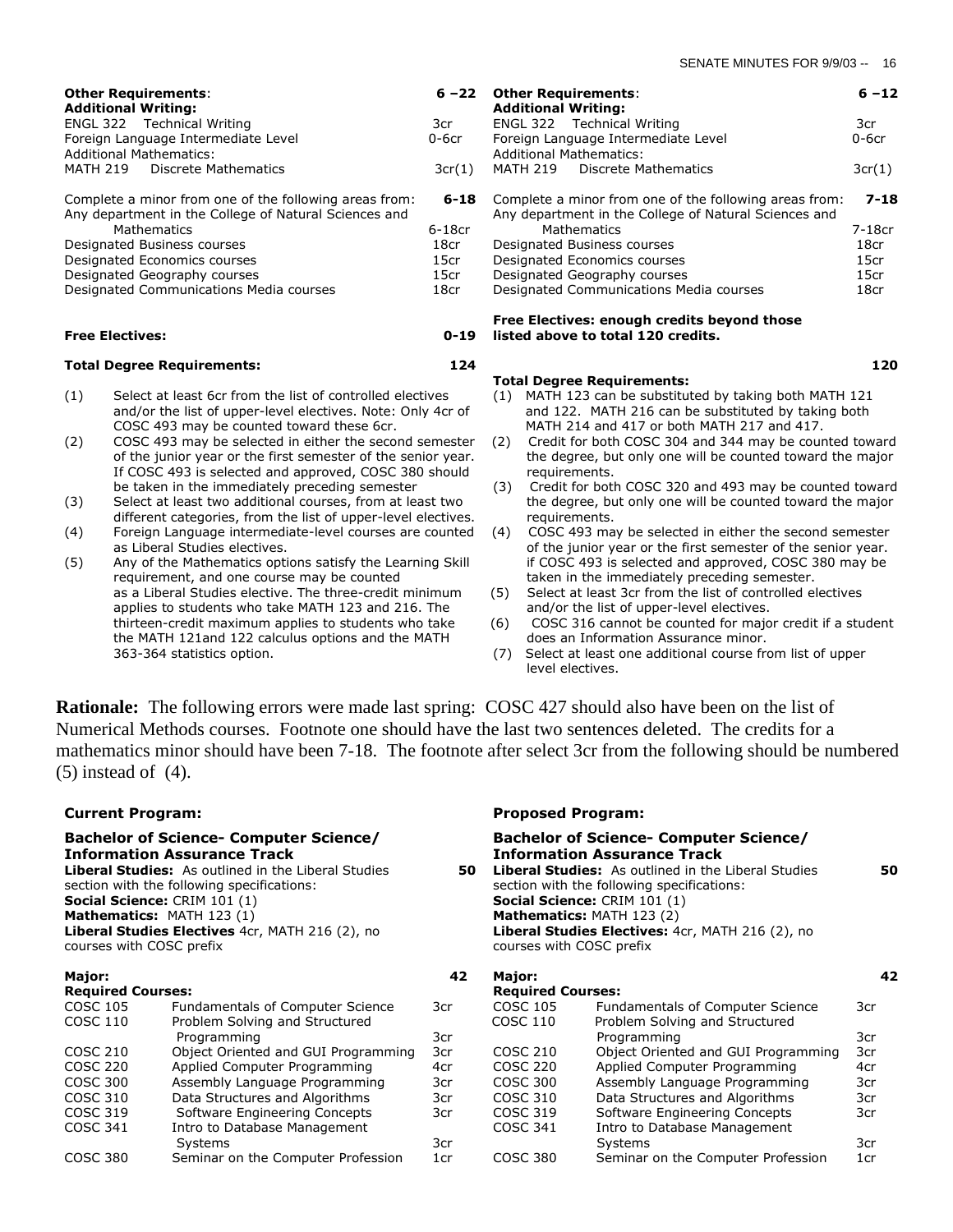| COSC 480                       | Seminar on Technical Topics                                  | 1cr             |  |  |
|--------------------------------|--------------------------------------------------------------|-----------------|--|--|
|                                | <b>Information Assurance Required Courses:</b>               |                 |  |  |
| COSC 316                       | <b>Cybersecurity Basics</b>                                  | 3cr             |  |  |
| <b>COSC 356</b>                | Network Security                                             | 3cr             |  |  |
| Select one of the following:   |                                                              |                 |  |  |
| COSC 320                       | Software Engineering Practice                                | 3cr             |  |  |
| COSC 493                       | Internship (Information Assurance)                           | 12cr(1)         |  |  |
|                                | Controlled Electives: Select 3sh from the following:         |                 |  |  |
| <b>COSC 345</b>                | Data Communications                                          | 3cr             |  |  |
|                                | COSC/IFMG 354 Testing and Controlling LANs                   | 3cr             |  |  |
| <b>COSC 362</b>                | <b>UNIX Systems</b>                                          | 3cr             |  |  |
| COSC 481                       | Special Topics in Computer Science                           |                 |  |  |
|                                | (only sections approved for majors)                          | 3cr             |  |  |
| <b>IFMG 382</b>                | Auditing for EDP Systems                                     | 3cr             |  |  |
|                                | <b>Upper-Level Electives:</b> Select 3sh from the following: |                 |  |  |
| <b>COSC 415</b>                | Internet Architecture and Programming                        | 3cr             |  |  |
| <b>COSC 432</b>                | <b>Operating Systems</b>                                     | 3cr             |  |  |
| COSC 427                       | Cryptography                                                 | 3cr             |  |  |
| <b>COSC 482</b>                | Independent Study                                            | 3cr             |  |  |
|                                | COSC 400-level course with department approval               | 3cr             |  |  |
| <b>Minor in Criminology</b>    |                                                              | 15(1)           |  |  |
| <b>Other Requirements:</b>     |                                                              | $6 - 19$        |  |  |
| <b>Additional Writing:</b>     |                                                              |                 |  |  |
| ENGL 322 Technical Writing     |                                                              | 3sh             |  |  |
|                                | Foreign Language Intermediate Level                          | 0-6cr<br>3cr(2) |  |  |
| <b>Additional Mathematics:</b> |                                                              |                 |  |  |

### **Free Electives: enough credits beyond those listed above to total 120 credits.**

MATH 219 Discrete Mathematics

- (1) CRIM 101 (taken as part of the social science requirement) is counted as part of the 18cr Criminology minor. Fifteen (15) additional credits of CRIM are required.
- (2) MATH 123 can be substituted by taking both MATH 121 and 122. MATH 216 can be substituted by taking both MATH 214 and 417 or both MATH 217 and 417. The threecredit minimum applies to students who take MATH 123 and 216. The nine-credit maximum applies to students who do not take MATH 123 and MATH 216 but choose alternatives in addition to MATH 219.
- (3) Only 4cr of COSC 493 may be counted towards the major. COSC 493 may be selected in either the second semester of the junior year or the first semester of the senior year. If COSC 493 is selected and approved, COSC 380 may be taken in the immediately preceding semester.

| Other Requirements:          |                                                              | 6-19    | Other Requirements:          |                                                              | $6 - 12$ |
|------------------------------|--------------------------------------------------------------|---------|------------------------------|--------------------------------------------------------------|----------|
| <b>Minor in Criminology</b>  |                                                              | 15(1)   | <b>Minor in Criminology</b>  |                                                              | 15(1)    |
|                              | COSC 400-level course with department approval               | 3cr     |                              | COSC 400-level course with department approval               | 3cr      |
| COSC 482                     | Independent Study                                            | 3cr     | <b>COSC 482</b>              | Independent Study                                            | 3cr      |
| COSC 427                     | Cryptography                                                 | 3cr     | <b>COSC 427</b>              | Cryptography                                                 | 3cr      |
| COSC 432                     | <b>Operating Systems</b>                                     | 3cr     | COSC 432                     | <b>Operating Systems</b>                                     | 3cr      |
| COSC 415                     | Internet Architecture and Programming                        | 3cr     | <b>COSC 415</b>              | Internet Architecture and Programming                        | 3cr      |
|                              | <b>Upper-Level Electives:</b> Select 3sh from the following: |         |                              | <b>Upper-Level Electives:</b> Select 3cr from the following: |          |
| IFMG 382                     | Auditing for EDP Systems                                     | 3cr     | <b>IFMG 382</b>              | Auditing for EDP Systems                                     | 3cr      |
|                              | (only sections approved for majors)                          | 3cr     |                              | (only sections approved for majors)                          | 3cr      |
| COSC 481                     | Special Topics in Computer Science                           |         | <b>COSC 481</b>              | Special Topics in Computer Science                           |          |
| COSC 362                     | <b>UNIX Systems</b>                                          | 3cr     | COSC 362                     | <b>UNIX Systems</b>                                          | 3cr      |
|                              | COSC/IFMG 354 Testing and Controlling LANs                   | 3cr     | COSC/IFMG 354                | Testing and Controlling LANs                                 | 3cr      |
| COSC 345                     | Data Communications                                          | 3cr     | COSC 345                     | Data Communications                                          | 3cr      |
|                              | <b>Controlled Electives:</b> Select 3sh from the following:  |         |                              | <b>Controlled Electives:</b> Select 3cr from the following:  |          |
| COSC 493                     | Internship (Information Assurance)                           | 12cr(1) | COSC 493                     | Internship (Information Assurance)                           | 12cr(3)  |
| COSC 320                     | Software Engineering Practice                                | 3cr     | COSC 320                     | Software Engineering Practice                                | 3cr      |
| Select one of the following: |                                                              |         | Select one of the following: |                                                              |          |
| COSC 356                     | <b>Network Security</b>                                      | 3cr     | COSC 356                     | <b>Network Security</b>                                      | 3cr      |
| COSC 316                     | <b>Cybersecurity Basics</b>                                  | 3cr     | COSC 316                     | <b>Cybersecurity Basics</b>                                  | 3cr      |
|                              | <b>Information Assurance Required Courses:</b>               |         |                              | <b>Information Assurance Required Courses:</b>               |          |
| COSC 480                     | Seminar on Technical Topics                                  | 1cr     | <b>COSC 480</b>              | Seminar on Technical Topics                                  | 1cr      |
|                              |                                                              |         |                              | SENATE MINUTES FOR 9/9/03 --                                 | - 17     |

| $6 - 12$ |  |
|----------|--|
|          |  |
|          |  |
| $0-6cr$  |  |
|          |  |
| 3cr(2)   |  |
|          |  |

### **Free Electives: enough credits beyond those listed above to total 120 credits.**

### **Total Degree Requirements: 120 Total Degree Requirements: 120**

- (1) CRIM 101 (taken as part of the social science requirement) is counted as part of the 18cr Criminology minor. Fifteen (15) additional credits of CRIM are required.
- (2) MATH 123 can be substituted by taking both MATH 121 and 122. MATH 216 can be substituted by taking both MATH 214 and 417 or both MATH 217 and 417.
- (3) Only 4cr of COSC 493 may be counted towards the major. COSC 493 may be selected in either the second semester of the junior year or the first semester of the senior year. If COSC 493 is selected and approved, COSC 380 may be taken in the immediately preceding semester.

**Rationale:** The following errors were made: After Mathematics 123 it should be (2) and footnote one should be shortened as above.

# **8. Department of Music—Course and Program Revision (Resubmits)**

# **Current Catalog Description:**

# **APMU Applied Music (Major Area ) Instrument/Voice I-VIII var 2 or 4 cr**

**Prerequisite for initial semester of study:** audition and acceptance to the area of concentration. **Prerequisite for subsequent semesters:** grade of C or better in the previous semester of study Private instrumental or vocal instruction for music majors in their primary area of concentration for up to eight semesters. Includes technical studies, musical repertoire, and performance experiences at the professional level. Weekly half-hour lessons are given (2 cr) for students enrolled in the B.S. and B.A. degree programs. Weekly one-hour lessons (4 cr) are given for students enrolled in the B.FA. degree program only.

# **PASSED**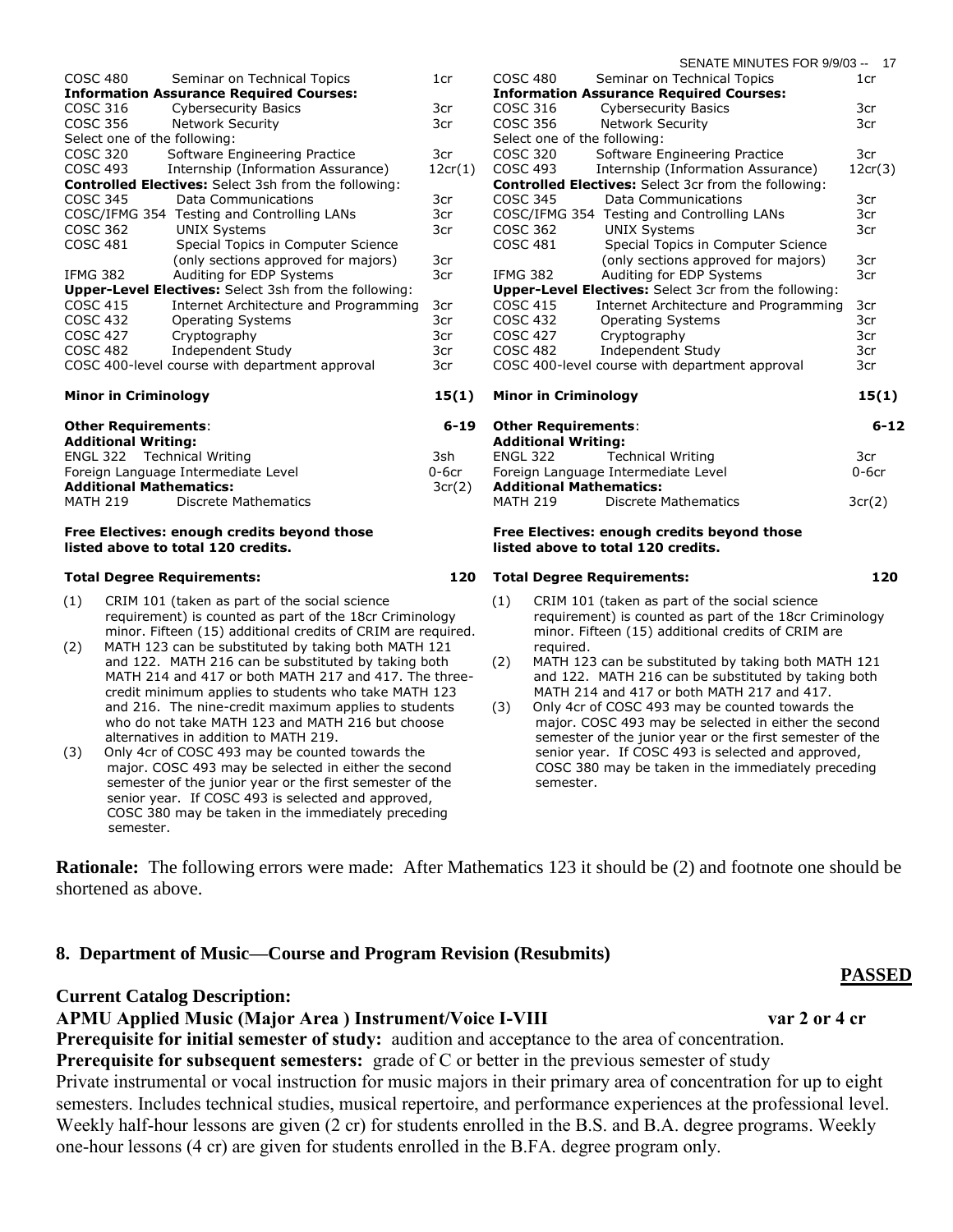APMU 101, 151, 201, 251, 301, 351, 401, 451. Piano I-VIII APMU 102, 152, 202, 252, 302, 352, 402, 452. Organ I-VIII APMU 103, 153, 203, 253, 303, 353, 403, 453. Harpsichord I-VIII APMU 104, 154, 204, 254, 304, 354, 404, 454. Harp I-VIII APMU 105, 155, 205, 255, 305, 355, 405, 455. Voice I-VIII APMU 106, 156, 206, 256, 306, 356, 406, 456. Violin I-VIII APMU 107, 157, 207, 357, 307, 357, 407, 457. Viola I-VIII APMU 108, 158, 208, 258, 308, 358, 408, 458. Cello I-VIII APMU 109, 159 209, 259, 309, 359, 409, 459. String Bass I-VIII APMU 110, 160, 210, 260, 310, 360, 410, 460. Flute I-VIII APMU 111, 161, 211, 261, 311, 361, 411, 461. Clarinet I-VIII APMU 112, 162, 212, 262, 312, 362, 412, 462. Oboe I-VIII APMU 113, 163, 213, 263, 313, 363, 413, 463. Bassoon I-VIII APMU 114, 164, 214, 264, 314, 364, 414, 464. Saxophone I-VIII APMU 115, 165, 215, 265, 315, 365, 415, 465. Trumpet I-VIII APMU 116, 166, 216, 266, 316, 366, 416, 466. French Horn I-VIII APMU 117, 167, 217, 267, 317, 367, 417, 467. Trombone I-VIII APMU 118, 168, 218, 268, 318, 368, 418, 468. Baritone Horn I-VIII APMU 119, 169, 219, 269, 319, 369, 419, 469. Tuba I-VIII APMU 120, 170, 220, 270, 320, 370, 420, 470. Percussion I-VIII APMU 121, 171, 221, 271, 321, 371, 421, 471. Guitar I-VIII

# **Proposed Catalog Description:**

## **APMU Applied Music (Major Area ) Instrument/Voice I-VIII var 2 or 4 cr**

**Prerequisite for initial semester of study:** audition and acceptance to the area of concentration. **Prerequisite for subsequent semesters:** grade of C or better in the previous semester of study Private instrumental or vocal instruction for music majors in their primary area of concentration for up to eight semesters. Includes technical studies, musical repertoire, and performance experiences at the professional level. Weekly half-hour lessons are given (2 cr) for students enrolled in the B.S. and B.A. degree programs. Weekly one-hour lessons (4 cr) are given for students enrolled in the B.FA. degree program only.

## **(Minor Area ) Instrument/Voice I-IV var-1 cr**

**Prerequisite for initial semester of study:** audition and placement.

**Prerequisite for subsequent semesters:** grade of C or better in the previous semester of study Private instrumental or vocal instruction for music minors, or for music majors in their secondary or tertiary area of concentration for up to four semesters. Includes technical studies, musical repertoire, and performance experiences at a functional level. Students enroll for one semester hour and are given weekly half-hour lessons. Students may enroll in Levels I-IV only from the list below.

APMU 101, 151, 201, 251, 301, 351, 401, 451. Piano I-VIII APMU 102, 152, 202, 252, 302, 352, 402, 452. Organ I-VIII APMU 103, 153, 203, 253, 303, 353, 403, 453. Harpsichord I-VIII APMU 104, 154, 204, 254, 304, 354, 404, 454. Harp I-VIII APMU 105, 155, 205, 255, 305, 355, 405, 455. Voice I-VIII APMU 106, 156, 206, 256, 306, 356, 406, 456. Violin I-VIII APMU 107, 157, 207, 357, 307, 357, 407, 457. Viola I-VIII APMU 108, 158, 208, 258, 308, 358, 408, 458. Cello I-VIII APMU 109, 159 209, 259, 309, 359, 409, 459. String Bass I-VIII APMU 110, 160, 210, 260, 310, 360, 410, 460. Flute I-VIII APMU 111, 161, 211, 261, 311, 361, 411, 461. Clarinet I-VIII APMU 112, 162, 212, 262, 312, 362, 412, 462. Oboe I-VIII APMU 113, 163, 213, 263, 313, 363, 413, 463. Bassoon I-VIII APMU 114, 164, 214, 264, 314, 364, 414, 464. Saxophone I-VIII APMU 115, 165, 215, 265, 315, 365, 415, 465. Trumpet I-VIII APMU 116, 166, 216, 266, 316, 366, 416, 466. French Horn I-VIII APMU 117, 167, 217, 267, 317, 367, 417, 467. Trombone I-VIII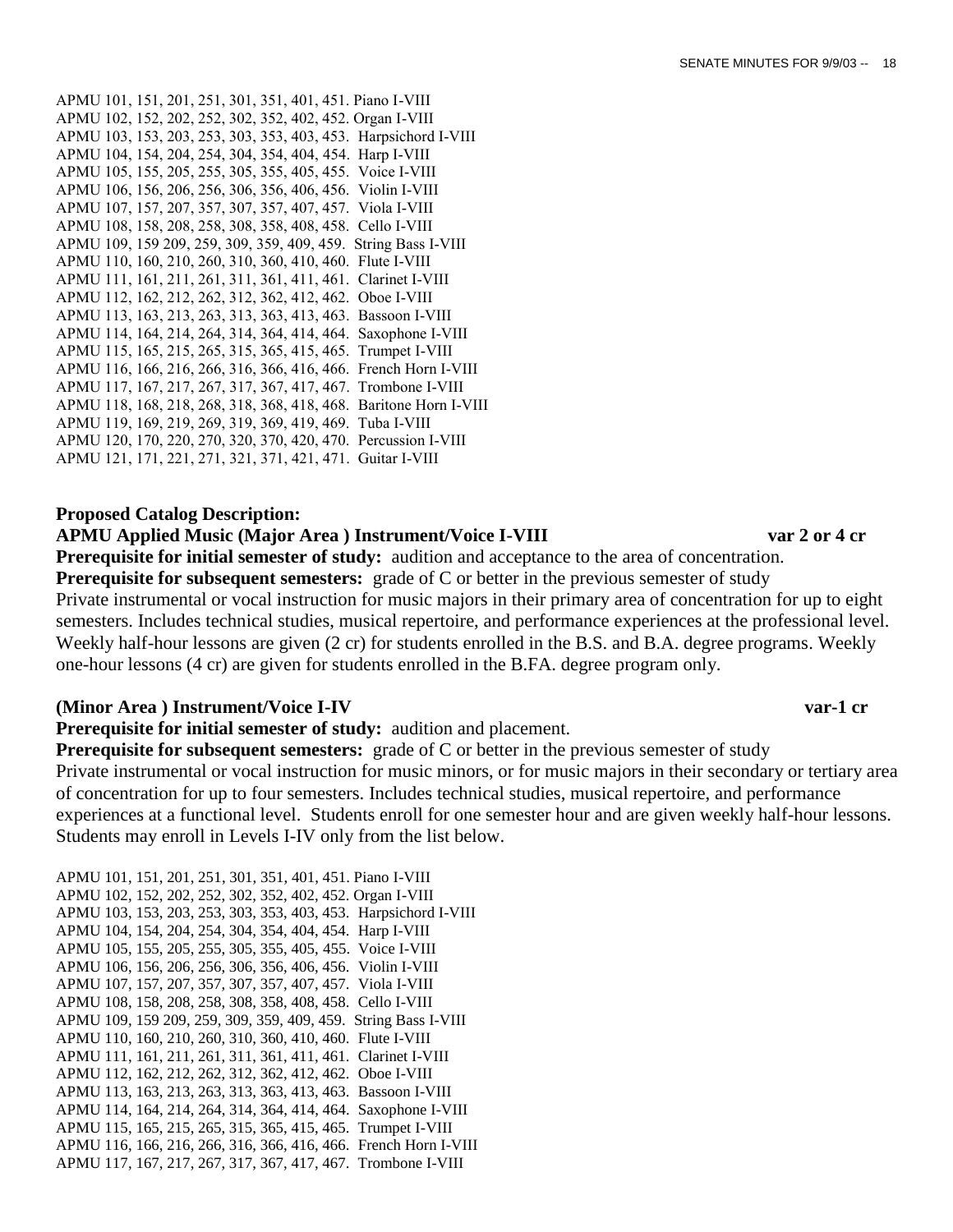APMU 118, 168, 218, 268, 318, 368, 418, 468. Baritone Horn I-VIII APMU 119, 169, 219, 269, 319, 369, 419, 469. Tuba I-VIII APMU 120, 170, 220, 270, 320, 370, 420, 470. Percussion I-VIII APMU 121, 171, 221, 271, 321, 371, 421, 471. Guitar I-VIII

**Rationale:** The statements about conditions for those taking a minor area were omitted from what was forwarded to the Trustees last spring.

### **BS in Education—Music Education (\*) BS in Education—Music Education (\*)**

**Liberal Studies:** As outlined in Liberal Studies section with the following specifications: **Mathematics:** 6cr, MATH 101 or 110; MATH 217 **Humanities:** HIST 195 (section for music majors) MUHI 102 (music education majors only) **Fine Arts:** fulfilled by courses in the major **Natural Science:** Option I recommended **Social Science:** PSYC 101 **Liberal Studies Electives:** 3cr, MUHI 301, no courses with MUSC prefix

| <b>Professional Education Sequence:</b> |                                         | 27  | <b>Professional Education Sequence:</b> |                                         |     |
|-----------------------------------------|-----------------------------------------|-----|-----------------------------------------|-----------------------------------------|-----|
| <b>EDSP 102</b>                         | Educational Psychology                  | 3sh | <b>EDSP 102</b>                         | Educational Psychology                  | 3sh |
| <b>EDUC 242</b>                         | Pre-student Teaching I                  | 1cr | <b>EDUC 242</b>                         | Pre-student Teaching I                  | 1cr |
| <b>EDUC 342</b>                         | Pre-student Teaching II                 | 1cr | <b>EDUC 342</b>                         | Pre-student Teaching II                 | 1cr |
| <b>EDUC 421</b>                         | Student Teaching Elementary Level       | 6cr | <b>EDUC 421</b>                         | Student Teaching Elementary Level       | 6cr |
| <b>EDUC 441</b>                         | Student Teaching Secondary Level        | 6cr | <b>EDUC 441</b>                         | Student Teaching Secondary Level        | 6cr |
| <b>EDUC 442</b>                         | School Law                              | 1cr | EDUC 442                                | School Law                              | 1cr |
| <b>MUSC 240</b>                         | Technology in the Music Classroom       | 2cr | <b>MUSC 240</b>                         | Technology in the Music Classroom       | 2cr |
| <b>MUSC 331</b>                         | Elementary Methods                      | 2cr | <b>MUSC 331</b>                         | Elementary Methods                      | 2cr |
| <b>MUSC 333</b>                         | <b>Instrumental Methods</b>             | 2cr | <b>MUSC 333</b>                         | <b>Instrumental Methods</b>             | 2cr |
| <b>MUSC 335</b>                         | Music for Students with Disabilities in |     | <b>MUSC 335</b>                         | Music for Students with Disabilities in |     |
|                                         | Inclusive Settings                      | 1cr |                                         | Inclusive Settings                      | 1cr |
| <b>MUSC 337</b>                         | General/Choral Methods                  | 2cr | <b>MUSC 337</b>                         | General/Choral Methods                  | 2cr |
| Major: $(**)$                           |                                         | 51  | Major: $(**)$                           |                                         | 51  |

### **Required Courses**

| APMU (Major)                    | Applied Music I-VII                         | 14cr |
|---------------------------------|---------------------------------------------|------|
| APMU 122 (Major) Applied Jury A |                                             | 0cr  |
| <b>MUHI 302</b>                 | Music History II                            | 3cr  |
| <b>MUSC 111</b>                 | Theory Skills I                             | 2cr  |
| <b>MUSC 112</b>                 | Theory Skills II                            | 2cr  |
| <b>MUSC 115</b>                 | Theory I                                    | 3cr  |
| <b>MUSC 116</b>                 | Theory II                                   | 3cr  |
|                                 | MUSC 120-136 7 semesters of Music Ensembles | 0cr  |
| <b>MUSC 211</b>                 | Theory Skills III                           | 2cr  |
| <b>MUSC 212</b>                 | Theory Skills IV                            | 2cr  |
| <b>MUSC 215</b>                 | Theory III                                  | 3cr  |
| <b>MUSC 216</b>                 | Theory IV                                   | 3cr  |
| <b>MUSC 311</b>                 | Fundamentals of Conducting                  | 2cr  |
| <b>MUSC 475</b>                 | 7 semesters of Recital Attendance           | 0cr  |

# Concentration area courses: (select one concentration) **Vocal Concentration**

| APMU Piano (minor) I-IV                               | 4cr |
|-------------------------------------------------------|-----|
| APMU 123 Applied Piano Jury B                         | 0cr |
| Choose two of the following Class Instrument courses: |     |
| MUSC 155,157,159,161                                  | 2cr |

### MUSC 351/3/4 Diction Classes

| <b>Instrumental Concentration</b> |                                                         |     |
|-----------------------------------|---------------------------------------------------------|-----|
| MUSC 151-2 Class Voice I & II     |                                                         |     |
| MUSC 153-4 Class Piano I & II     |                                                         |     |
| APMU 124 Applied Piano Jury C     |                                                         |     |
|                                   | MUSC 155, 157, 159, 161 Class Instrument I              |     |
|                                   | <b>Controlled Electives:</b> (choose electives from the |     |
|                                   | following to create a total of 51cr)                    |     |
|                                   | APMU Instrument (minor) I-IV (1cr each)                 | 1cr |
| MUSC 120                          | Music Ensembles (0-1cr each)                            | 1cr |
|                                   | MUSC 155-162 Class Instruments II (1cr each)            | 1cr |
|                                   |                                                         |     |

### **Current Program: Proposed Program:**

 **48 Liberal Studies:** As outlined in Liberal Studies section with the following specifications: **Mathematics:** 6cr, MATH 101 or 110; MATH 217 **Humanities:** HIST 195 (section for music majors) MUHI 102 (music education majors only) **Fine Arts:** fulfilled by courses in the major **Natural Science:** Option I recommended **Social Science:** PSYC 101 **Liberal Studies Electives:** 3cr, MUHI 301, no courses with MUSC prefix **48**

### **27 Professional Education Sequence:** EDSP 102 Educational Psychology<br>EDUC 242 Pre-student Teaching I Pre-student Teaching I EDUC 342 Pre-student Teaching II EDUC 421 Student Teaching Elementary Level<br>EDUC 441 Student Teaching Secondary Level Student Teaching Secondary Level EDUC 442 School Law MUSC 240 Technology in the Music Classroom MUSC 331 Elementary Methods MUSC 333 Instrumental Methods MUSC 335 Music for Students with Disabilities in Inclusive Settings **27** 3sh 1cr 1cr 6cr 6cr 1cr 2cr 2cr 2cr 1cr

### **Required Courses**

| APMU (Major)    | Applied Music I-VII                         | 14 <sub>cr</sub> |
|-----------------|---------------------------------------------|------------------|
|                 | APMU 122 (Major) Applied Jury A             | 0cr              |
| <b>MUHI 302</b> | Music History II                            | 3cr              |
| <b>MUSC 111</b> | Theory Skills I                             | 2cr              |
| <b>MUSC 112</b> | Theory Skills II                            | 2cr              |
| <b>MUSC 115</b> | Theory I                                    | 3cr              |
| <b>MUSC 116</b> | Theory II                                   | 3cr              |
|                 | MUSC 120-136 7 semesters of Music Ensembles | 0cr              |
| <b>MUSC 211</b> | Theory Skills III                           | 2cr              |
| <b>MUSC 212</b> | Theory Skills IV                            | 2cr              |
| <b>MUSC 215</b> | Theory III                                  | 3cr              |
| <b>MUSC 216</b> | Theory IV                                   | 3cr              |
| <b>MUSC 311</b> | Fundamentals of Conducting                  | 2cr              |
| <b>MUSC 475</b> | 7 semesters of Recital Attendance           | 0cr              |
|                 |                                             |                  |

Concentration area courses: (select one concentration) **Vocal Concentration** APMU Piano (minor) I-IV APMU 123 Applied Piano Jury B Choose two of the following Class Instrument courses: MUSC 155,157,159,161 MUSC 351/3/4 Diction Classes **Instrumental Concentration** MUSC 151-2 Class Voice I & II MUSC 153-4 Class Piano I & II APMU 124 Applied Piano Jury C MUSC 155, 157, 159, 161 Class Instrument I 4cr 0cr 2cr 3cr 3cr 2cr 2cr 0cr 4cr

### following to create a total of 51cr) APMU Instrument (minor) I-IV (1cr each) MUSC 120 Music Ensembles (0-1cr each) MUSC 155-162 Class Instruments II (1cr each) 1cr 1cr 1cr

**Controlled Electives:** (choose electives from the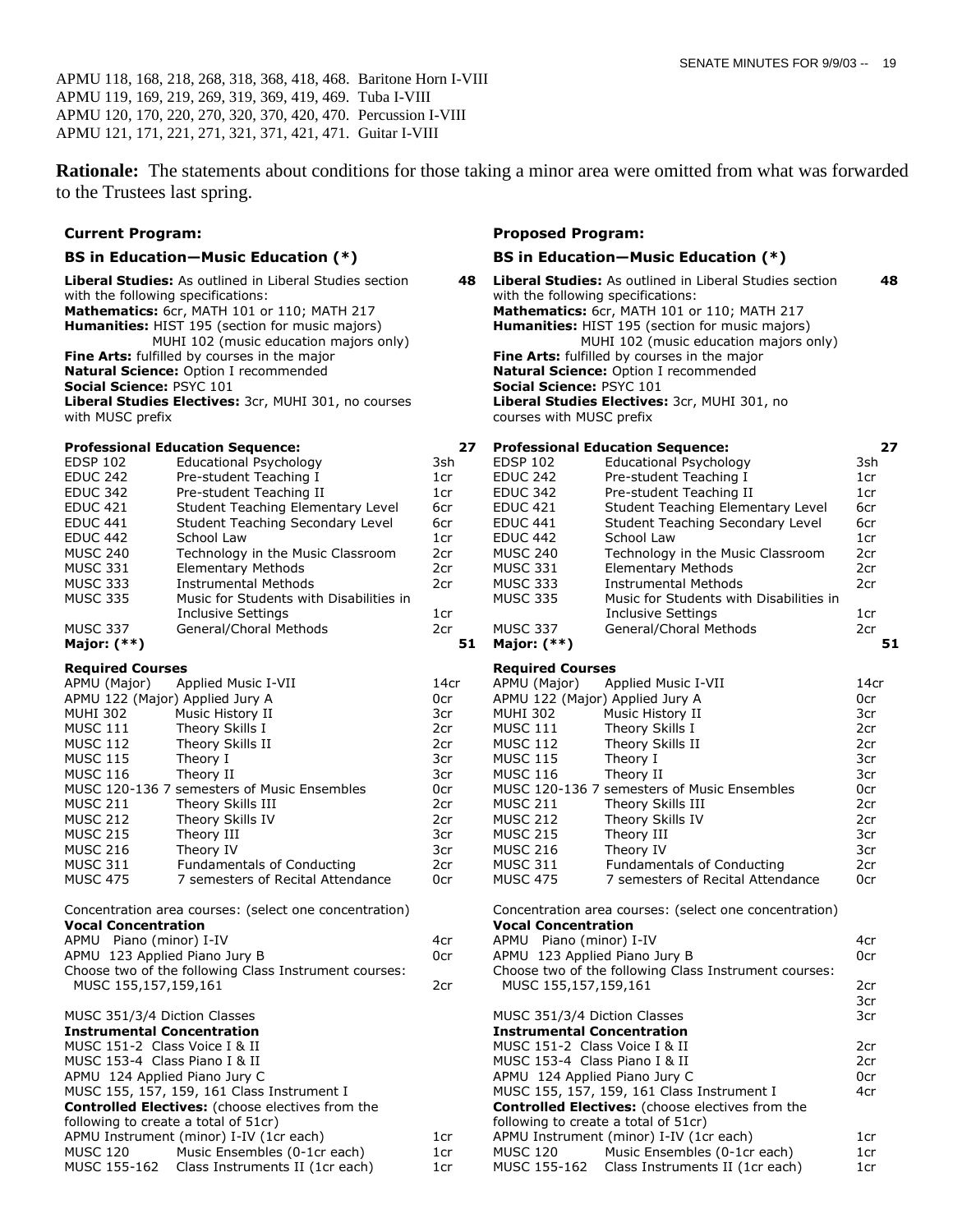|                 |                                |     |                 | SENATE MINUTES FOR 9/9/03 -- 20     |     |
|-----------------|--------------------------------|-----|-----------------|-------------------------------------|-----|
| <b>MUSC 163</b> | Class Guitar                   | 2cr | <b>MUSC 163</b> | Class Guitar I                      | 1cr |
| <b>MUSC 224</b> | Jazz Improvisation             | 2cr | <b>MUSC 224</b> | Jazz Improvisation                  | 2cr |
| <b>MUSC 306</b> | Counterpoint                   | 2cr | <b>MUSC 300</b> | Black Music in America and Diaspora | 2cr |
| <b>MUSC 309</b> | Orchestration                  | 2cr | <b>MUSC 306</b> | Counterpoint                        | 2cr |
| MUSC 312 /313   | Choral/Instrumental Conducting | 3cr | <b>MUSC 309</b> | Orchestration                       | 2cr |
| <b>MUSC 315</b> | Theory V                       | 2cr | MUSC 312 /313   | Choral/Instrumental Conducting      | 3cr |
| <b>MUSC 340</b> | Instrument Repair              | 2cr | <b>MUSC 315</b> | Theory V                            | 3cr |
| <b>MUSC 411</b> | Composition                    | 1cr | <b>MUSC 340</b> | <b>Instrument Repair</b>            | 2cr |
| <b>MUSC 493</b> | Music Internship               | 1cr | <b>MUSC 411</b> | Composition                         | 1cr |
|                 |                                |     | <b>MUSC 493</b> | Music Internship                    | 1cr |

- (\*) See requirements leading to teacher certification in the catalog section on Academic Policies, "Admission to Teacher Education."
- (\*\*) Students may satisfy any Theory Class or Class Instrument/Minor Instrument requirement by:
	- 1. Theory Passing the final exam prior to or at the beginning of any given semester and then enrolling in Section 011 of the course for 0cr; the student's grade would be recorded as "Satisfactory" on the transcript.
	- 2. Class instrument or minor applied area Passing the B or C required jury (0cr) before enrolling in class instruments or a minor applied course; the student's grade would be recorded as "Satisfactory" on the transcript.

### **Total Degree Requirements: 126 Total Degree Requirements: 126**

- (\*) See requirements leading to teacher certification in the catalog section on Academic Policies, "Admission to Teacher Education."
- (\*\*) Students may satisfy any Theory Class or Class Instrument/Minor Instrument requirement by:
	- 1. Theory Passing the final exam prior to or at the beginning of any given semester and then enrolling in Section 011 of the course for 0cr; the student's grade would be recorded as "Satisfactory" on the transcript.
	- 2. Class instrument or minor applied area Passing the B or C required jury (0cr) before enrolling in class instruments or a minor applied course; the student's grade would be recorded as "Satisfactory" on the transcript.

**Rationale:** MUSC 300 was missing under controlled electives and the title of Class Guitar was incorrect.

# **9. Department of Chemistry—Program Revision (120 Resubmit)**

|                                                                                                                                                                                                                                                           |                                                                     |                 |                                                                                                                                                                                                                                                           |                                                                              | <b>PASSED</b> |
|-----------------------------------------------------------------------------------------------------------------------------------------------------------------------------------------------------------------------------------------------------------|---------------------------------------------------------------------|-----------------|-----------------------------------------------------------------------------------------------------------------------------------------------------------------------------------------------------------------------------------------------------------|------------------------------------------------------------------------------|---------------|
| <b>Current Program:</b>                                                                                                                                                                                                                                   |                                                                     |                 |                                                                                                                                                                                                                                                           | <b>Proposed Program:</b>                                                     |               |
| <b>BS in Education-Chemistry (*)</b>                                                                                                                                                                                                                      |                                                                     |                 | <b>BS in Education-Chemistry (*)</b>                                                                                                                                                                                                                      |                                                                              |               |
| <b>Liberal Studies:</b> As outlined in the Liberal Studies<br>section with the following specifications:<br>Mathematics: MATH 123, 124<br>Natural Sciences: PHYS 111-121 and 112-122<br>Social Science: PSYC 101<br><b>Liberal Studies Electives: Ocr</b> |                                                                     | 50              | <b>Liberal Studies:</b> As outlined in the Liberal Studies<br>section with the following specifications:<br>Mathematics: MATH 123, 124<br>Natural Sciences: PHYS 111-121 and 112-122<br>Social Science: PSYC 101<br><b>Liberal Studies Electives: Ocr</b> |                                                                              | 50            |
| <b>College:</b>                                                                                                                                                                                                                                           |                                                                     | 29              | College:                                                                                                                                                                                                                                                  |                                                                              | 29            |
|                                                                                                                                                                                                                                                           | <b>Professional Education Sequence:</b>                             |                 |                                                                                                                                                                                                                                                           | <b>Professional Education Sequence:</b>                                      |               |
| <b>EDSP 102</b>                                                                                                                                                                                                                                           | COMM 103 Digital Instructional Technology<br>Educational Psychology | 3cr<br>3cr      |                                                                                                                                                                                                                                                           | COMM 103 Digital Instructional Technology<br>EDSP 102 Educational Psychology | 3cr<br>3cr    |
| <b>EDSP 477</b>                                                                                                                                                                                                                                           | Assessment of Student Learning: Design                              |                 | <b>EDSP 477</b>                                                                                                                                                                                                                                           | Assessment of Student Learning: Design                                       |               |
|                                                                                                                                                                                                                                                           | and Interpretation of Educational Measures                          | 3cr             |                                                                                                                                                                                                                                                           | and Interpretation of Educational Measures                                   | 3cr           |
| <b>EDEX 301</b>                                                                                                                                                                                                                                           | Education of Students with Disabilities in                          |                 | <b>EDEX 301</b>                                                                                                                                                                                                                                           | Education of Students with Disabilities in                                   |               |
|                                                                                                                                                                                                                                                           | an Inclusive Secondary Setting                                      | 2cr             |                                                                                                                                                                                                                                                           | an Inclusive Secondary Setting                                               | 2cr           |
| <b>EDUC 242</b>                                                                                                                                                                                                                                           | Pre-student Teaching Clinical Experience I                          | 1cr             |                                                                                                                                                                                                                                                           | EDUC 242 Pre-student Teaching Clinical Experience I                          | 1cr           |
| <b>EDUC 342</b>                                                                                                                                                                                                                                           | Pre-student Teaching Clinical Experience II                         | 1cr             |                                                                                                                                                                                                                                                           | EDUC 342 Pre-student Teaching Clinical Experience II                         | 1cr           |
| <b>EDUC 441</b>                                                                                                                                                                                                                                           | <b>Student Teaching</b>                                             | 12cr            |                                                                                                                                                                                                                                                           | EDUC 441 Student Teaching                                                    | 12cr          |
| <b>EDUC 442</b>                                                                                                                                                                                                                                           | School Law                                                          | 1cr             |                                                                                                                                                                                                                                                           | EDUC 442 School Law                                                          | 1cr           |
| <b>EDUC 451</b>                                                                                                                                                                                                                                           | Teaching Science in the Secondary School                            | 3cr             |                                                                                                                                                                                                                                                           | EDUC 451 Teaching Science in the Secondary School                            | 3cr           |
| Major:                                                                                                                                                                                                                                                    |                                                                     | 32              | <b>Major:</b>                                                                                                                                                                                                                                             |                                                                              | 32            |
| <b>Required Courses:</b>                                                                                                                                                                                                                                  |                                                                     |                 | <b>Required Courses:</b>                                                                                                                                                                                                                                  |                                                                              |               |
| <b>CHEM 113</b>                                                                                                                                                                                                                                           | Concepts in Chemistry I (1)                                         | 4cr             | <b>CHEM 113</b>                                                                                                                                                                                                                                           | Concepts in Chemistry I (1)                                                  | 4cr           |
| <b>CHEM 114</b>                                                                                                                                                                                                                                           | Concepts in Chemistry II (1)                                        | 4cr             | <b>CHEM 114</b>                                                                                                                                                                                                                                           | Concepts in Chemistry II (1)                                                 | 4cr           |
| <b>CHEM 214</b>                                                                                                                                                                                                                                           | Intermediate Inorganic Chemistry                                    | 2 <sub>cr</sub> | <b>CHEM 214</b>                                                                                                                                                                                                                                           | Intermediate Inorganic Chemistry                                             | 2cr           |
| <b>CHEM 231</b>                                                                                                                                                                                                                                           | Organic Chemistry I                                                 | 4cr             | <b>CHEM 231</b>                                                                                                                                                                                                                                           | Organic Chemistry I                                                          | 4cr           |
| <b>CHEM 232</b>                                                                                                                                                                                                                                           | Organic Chemistry II                                                | 4cr             | <b>CHEM 232</b>                                                                                                                                                                                                                                           | Organic Chemistry II                                                         | 4cr           |
| <b>CHEM 321</b>                                                                                                                                                                                                                                           | Quantitative Analysis                                               | 4cr             | <b>CHEM 321</b>                                                                                                                                                                                                                                           | Quantitative Analysis                                                        | 4cr           |
| <b>CHEM 341</b>                                                                                                                                                                                                                                           | Physical Chemistry I                                                | 4cr             | <b>CHEM 341</b>                                                                                                                                                                                                                                           | Physical Chemistry I                                                         | 4cr           |
| <b>CHEM 343</b>                                                                                                                                                                                                                                           | Physical Chemistry Laboratory I                                     | 1cr             | <b>CHEM 343</b>                                                                                                                                                                                                                                           | Physical Chemistry Laboratory I                                              | 1cr           |
| <b>CHEM 499</b>                                                                                                                                                                                                                                           | Problems in Chemistry Education                                     | 1cr             | <b>CHEM 499</b>                                                                                                                                                                                                                                           | Problems in Chemistry Education                                              | 1cr           |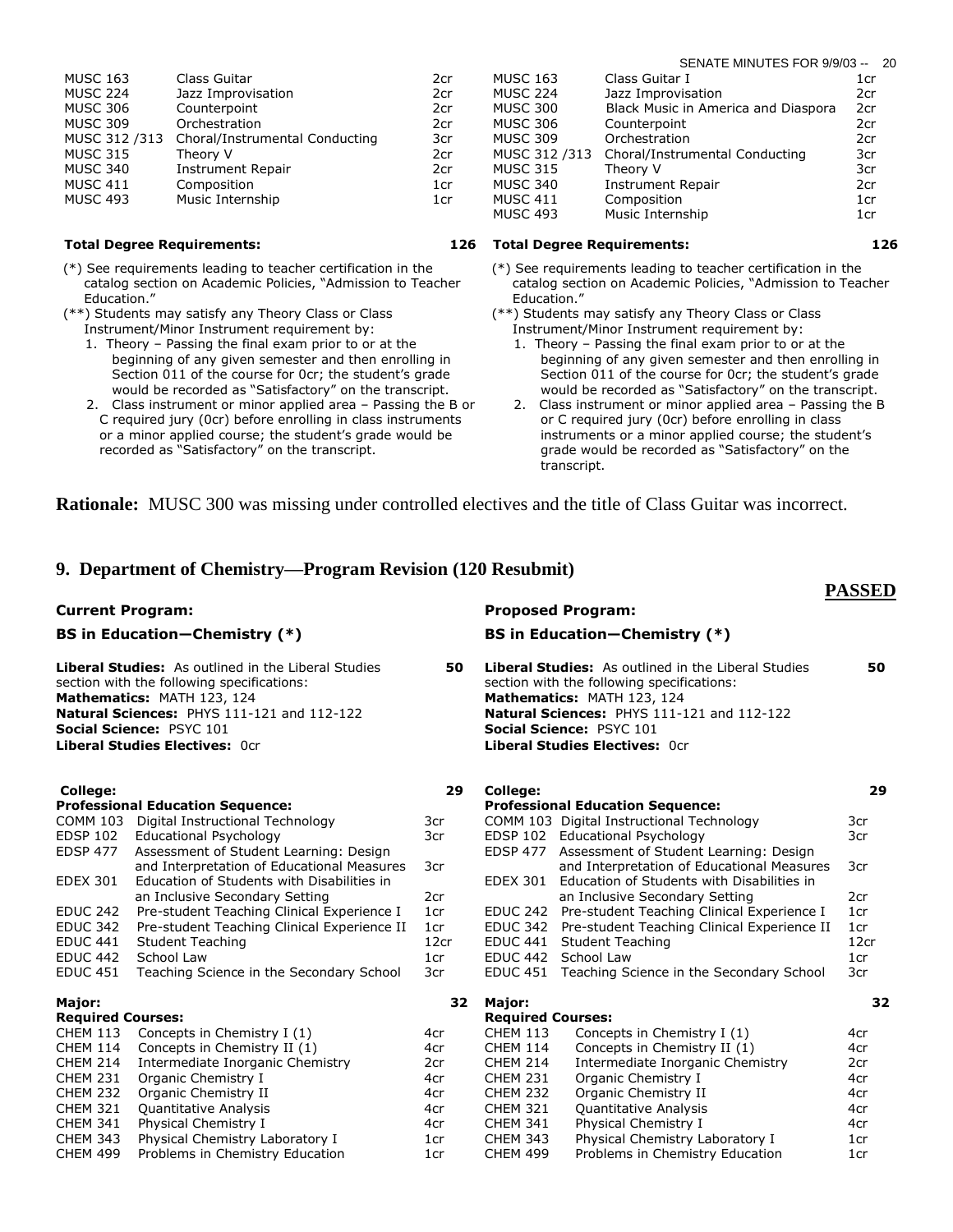### **Free Electives: enough credits beyond those listed above to total 120 credits.**

### **(#)Total Degree Requirements: 120 Total Degree Requirements: (3) 120**

- (\*) See requirements leading to teacher certification, titled "Admission to Teacher Education," in the College of Education and Educational Technology section of this catalog.
- (1) CHEM 111 and 112 can be substituted for CHEM 113 and 114 respectively for the B.S. in Education – Chemistry degree.
- (2) A minimum of 6sh of controlled electives, including either CHEM 351 or BIOC 301, is required for the ACS certified degree in Chemistry Education.
- (#) See advisory paragraph "Timely Completion of Degree Requirements" in the section on Requirements" for Graduation.

# **Controlled Electives: (2)**

4cr from the following list: CHEM 322, 342, 344, 351, 410, 411, BIOC 301, 311 4cr

## **Other Requirements:**

| BIOL 111 Principles of Biology I                    | 4cr  |
|-----------------------------------------------------|------|
| GEOS 111 or 113 Earth Science for Educators I or II | 3cr  |
| GEOS 112 or 114 Earth Science for Educators         |      |
| Lab I or II                                         | 1 cr |

 **Free Electives: enough credits beyond those listed above to total 120 credits.**

- 
- (\*) See requirements leading to teacher certification, titled "Admission to Teacher Education," in the College of Education and Educational Technology section of this catalog.
- (1) CHEM 111 and 112 can be substituted for CHEM 113 and 114 respectively for the B.S. in Education – Chemistry degree.
- (2) A minimum of 6sh of controlled electives, including either CHEM 351 or BIOC 301, is required for the ACS certified degree in Chemistry Education.
- (3) See advisory paragraph "Timely Completion of Degree Requirements" in the section on Requirements for Graduation.

**Rationale:** The controlled electives and other requirements were omitted from the program submitted before.

# **10. Department of French and German—Program Revision (120 Resubmit)**

|                                                                                                          |                                                      |        |                                      |                                                                                                                                                           | <b>PASSED</b>   |
|----------------------------------------------------------------------------------------------------------|------------------------------------------------------|--------|--------------------------------------|-----------------------------------------------------------------------------------------------------------------------------------------------------------|-----------------|
| <b>Current Program:</b>                                                                                  |                                                      |        | <b>Proposed Program:</b>             |                                                                                                                                                           |                 |
|                                                                                                          | <b>BA-German for International Trade</b>             |        |                                      | <b>BA-German for International Trade</b>                                                                                                                  |                 |
| <b>Liberal Studies:</b> As outlined in the Liberal Studies<br>section with the following specifications: |                                                      | 54     |                                      | <b>Liberal Studies:</b> As outlined in the Liberal Studies<br>section with the following specifications:<br>Mathematics: 3cr, any LBST math course except |                 |
|                                                                                                          | Mathematics: MATH 121                                |        | <b>MATH 217</b>                      |                                                                                                                                                           |                 |
|                                                                                                          | <b>Social Sciences: ECON 121</b>                     |        |                                      | Social Sciences: ECON 121                                                                                                                                 |                 |
|                                                                                                          | Liberal Studies Electives: MATH 214, no courses with |        |                                      | Liberal Studies Electives: 9cr, BTED/COSC/ IFMG<br>101. ECON 122, MATH 214, no courses with GRMN                                                          |                 |
| <b>GRMN</b> prefix                                                                                       |                                                      |        | prefix                               |                                                                                                                                                           |                 |
| <b>College:</b>                                                                                          |                                                      | 0      | <b>College:</b>                      |                                                                                                                                                           | $\mathbf 0$     |
| Foreign Language (included in major)                                                                     |                                                      |        | Foreign Language (included in major) |                                                                                                                                                           |                 |
| Major:                                                                                                   |                                                      | 36     | Major:                               |                                                                                                                                                           | 36              |
| <b>Required courses:</b>                                                                                 |                                                      |        | <b>Required courses:</b>             |                                                                                                                                                           |                 |
| <b>GRMN 221</b>                                                                                          | Conversation III                                     | 2cr    | <b>GRMN 221</b>                      | Conversation III                                                                                                                                          | 2cr             |
| GRMN 222                                                                                                 | Conversation IV                                      | 2cr    | GRMN 222                             | Conversation IV                                                                                                                                           | 2cr             |
| <b>GRMN 251</b>                                                                                          | German III                                           | 3cr    | <b>GRMN 251</b>                      | German III                                                                                                                                                | 3cr             |
| <b>GRMN 252</b>                                                                                          | German IV                                            | 3cr    | GRMN 252                             | German IV                                                                                                                                                 | 3cr             |
| <b>GRMN 253</b>                                                                                          | Intermediate Composition and                         |        | <b>GRMN 253</b>                      | Intermediate Composition and                                                                                                                              |                 |
|                                                                                                          | Conversation                                         | 3cr    |                                      | Conversation                                                                                                                                              | 3cr             |
| <b>GRMN 254</b>                                                                                          | <b>Business German</b>                               | 3cr    | <b>GRMN 254</b>                      | <b>Business German</b>                                                                                                                                    | 3cr             |
| <b>GRMN 321</b>                                                                                          | <b>Advanced Conversation I</b>                       | 1cr    | GRMN 321                             | <b>Advanced Conversation I</b>                                                                                                                            | 1cr             |
|                                                                                                          | GRMN 322 Advanced Conversation II                    | 1cr    | GRMN 322                             | <b>Advanced Conversation II</b>                                                                                                                           | 1 <sub>cr</sub> |
| GRMN 351                                                                                                 | Advanced German Language I                           | 3cr    | GRMN 351                             | Advanced German Language I                                                                                                                                | 3cr             |
| <b>GRMN 352</b>                                                                                          | Advanced German Language II                          | 3cr    | <b>GRMN 352</b>                      | Advanced German Language II                                                                                                                               | 3cr             |
| <b>GRMN 361</b>                                                                                          | Development of German Culture and                    |        | <b>GRMN 361</b>                      | Development of German Culture and                                                                                                                         |                 |
|                                                                                                          | Literature I                                         | 3cr    |                                      | Literature I                                                                                                                                              | 3cr             |
| <b>GRMN 362</b>                                                                                          | Development of German Culture and                    |        | <b>GRMN 362</b>                      | Development of German Culture and                                                                                                                         |                 |
|                                                                                                          | Literature II                                        | 3cr    |                                      | Literature II                                                                                                                                             | 3cr             |
| <b>Controlled electives:</b>                                                                             |                                                      |        | <b>Controlled electives:</b>         |                                                                                                                                                           |                 |
|                                                                                                          | Two additional GRMN electives (advanced levels)      | 6cr(1) |                                      | Two additional GRMN electives (advanced levels)                                                                                                           | 6cr(1)          |

**8**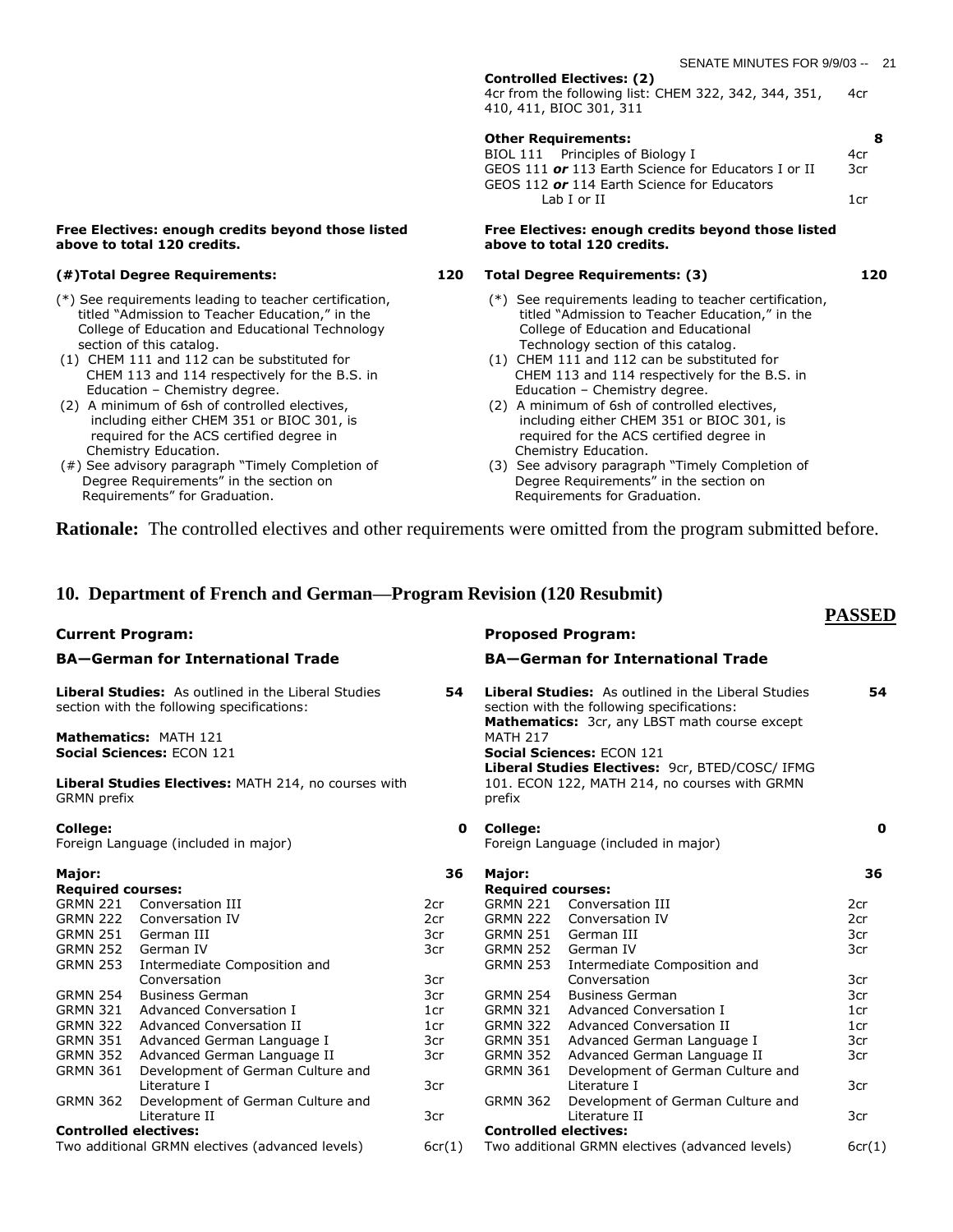|                                                                                                           |                                              |              |                        | SENATE MINUTES FOR 9/9/03 -- 22                                                                                                                                                                       |     |   |
|-----------------------------------------------------------------------------------------------------------|----------------------------------------------|--------------|------------------------|-------------------------------------------------------------------------------------------------------------------------------------------------------------------------------------------------------|-----|---|
|                                                                                                           | <b>Other Requirements: Business sequence</b> | 36           |                        | <b>Other Requirements: Business sequence (2)</b>                                                                                                                                                      | 24  |   |
| ACCT 201                                                                                                  | Accounting Principles I                      | 3cr          | ACCT 201               | Accounting Principles I                                                                                                                                                                               | 3cr |   |
| ACCT 202                                                                                                  | Accounting Principles II                     | 3cr.         | ACCT 202               | Accounting Principles II                                                                                                                                                                              | 3cr |   |
| <b>BLAW 235</b>                                                                                           | Introduction to Business Law                 | 3cr.         | <b>BLAW 235</b>        | Introduction to Business Law                                                                                                                                                                          | 3cr |   |
| <b>BTST 321</b>                                                                                           | Business and Interpersonal                   |              | <b>BTST 321</b>        | Business and Interpersonal                                                                                                                                                                            |     |   |
|                                                                                                           | Communications                               | 3cr          |                        | Communications                                                                                                                                                                                        | 3cr |   |
| <b>FIN 310</b>                                                                                            | Finance I                                    | 3cr          | <b>FIN 310</b>         | Finance I                                                                                                                                                                                             | 3cr |   |
| MGMT 310                                                                                                  | Principles of Management                     | 3cr          | MGMT 310               | Principles of Management                                                                                                                                                                              | 3cr |   |
| <b>MGMT 350</b>                                                                                           | <b>International Business</b>                | 3cr.         | <b>MGMT 350</b>        | <b>International Business</b>                                                                                                                                                                         | 3cr |   |
| <b>MKTG 320</b>                                                                                           | Principles of Marketing                      | 3cr.         | MKTG 320               | Principles of Marketing                                                                                                                                                                               | 3cr |   |
| <b>Free Electives:</b>                                                                                    |                                              | <sup>0</sup> | <b>Free Electives:</b> |                                                                                                                                                                                                       |     | 6 |
|                                                                                                           | <b>Total Degree Requirements:</b>            | 124          |                        | <b>Total Degree Requirements:</b>                                                                                                                                                                     | 120 |   |
| Most students earn additional language semester<br>(1)<br>hours (usually 12-14) in semester study abroad. |                                              |              | (1)<br>(2)             | Most students earn additional language semester<br>hours (usually 12-14) in semester study abroad.<br>Students not majoring in business may count a<br>maximum of 30cr in business coursework towards |     |   |
|                                                                                                           |                                              |              |                        | the 120cr degree minimum. Business credits in<br>excess of 30 will be permitted only as semester                                                                                                      |     |   |

**Rationale:** The number of courses in the business sequence had been reduced in the spring, but the total credits remained 36 instead of 24. The (2) was also missing after Business sequence.

hours beyond the 120 required for graduation.

# **11. Department of Hospitality Management—Program Revision (120 Resubmit) PASSED**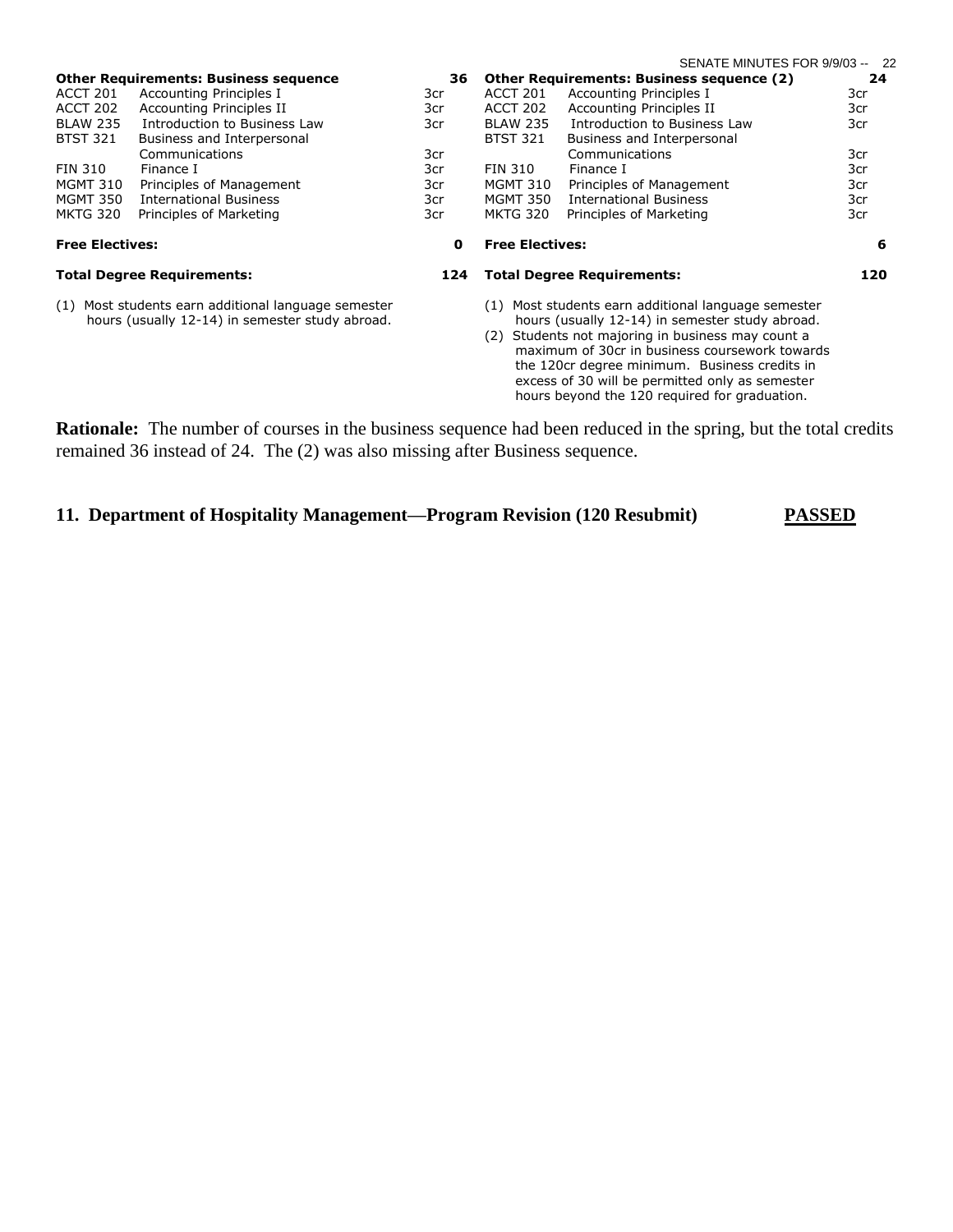**48**

 **44**

 **16**

3cr 3cr 3cr 3cr 3cr 3cr 2cr 4cr 3cr 4sr 3cr 4cr 3cr 3cr(1)

### **Current Program: Proposed Program: Bachelor of Science- Hospitality Management Bachelor of Science-Hospitality Management Liberal Studies:** As outlined in the Liberal Studies section with the following specifications:  **48 Liberal Studies:** As outlined in the Liberal Studies section with the following specifications: **Mathematics:** MATH 101 or higher **Mathematics: MATH 101 or higher Mathematics: MATH 101 or higher Natural Sciences:** Option I **Natural Science:** Option I **Social Science:** ECON 101, PSYC 101 **Social Science:** ECON 101. PSYC 101 **Health and Wellness:** FDNT 143 **Health and Wellness:** FDNT 143 **Liberal Studies Electives:** 3cr, no course with HRIM prefix **Liberal Studies Electives:** 3cr, no course with HRIM prefix **Major: Required Courses:** HRIM 101 Introduction to the Hospitality Industry HRIM 130 Hospitality Sanitation and Security HRIM 150 Principles of Hospitality Management HRIM 256 Human Resources in the Hospitality **Industry** HRIM 259 Hospitality Purchasing HRIM 265 Hospitality Cost Management HRIM 310 Professional Development in the Hospitality Industry HRIM 313 Food Production and Service HRIM 320 Hospitality Marketing HRIM 330 Applications of Food Production and Service HRIM 335 Legal Issues in Hospitality HRIM 413 Advanced Food Production and Service HRIM 470 Hospitality Business Model HRIM 493 Internship  **44** 3cr 3cr 3cr 3cr 3cr 3cr 2cr 4cr 3cr 4sr 3cr 4cr 3cr 3cr(1) **Major: Required Courses:** HRIM 101 Introduction to the Hospitality Industry HRIM 130 Hospitality Sanitation and Security HRIM 150 Principles of Hospitality Management HRIM 256 Human Resources in the Hospitality **Industry** HRIM 259 Hospitality Purchasing HRIM 265 Hospitality Cost Management HRIM 310 Professional Development in the Hospitality Industry HRIM 313 Food Production and Service HRIM 320 Hospitality Marketing HRIM 330 Applications of Food Production and Service HRIM 335 Legal Issues in Hospitality HRIM 413 Advanced Food Production and Service HRIM 470 Hospitality Business Model HRIM 493 Internship **Controlled Electives:** Sixteen credits of non-required HRIM prefix courses  **16 Controlled Electives:** Sixteen credits of non-required HRIM prefix courses **Other Requirements:** ACCT 201 Accounting Principles I FNLG ---- Foreign Languages **Total Degree Requirements: 9-11** 3cr 3cr  **120 Other Requirements: 9-11** ACCT 201 Accounting Principles I 3cr FNLG ---- Foreign Languages 3cr **Free Electives: 1-3 (2) Total Degree Requirements: 120**

- (1) Each student must complete 800 hours of work experience, of which 400 hours must be through supervised experiences in HRIM 493. See department internship coordinator for detailed information.
- (2) State System Board of Governors' policy states that at least 40 percent of the coursework in a degree must consist of courses numbered 300 and above.
- (1) Each student must complete 800 hours of work experience, of which 400 hours must be through supervised experiences in HRIM 493. See department internship coordinator for detailed information.

(2) State System Board of Governors' policy states that at least 40 percent of the coursework in a degree must consist of courses numbered 300 and above.

**Rationale:** The statement about Free Electives and its accompaning footnote reference was omitted from the April  $29<sup>th</sup>$  agenda.

# **12. Department of Art—Catalog Description Change, New Courses, Course Revisions, and Program Revision**

# **A. Catalog Description Revision**

**Current Catalog Description:**

# **TABLED**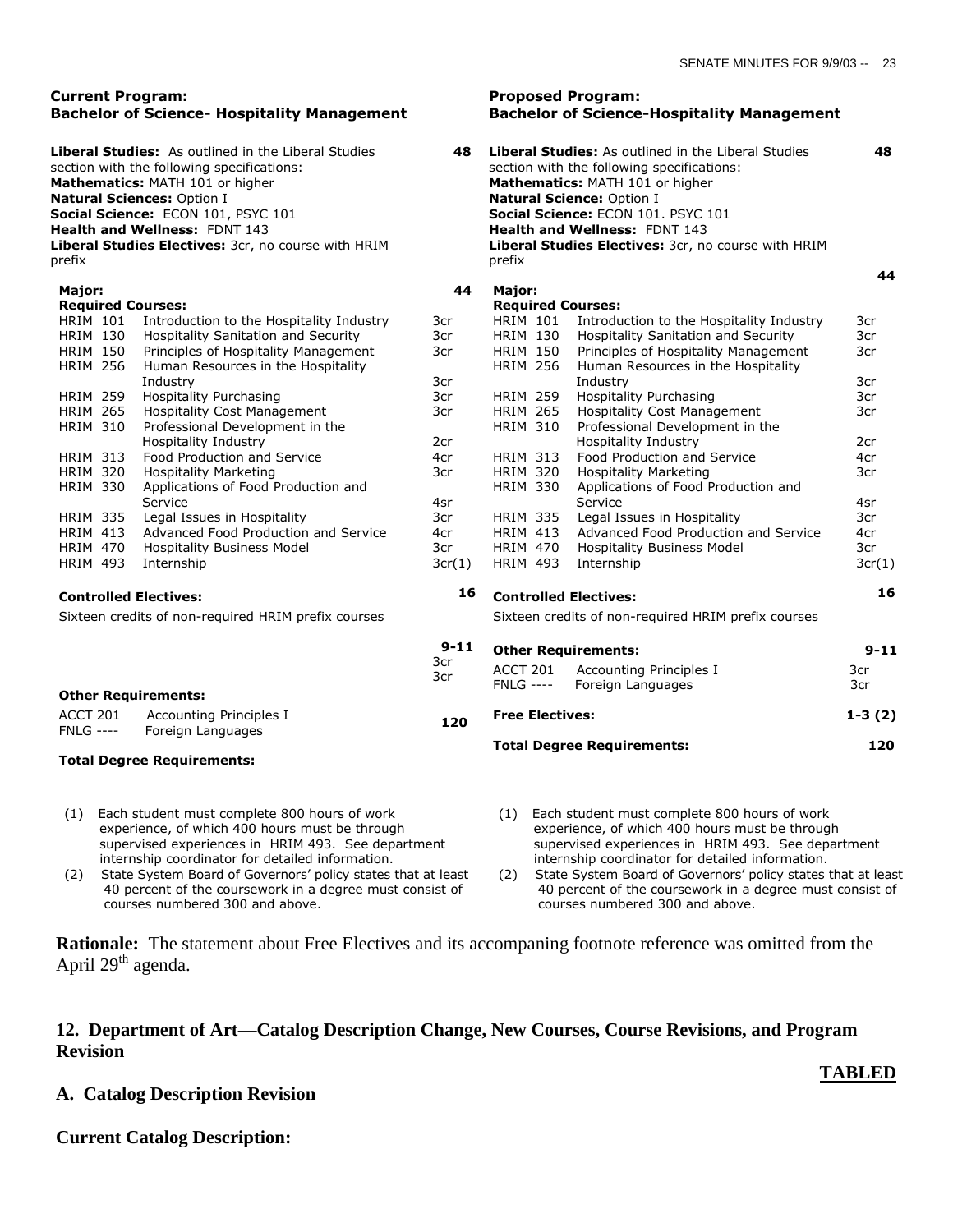The Department of Art provides both general and special courses in art, directed toward the development of the student's creative and expressive abilities. Degrees offered are the Bachelor of Arts with tracks in either Art History or Art Studio, the Bachelor of Fine Arts in Art Studio, and the Bachelor in Science in Education in Art Education. Art Education is a professional degree program leading to certification to teach K-12 art in the Commonwealth of Pennsylvania. The program reflects contemporary theory and practice in art studio, art history, criticism, aesthetics, culture, and pedagogy. The program complies with all Pennsylvania standards needed for certification to teach art in the commonwealth.

SENATE MINUTES FOR 9/9/03 -- 24

The mission of the BA in Art/Art History degree is to provide art history majors with a solid foundation in the history of art, from ancient through modern times. The degree prepares students for graduate study leading to careers in museums, galleries, fine arts libraries, visual resources, teaching, and research. Specific goals, objectives and competencies related to this degree include the acquisition and demonstration of critical thinking, research and writing skills; knowledge of terminology, methodology, and competency with various approaches to art historical inquiry, and the ability to conduct art history research through independent investigations.

The department offers a cooperative program with the Art Institute of Pittsburgh. Students interested in commercial art, with departmental approval, may earn credit towards their major at the Art Institute.

All Art majors are obliged to fulfill the university requirements for Liberal Studies. Art Education Majors must maintain a 2.6 cumulative GPA, and this is a prerequisite to student teaching.

An exchange program exists between the IUP Department of Art and the National Art Academies of Slovenia and Croatia. Qualified and highly skilled juniors, first-semester seniors, and graduate students may gain participation through screening and professor nomination.

A minor in art is available, consisting of at least 18 semester hours in art courses approved by the chairperson of the department of Art.

Acceptance by the department of Art as a major requires the submission of a portfolio and approval by the portfolio committee. Detailed information will be sent to the applicant upon request

# **Proposed Catalog Description:**

The Department of Art provides a sequence of foundation and advanced level courses, directed toward the development of the student's creative and expressive abilities. Degrees offered are the Bachelor of Fine Arts-Studio, Bachelor of Arts-Art/Studio, Bachelor of Arts-Art/History, and Bachelor of Science in Education-Art Education.

Students pursuing studio or art education degrees are initially admitted into the Art Department through the Entrance Portfolio Review. Art history majors are not required to submit a portfolio. Students interested in pursuing the Bachelor of Fine Arts-Studio degree are initially admitted into the Bachelor of Arts-Art/Studio degree and may transfer into the BFA-Studio program at the end of the sophomore year by successfully completing the BFA Sophomore Review.

The Bachelor of Fine Arts-Studio degree prepares students for careers as professional visual artists and is a platform from which they might go on to study for the Master of Fine Arts level, the terminal degree in the field. The Bachelor of Fine Arts-Studio degree offers three studio emphasis tracks. These three tracks include: the Two-dimensional Emphasis Track, (including: Drawing, Graphic Design, Painting and Printmaking); the Three-dimensional Emphasis Track, (including: Ceramics, Fibers, Metals, Sculpture, and Wood and Furniture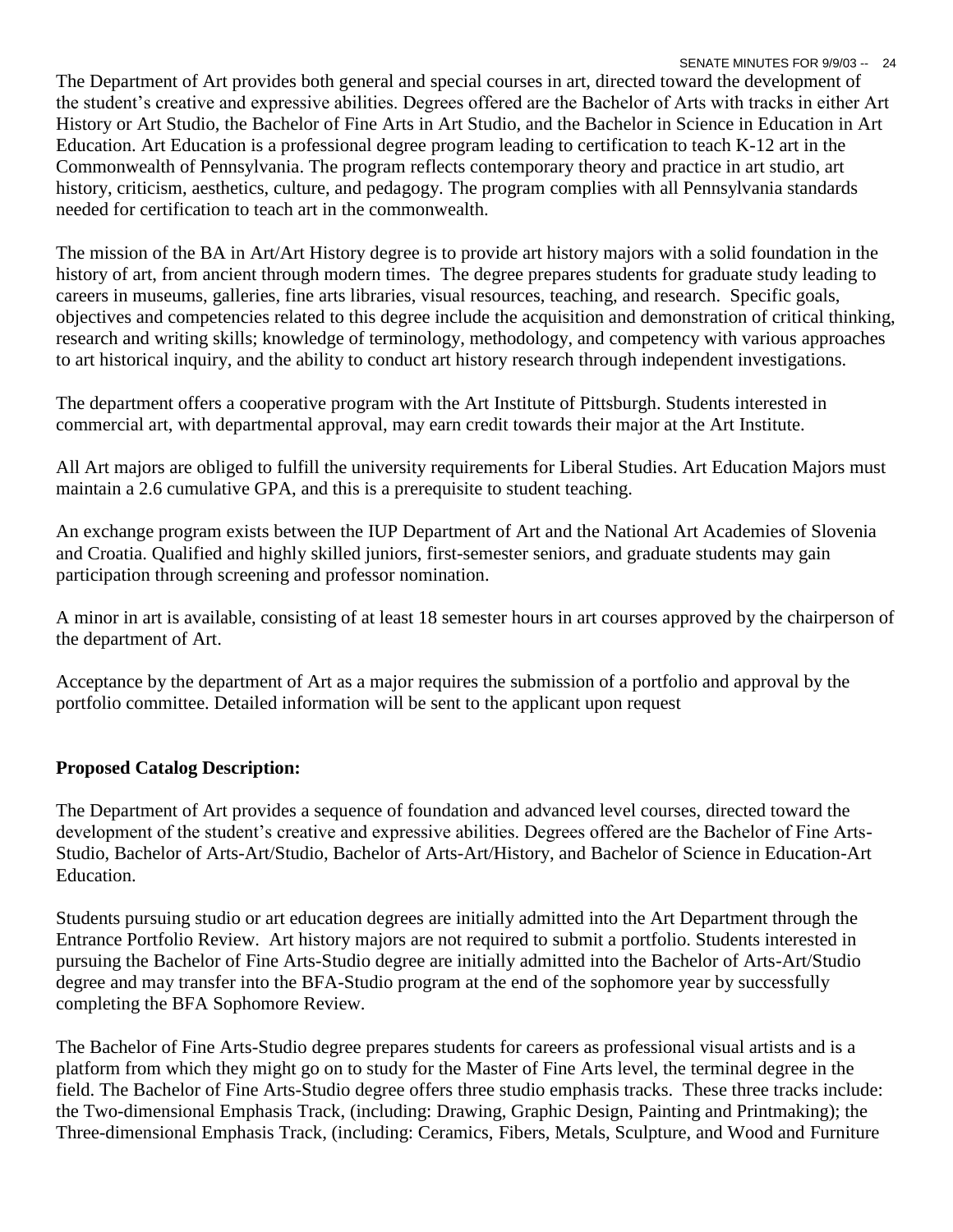Design); and the Individualized Studio Emphasis Track, (where students are able to build a degree program to meet specialized individual needs).

The Bachelor of Arts-Art/Studio offers students a choice between a broad range of advanced studio options or a very specialized emphasis in only one studio area.

The mission of the Bachelor of Arts-Art/History degree is to provide art history majors with a solid foundation in the history of art, from ancient through modern times. The degree prepares students for graduate study leading to careers in museums, galleries, fine art libraries, visual resources, teaching, and research. Specific goals, objectives and competencies related to this degree include the acquisition and demonstration of critical thinking, research and writing skills; knowledge of terminology, methodology, and competency with various approaches to art historical inquiry; and the ability to conduct art history research through independent investigations.

The Bachelor of Science in Education-Art Education degree is a professional degree program leading to certification to teach K-12 art in the Commonwealth of Pennsylvania. The program reflects contemporary theory and practice in art studio, art history, criticism, aesthetics, culture, and pedagogy. The program complies with all Pennsylvania standards needed for certification to teach art in the commonwealth.

All art majors are obligated to fulfill the University requirement for Liberal Studies coursework. Art Education majors must maintain a 3.0 overall G.P.A. Bachelor of Fine Arts-Studio majors must maintain a 2.5 G.P.A. average within their studio art courses.

An Art Minor is available to interested majors from other University disciplines. The Art Minor consists of at least 18 credits hours in art courses approved by the Art Department Chairperson.

The College of Fine Arts and the Department of Art have established an exchange program with the National Art Academies of Slovenia and Croatia. Qualified and highly skilled juniors and seniors may participate in the exchange by application to the Art Department Exchange Coordinator and with approval of their major studio professor, the Department of Art Chair, and the College of Fine Arts Exchange Coordinator.

Detailed information regarding application to one of the degree programs and scheduling a Portfolio Review can be obtained by calling the Department of Art Office at 724-357-2530 or by Internet email through the IUP, Department of Art web site at, (www.iup.art.edu).

**Rationale:** The catalog description is being revised to reflect changes in the curriculum.

# **B. Five New Courses**

# **1) ART 316 Intermediate Jewelry and Metals 0c-6l-3cr**

# **Prerequisite:** ART 216

 Technical expertise will be further developed during the course gradually shifting from formal techniques to experimentation and individual expression. Various techniques including casting, stone setting and an introduction to smithing will be explored.

 **Rationale:** The addition of this course will enhance the metals program with the Department of Art by offering additional an additional course that is typical in other university art programs. It is intended for art majors working towards a B.A., B.F.A., or B.S. ED.

 **2) ART 355 Intermediate Graphic Design I 0c-6l-3cr Prerequisite:** ART 218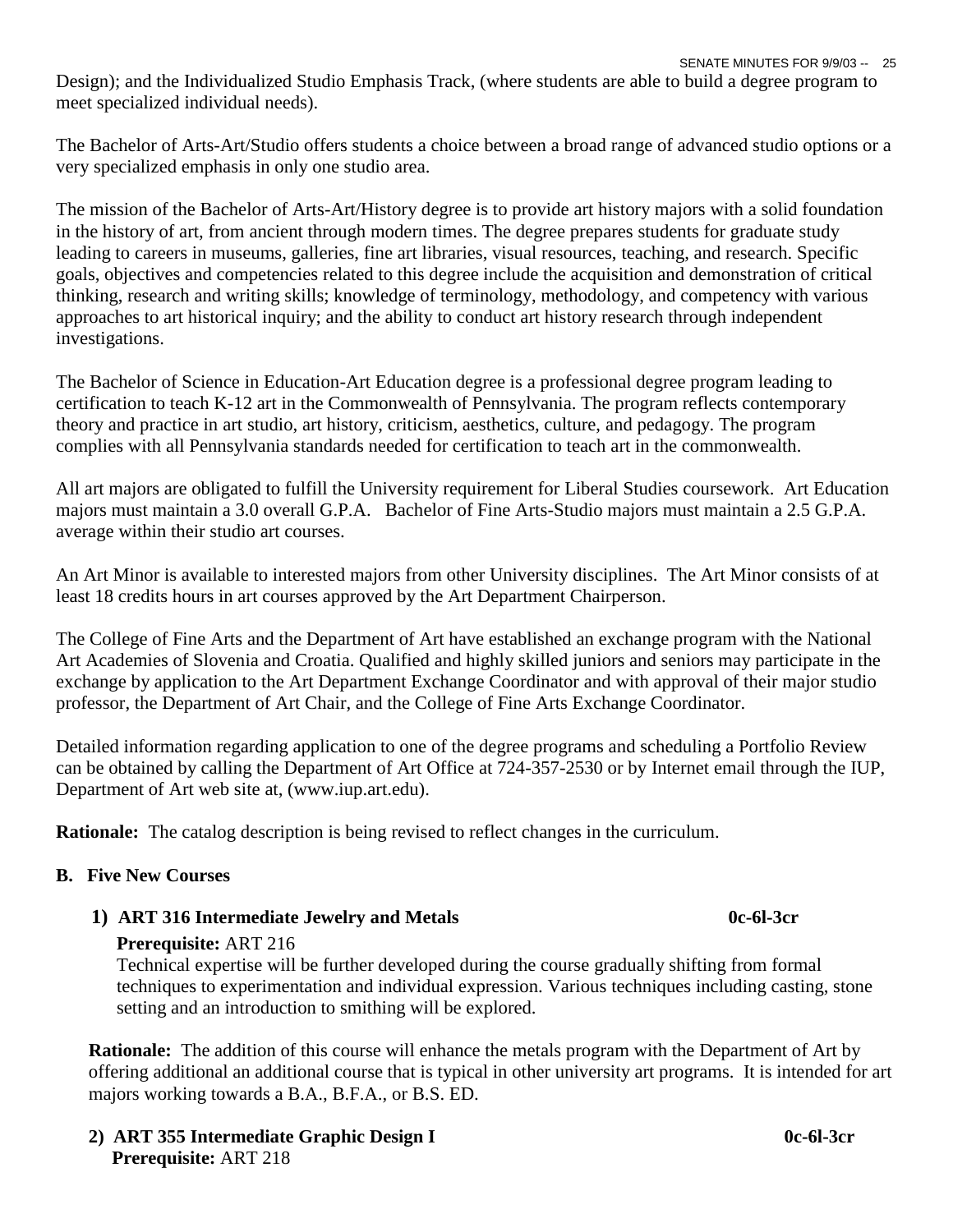Intermediate level study in graphic design focusing on digital illustration, complex typography and publication design. Studio experience will focus on current professional 2D digital illustration software.

 **Rationale:** This course for art majors will be the second course in the revised Graphic Design art program. It is intended to prepare student for employment as professional graphic designers. This class has an emphasis on the creation of the illustrative form.

 **3) ART 356 Intermediate Graphic Design II 0c-6l-3cr Prerequisites:** ART 218  **Recommended:** ART 355 Intermediate level study in graphic design researching publication design, grid systems, and multi-page design. Studio experience will focus on current professional software used for publication design.

 **Rationale:** This course for art majors will be the third course in the revised Graphic Design art program. It is intended to prepare student for employment as professional graphic designers. This class has an emphasis on the creation of publication design.

# **4) ART 400 Senior Thesis and Professional Practicum 3c-01-3cr**

 **Prerequisites:** BFA-Studio Majors only, Senior Status Development of a senior thesis exhibition project and investigation of professional practices for the visual artist. Major issues will include the development of a thesis exhibition, resume development, an artist's professional image, portfolio development, marketing skills, career opportunities and grant writing.

**Rationale:** A new 3 credit studio course that is added as an advanced level studio required course. It is to be taken by BFA Studio majors only, in the Senior year and culminates in the BFA Thesis Exhibition.

 **5) ART 456 Advanced Graphic Design II var-3, 6cr**

 **Prerequisites:** ART 218, 355, Permission of the instructor is a prerequisite for 6cr studio  **Recommended:** ART 356, 455 An exploration of Web Page and Interactive Design. Studio experience will focus on current

professional web and interactive software.

 **Rationale:** This course for art majors is the final course in the revised Graphic Design art program. This course has an emphasis on interactive design.

# **C. Course Revisions and Catalog Description Changes:**

 **1) Course Revision and Catalog Description Change: Current Catalog Description: ART 218 Introduction to Graphic Design 0c-6l-3cr**

Students explore various techniques and their applications to such commercial art projects as package design, trademark, and other design problems. Lettering is stressed, both instant type and hand lettering.

# **Proposed Catalog Description: ART 218 Introduction to Graphic Design 0c-6l-3cr Prerequisites:** ART 112, 114

 A survey of graphic design, exploring creative problem solving techniques. Students are introduced to the importance of concept development, aesthetics, symbolism, typography and computer method. Studio experience will provide a wide range of experiences for the beginning graphic design student. Projects, problems, and exercises will deal with skills, principles, application, and theory.

SENATE MINUTES FOR 9/9/03 -- 26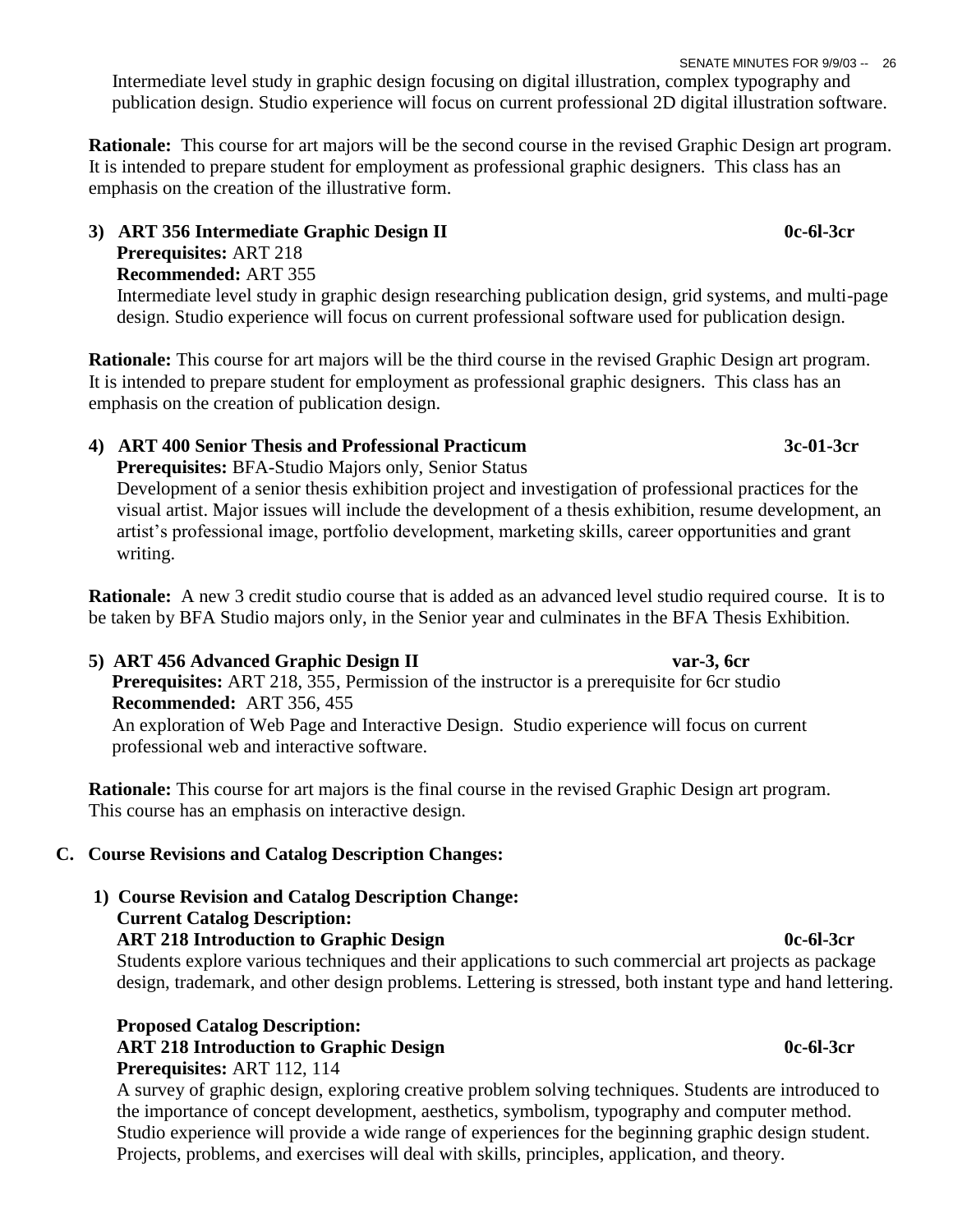**Rationale:** The course has been in existence for 20+ years and has never been revised to reflect changes in design technology such as desktop computing, software-based problem solving etc. Prerequisites have been added to ensure students are prepared for the course.

# **2) Course Revision and Catalog Description Change:**

 **Current Catalog Description: ART 455 Advanced Graphic Design I 0c-6l-3cr Prerequisites:** ART 218

Stresses advanced techniques in layout and illustration. The student explores ideas, such as creation of trademarks and how products are designed. Layouts are analyzed as to their quality. Package design is studied.

 **Proposed Catalog Description: ART 455 Advanced Graphic Design I var-3, 6cr Prerequisites:** ART 218, 355, Permission of the instructor is a prerequisite for 6cr studio  **Recommended:** ART 356

 An introduction to 3 dimensional modeling and rendering for illustration and animation. Studio experience will focus on current professional 3D software.

**Rationale:** The content of course has been revised in light of the expanded courses in design and to reflect the changes in technology that have occurred in the field since the course was introduced. The credit notation is revised to reflect long standing practice for the course.

# **D. Program Revision:**

# **Current Program: Proposed Program:**

## **Bachelor of Fine Arts – Studio Bachelor of Fine Arts – Studio**

**Liberal Studies:** As outlined in Liberal Studies section with the following specifications: **Fine Arts:** Fulfilled by Art History (ARHI 205) counted in major. **Liberal Studies Electives:** ARHI 207, no courses with ART elective. **Major: Foundation Required:** ARHI 100 Arts of the 20th Century 3cr ART 111 Figure Drawing 3cr ART 112 Fundamentals of Drawing 3cr ART 113 Three-Dimension Design 3cr ART 114 Color and Two-Dimensional Design 3cr **Foundation Electives: (Select 5 of the following 8 courses)** ART 211 Painting 3cr ART 213 Woodworking: Function and Form 3cr ART 214 Ceramics 3cr ART 215 Sculpture 3cr ART 216 Basic Metals 3cr ART 217 Printmaking 3cr ART 218 Graphic Design 3cr ART 219 Fibers 3cr **Art History Required:** ARHI 205 Ancient to Medieval Art 3cr(1) ARHI 207 Renaissance to Modern Art  $3cr(2)$ ARHI 211 Modern Art 3cr(3)

ARHI 413 Senior Seminar 3cr

| 50-52            |                                            | <b>Liberal Studies:</b> As outlined in Liberal Studies     |     | 48 |  |  |  |
|------------------|--------------------------------------------|------------------------------------------------------------|-----|----|--|--|--|
|                  | section with the following specifications: |                                                            |     |    |  |  |  |
|                  | Mathematics: 3cr                           |                                                            |     |    |  |  |  |
|                  | Fine Arts: ARHI 205                        |                                                            |     |    |  |  |  |
|                  |                                            | Liberal Studies Electives: 3cr, ARHI 207, no other courses |     |    |  |  |  |
|                  | with ARHI prefix.                          |                                                            |     |    |  |  |  |
|                  | Major:                                     |                                                            |     |    |  |  |  |
| 15               |                                            | <b>Foundation Required:</b>                                |     | 12 |  |  |  |
|                  | <b>ART 111</b>                             | <b>Figure Drawing</b>                                      | 3cr |    |  |  |  |
|                  | ART 112                                    | <b>Fundamentals of Drawing</b>                             | 3cr |    |  |  |  |
|                  |                                            | ART 113 Three-Dimension Design                             | 3cr |    |  |  |  |
|                  | ART 114                                    | Color and Two-Dimensional Design                           | 3cr |    |  |  |  |
|                  |                                            | <b>Level II Studio Electives:</b>                          |     | 18 |  |  |  |
| 15               |                                            | (Select 6 of the following 8 courses)                      |     |    |  |  |  |
|                  | <b>ART 211</b>                             | Painting                                                   | 3cr |    |  |  |  |
|                  | <b>ART 213</b>                             | Woodworking: Function and Form                             | 3cr |    |  |  |  |
|                  | <b>ART 214</b>                             | Ceramics                                                   | 3cr |    |  |  |  |
|                  | ART 215                                    | Sculpture                                                  | 3cr |    |  |  |  |
|                  | ART 216                                    | <b>Basic Metals</b>                                        | 3cr |    |  |  |  |
|                  | ART 217                                    | Printmaking                                                | 3cr |    |  |  |  |
|                  | <b>ART 218</b>                             | Graphic Design                                             | 3cr |    |  |  |  |
|                  | <b>ART 219</b>                             | Fibers                                                     | 3cr |    |  |  |  |
|                  |                                            | <b>Art History Required:</b>                               |     | 6  |  |  |  |
| $\boldsymbol{9}$ | ARHI 100                                   | Arts of the 20 <sup>th</sup> Century                       | 3cr |    |  |  |  |
|                  |                                            | Controlled Art History Elective:                           | 3cr |    |  |  |  |
|                  |                                            | (Select one course in the last 3 semesters:                |     |    |  |  |  |
|                  |                                            | ARHI 413, 417, 423, or 425. Course must be                 |     |    |  |  |  |
|                  | designated $/W$ )                          |                                                            |     |    |  |  |  |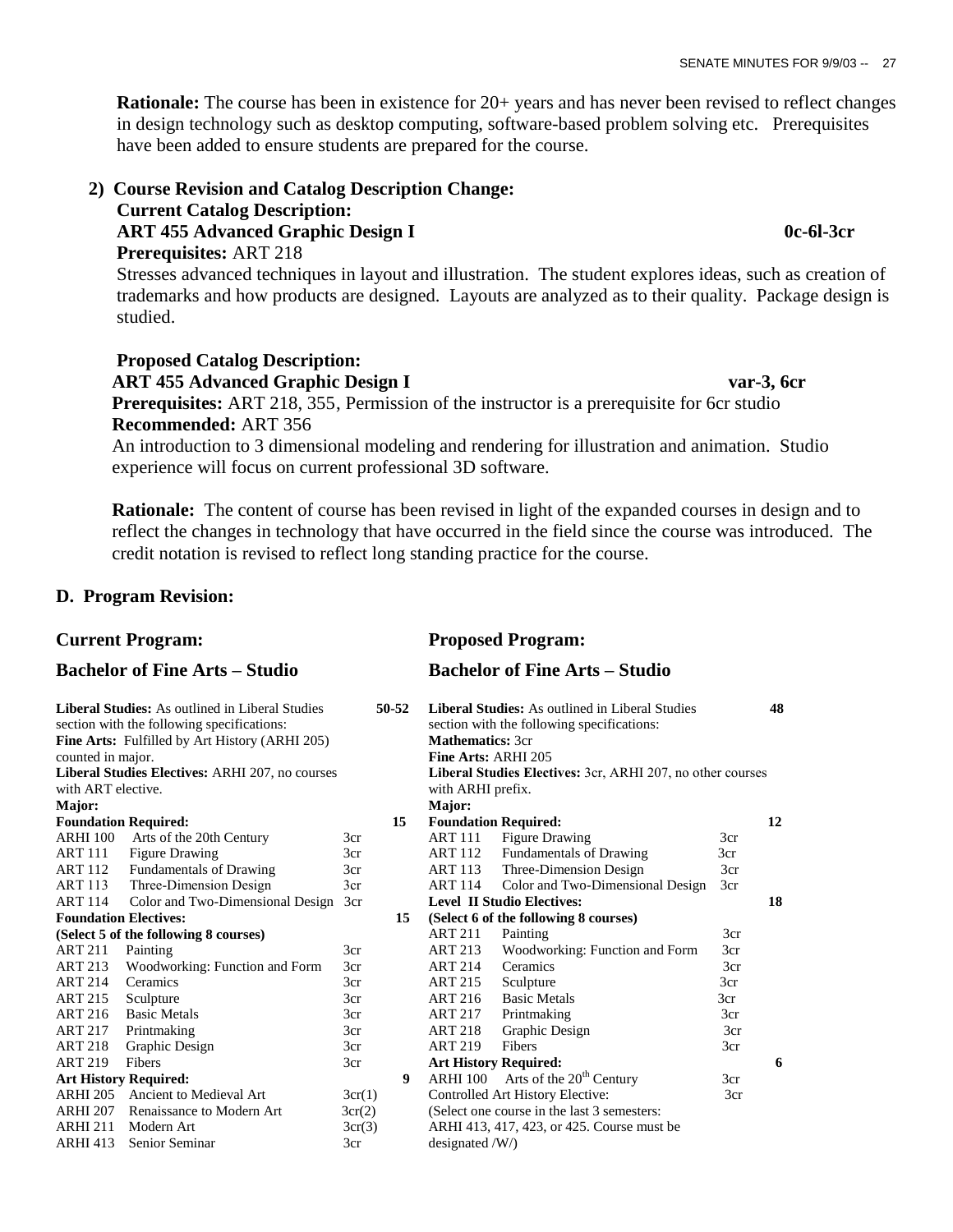FOR 9/9/03 -- 28

|                                                                                                             |                 |         |                                                                                                                                                                                                                                                                                                                                                                                                                                                                                                                                                                                                                                                                                                                                | <b>SENATE MINUTES</b> |
|-------------------------------------------------------------------------------------------------------------|-----------------|---------|--------------------------------------------------------------------------------------------------------------------------------------------------------------------------------------------------------------------------------------------------------------------------------------------------------------------------------------------------------------------------------------------------------------------------------------------------------------------------------------------------------------------------------------------------------------------------------------------------------------------------------------------------------------------------------------------------------------------------------|-----------------------|
| <b>Advanced Studio Required: (4)</b>                                                                        |                 | 27      | <b>Advanced Studio Required:</b>                                                                                                                                                                                                                                                                                                                                                                                                                                                                                                                                                                                                                                                                                               | 27                    |
| Primary Advanced Studio Concentration                                                                       | 18cr            |         | (Select 1 of 3 Advanced Studio Emphasis Tracks)                                                                                                                                                                                                                                                                                                                                                                                                                                                                                                                                                                                                                                                                                |                       |
| Minor Advanced Studio Concentration                                                                         | 9 <sub>cr</sub> |         | <b>Three-Dimensional Studio Track:</b>                                                                                                                                                                                                                                                                                                                                                                                                                                                                                                                                                                                                                                                                                         |                       |
| Courses from list: ART 421, 451, 452, 453,                                                                  |                 |         | Advanced 3-D studios include: ART 316, 451, 452,                                                                                                                                                                                                                                                                                                                                                                                                                                                                                                                                                                                                                                                                               |                       |
| 454, 455, 457, 459, 460, 481, 493 (5)                                                                       |                 |         | 453, 459, 460, 481, 493, (1) (2)                                                                                                                                                                                                                                                                                                                                                                                                                                                                                                                                                                                                                                                                                               |                       |
|                                                                                                             |                 |         | Primary Advanced Studio (choose 1 studio                                                                                                                                                                                                                                                                                                                                                                                                                                                                                                                                                                                                                                                                                       | 15cr                  |
| <b>Free Electives</b>                                                                                       |                 | $6 - 8$ | area above)                                                                                                                                                                                                                                                                                                                                                                                                                                                                                                                                                                                                                                                                                                                    |                       |
|                                                                                                             |                 |         | Synthesis Advanced Studios (choose 3<br>other 3-D advanced studios)                                                                                                                                                                                                                                                                                                                                                                                                                                                                                                                                                                                                                                                            | 9 <sub>cr</sub>       |
| (#) Total Degree Requirements                                                                               |                 | 124-126 | Two-Dimensional Studio (choose 1 from<br>advanced 2-D studio options)                                                                                                                                                                                                                                                                                                                                                                                                                                                                                                                                                                                                                                                          | 3cr                   |
| (1) Credit hours counted in Liberal Studies Fine Arts                                                       |                 |         | <b>Two-Dimensional Studio Track:</b>                                                                                                                                                                                                                                                                                                                                                                                                                                                                                                                                                                                                                                                                                           |                       |
| requirement.                                                                                                |                 |         | Advanced 2-D studios include: ART 355, 356,                                                                                                                                                                                                                                                                                                                                                                                                                                                                                                                                                                                                                                                                                    |                       |
| (2) Credit hours counted in Liberal Studies electives.                                                      |                 |         | 421, 454, 455, 456, 457, 481, 493 (1) (2)                                                                                                                                                                                                                                                                                                                                                                                                                                                                                                                                                                                                                                                                                      |                       |
| (3) ARHI 222 may be substituted for ARHI 211<br>(4) The foundation-level course must be successfully        |                 |         | Primary Advanced Studio (choose 1 studio<br>area above)                                                                                                                                                                                                                                                                                                                                                                                                                                                                                                                                                                                                                                                                        | 15cr                  |
| completed before a student will be permitted to enroll in                                                   |                 |         | Synthesis Advanced Studios (choose 3                                                                                                                                                                                                                                                                                                                                                                                                                                                                                                                                                                                                                                                                                           | 9 <sub>cr</sub>       |
| the 6cr component of that specific studio course.                                                           |                 |         | other 2-D advanced studios)                                                                                                                                                                                                                                                                                                                                                                                                                                                                                                                                                                                                                                                                                                    |                       |
| Permission of the instructor is a prerequisite to all 6cr                                                   |                 |         | Three-Dimensional Studio (choose 1 from                                                                                                                                                                                                                                                                                                                                                                                                                                                                                                                                                                                                                                                                                        | 3cr                   |
| advanced courses.                                                                                           |                 |         | advanced 3-D studio options                                                                                                                                                                                                                                                                                                                                                                                                                                                                                                                                                                                                                                                                                                    |                       |
| (5) Inclusion of internship semester hours toward any portion                                               |                 |         | <b>Individualized Advanced Studio Track:</b>                                                                                                                                                                                                                                                                                                                                                                                                                                                                                                                                                                                                                                                                                   | 27cr                  |
| of fulfillment of degree requirements must be approved by                                                   |                 |         | (Student with specialized interest can submit                                                                                                                                                                                                                                                                                                                                                                                                                                                                                                                                                                                                                                                                                  |                       |
| the departmental chair and student's major advisor.                                                         |                 |         | a proposal for advanced studio study.                                                                                                                                                                                                                                                                                                                                                                                                                                                                                                                                                                                                                                                                                          |                       |
| Approval must be obtained in writing prior to enrollment.                                                   |                 |         | Approval required by Department Chair, Studio                                                                                                                                                                                                                                                                                                                                                                                                                                                                                                                                                                                                                                                                                  |                       |
| (#) See advisory paragraph "Timely Completion of Degree<br>Requirements" in the section on Requirements for |                 |         | Division Chair and student's Major Advisor.)                                                                                                                                                                                                                                                                                                                                                                                                                                                                                                                                                                                                                                                                                   |                       |
| Graduation.                                                                                                 |                 |         | <b>Controlled Advanced Studio Electives:</b>                                                                                                                                                                                                                                                                                                                                                                                                                                                                                                                                                                                                                                                                                   | 6                     |
|                                                                                                             |                 |         | Select from list: ART 316, 355, 356, 421, 451, 452,                                                                                                                                                                                                                                                                                                                                                                                                                                                                                                                                                                                                                                                                            |                       |
|                                                                                                             |                 |         | 453, 454, 455, 456, 457, 459, 460, 481, 493 (1) (2)                                                                                                                                                                                                                                                                                                                                                                                                                                                                                                                                                                                                                                                                            |                       |
|                                                                                                             |                 |         | <b>Senior Thesis and Professional Practicum:</b><br>Senior Thesis and Professional Practicum 3cr<br><b>ART400</b>                                                                                                                                                                                                                                                                                                                                                                                                                                                                                                                                                                                                              | 3                     |
|                                                                                                             |                 |         | (#) Total Degree Requirements                                                                                                                                                                                                                                                                                                                                                                                                                                                                                                                                                                                                                                                                                                  | <b>120</b>            |
|                                                                                                             |                 |         | (1) Students must complete 3cr within an advanced studio<br>before permission will be granted to enroll in the 6 cr<br>component of the advanced level. Permission of the<br>instructor is a prerequisite to all 6cr advanced courses.<br>(2) Inclusion of internship credit hours toward any portion of<br>fulfillment of degree requirements must be approved by the<br>departmental chair and student's major advisor. Approval<br>must be obtained in writing prior to enrollment.<br>(3) To enter program, art major must successfully complete the<br>BFA Sophomore Review and have minimum 2.5 G.P.A in<br>studio art courses.<br>(4) Student must maintain an overall 2.5 G.P.A. in studio art<br>courses to graduate. |                       |

(#) See advisory paragraph "Timely Completion of Degree Requirements" in the section on Requirements for Graduation.

**Rationale:** The old BFA major/minor approach to upper level advanced courses totaling 27 credits is restructured into a new 3 track major emphasis approach which totals 36 credits and includes the choices of: (A) Two-Dimensional Emphasis Track, (B) Three-Dimensional Emphasis Track, and (C) the Individualized Emphasis Track. All major tracks will be increased to 36 credits to meet NASAD accreditation standards. Students will benefit by having multiple faculty viewpoints from which to learn under the new major track system. The previous 'one professor' approach limited students to one faculty viewpoint for their entire major studio experience and was cited as a problem by NASAD evaluators.

The total credits for the BFA degree will decrease to 120 credits through the following changes: Art History requirements are reduced to 12 from 15 credits; ART 400 Senior Thesis and Professional Practicum, 3 credits,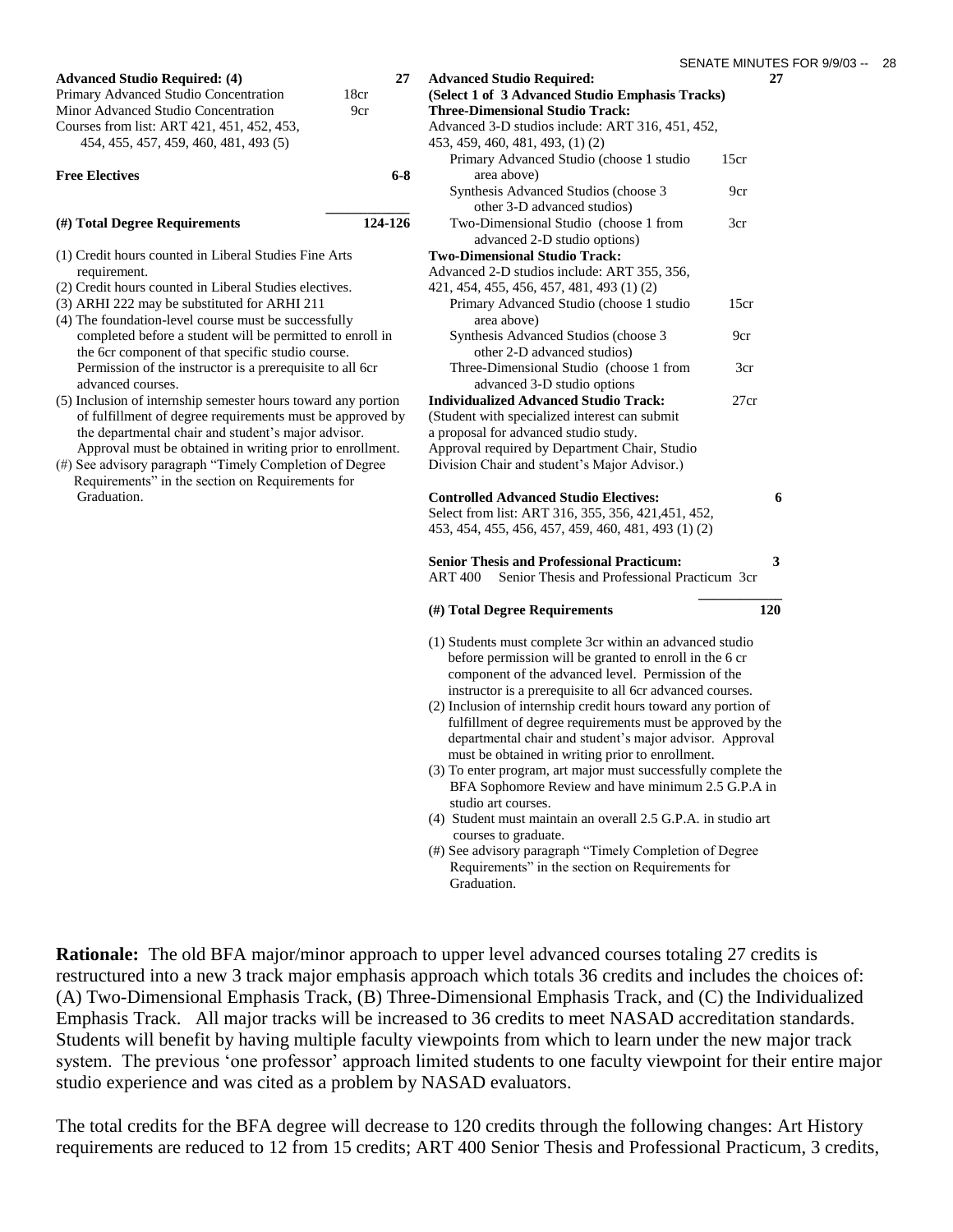is added; Free Elective credits are changed to Controlled Studio Electives and reduced to 6 from 6-8 credits; an additional 3 credits is added in Level II Studio courses; and University Liberal Studies Requirements are reduced from 52 to 48 credits.

ARHI 100 Arts of the 20<sup>th</sup> Century is moved from the Foundation Studio Requirements to Art History Requirements. ARHI 413 Senior Seminar is no longer required. It is now included as part of Controlled Advanced Art History Electives with ARHI 417, 423, and 425. ARHI 211 Modern Art has been merged with ARHI 206 Renaissance to Baroque Art to form a new course, ARHI 207 Renaissance to Modern. Additional credits have been added in Level II Studio requirements, increasing the credit requirements to 18 from 15. These additional credits at the introductory studio level will broaden the student's knowledge of different art processes and media.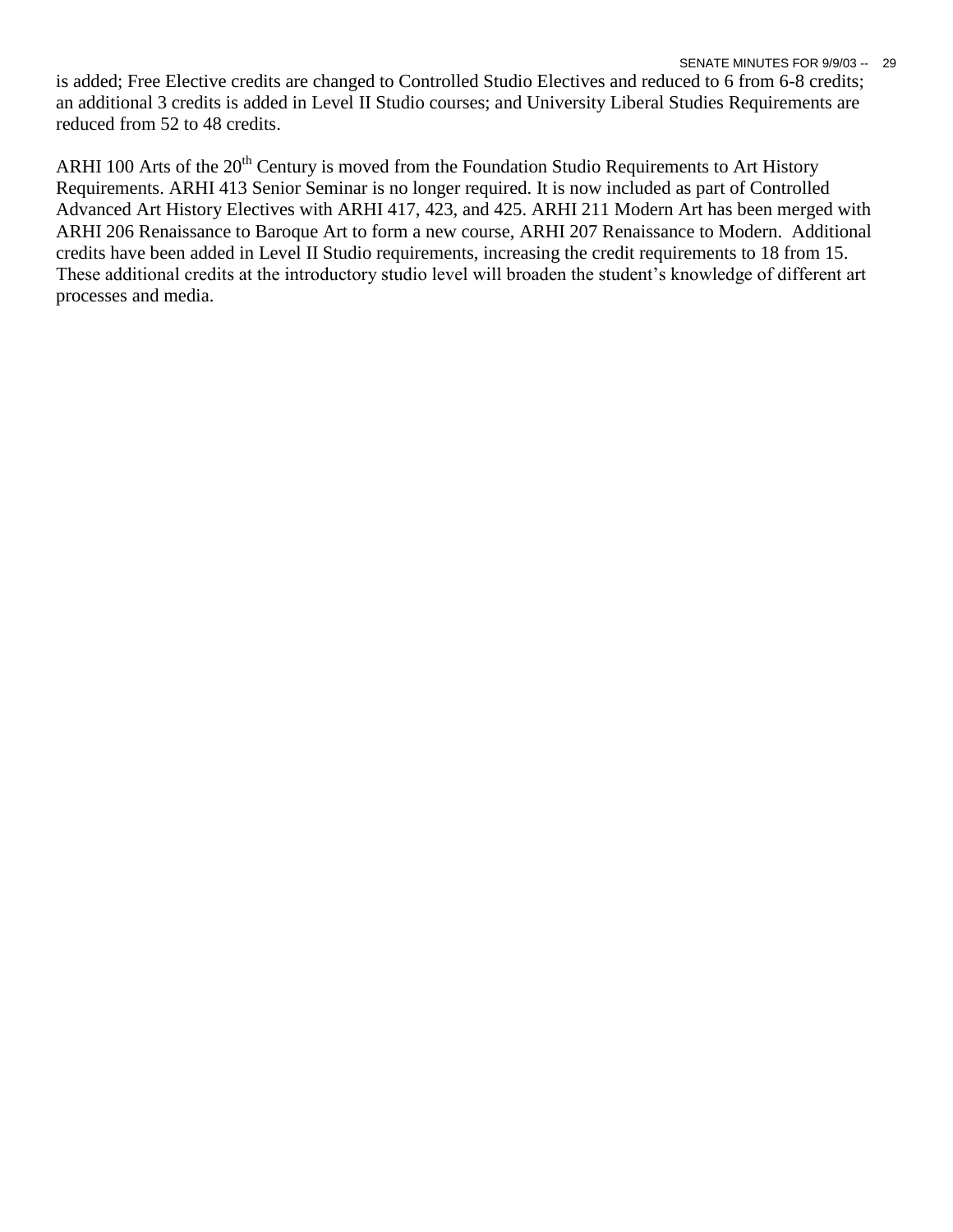**Liberal Studies:** As outlined in Liberal Studies **50-52** section with the following specifications: **Fine Arts:** Fulfilled by Art History (ARHI 205) counted in major. **Liberal Studies Electives:** ARHI 207, no courses with ART elective. **Major: Foundation Required: 15**  ARHI 100 Arts of the 20th Century 3cr ART 111 Figure Drawing 3cr ART 112 Fundamentals of Drawing 3cr<br>ART 113 Three-Dimension Design 3cr Three-Dimension Design 3cr ART 114 Color and Two-Dimensional Design 3cr **Foundation Electives:** 15 **(Select 5 of the following 8 courses)**

| <b>ART 211</b>  | Painting                         | 3cr    |   |
|-----------------|----------------------------------|--------|---|
| <b>ART 213</b>  | Woodworking: Function and Form   | 3cr    |   |
| <b>ART 214</b>  | Ceramics                         | 3cr    |   |
| <b>ART 215</b>  | Sculpture                        | 3cr    |   |
| <b>ART 216</b>  | <b>Basic Metals</b>              | 3cr    |   |
| <b>ART 217</b>  | Printmaking                      | 3cr    |   |
| <b>ART 218</b>  | Graphic Design                   | 3cr    |   |
| <b>ART 219</b>  | Fibers                           | 3cr    |   |
|                 | <b>Art History Required:</b>     |        | 9 |
| <b>ARHI 205</b> | Ancient to Medieval Art          | 3cr(1) |   |
| <b>ARHI 207</b> | Renaissance to Modern Art        | 3cr(2) |   |
| <b>ARHI 211</b> | Modern Art                       | 3cr(3) |   |
| ARHI 413        | Senior Seminar                   | 3cr    |   |
|                 | (to be taken during senior year) |        |   |

### **Advanced Studio Required: (4) 21**

Advanced Studio courses to be selected from the following: ART 421, 451, 452, 453, 454, 455, 457, 459, 460, 481, 493 (5)

| <b>Free Electives:</b> | $12 - 14$ |
|------------------------|-----------|
|                        |           |

### **Total Degree Requirements: 124**

- (1) Credits counted in Liberal Studies Fine Arts requirement.
- (2) Credit hours counted under Liberal Studies electives.
- (3) ARHI 222 may be substituted for ARHI 211.
- (4) The foundation-level course must be successfully completed before a student will be permitted to enroll in the 6cr component of that specific studio course. Permission of the instructor is a prerequisite to all 6cr advanced courses.
- (5) Inclusion of internship semester hours toward any portion of fulfillment of degree requirements must be approved by the departmental chair and student's major advisor. Approval must be obtained in writing prior to enrollment.
- $(\#)$  See advisory paragraph "Timely Completion of Degree Requirements" in the section on Requirements for Graduation.

# **Current Program Proposed Program**

# **Bachelor of Arts – Art/Studio Bachelor of Arts – Art/Studio**

| <b>Liberal Studies:</b> As outlined in Liberal Studies<br>section with the following specifications:<br><b>Mathematics: 3cr</b><br>Fine Arts: ARHI 205<br>Liberal Studies Electives: 3cr, ARHI 207, no other courses<br>with ARHI prefix.                                                                                                                                                                                                                                         |                                                                                       | 48       |
|-----------------------------------------------------------------------------------------------------------------------------------------------------------------------------------------------------------------------------------------------------------------------------------------------------------------------------------------------------------------------------------------------------------------------------------------------------------------------------------|---------------------------------------------------------------------------------------|----------|
| Major:<br><b>Foundation Required:</b><br>ART 111 Figure Drawing<br><b>ART 112 Fundamentals of Drawing</b><br>ART 113 Three-Dimension Design<br>ART 114 Color and Two-Dimensional Design<br><b>Level II Studio Electives:</b><br>(Select 6 of the following 8 courses)<br><b>ART 211 Painting</b><br>ART 213 Woodworking: Function and Form<br><b>ART 214 Ceramics</b><br>ART 215 Sculpture<br><b>ART 216 Basic Metals</b><br><b>ART 217 Printmaking</b><br>ART 218 Graphic Design | 3cr<br>3cr<br>3 <sub>cr</sub><br>3cr<br>3cr<br>3cr<br>3cr<br>3cr<br>3cr<br>3cr<br>3cr | 12<br>18 |
| <b>ART 219 Fibers</b><br><b>Art History Required:</b><br>ARHI 100 Arts of the 20 <sup>th</sup> Century<br>Controlled Art History Electives:<br>(Select one courses in the last 3 semesters:<br>ARHI 413, 417, 423, or 425. Course must be<br>designated /W/)                                                                                                                                                                                                                      | 3cr<br>3cr<br>3cr                                                                     | 6        |
| <b>Advanced Studio Required:</b><br>Advanced Studio courses to be selected from<br>the following: ART 316, 355, 356, 421, 451, 452,<br>453, 454, 455, 456, 457, 459, 460, 481, 493 (1) (2)                                                                                                                                                                                                                                                                                        |                                                                                       | 21       |
| <b>Free Electives:</b>                                                                                                                                                                                                                                                                                                                                                                                                                                                            |                                                                                       | 15       |
| <b>Total Degree Requirements:</b>                                                                                                                                                                                                                                                                                                                                                                                                                                                 |                                                                                       | 120      |
| (1) Students must complete 3cr within an advanced studio<br>before permission will be granted to enroll in the 6 cr<br>component of the advanced level. Permission of the<br>instructor is a prerequisite to all 6cr advanced courses.<br>(2) Inclusion of internship semester hours toward any portion<br>of fulfillment of degree requirements must be approved by                                                                                                              |                                                                                       |          |

the departmental chair and student's major advisor. Approval must be obtained in writing prior to enrollment.  $(\#)$  See advisory paragraph "Timely Completion of

Degree Requirements" in the section on Requirements for Graduation

**Rationale:** In the new BA program, students will be required to select 6 of the 8 introductory studio courses rather than 5 of the 8 under the old program, increasing the credit requirements to 18 from 15. These additional credits at the introductory studio level will broaden the student's knowledge of different art processes and media. A total of 3 credits of new art courses are added, while Liberal Studies Requirements are decreased. The new total credit degree requirements will decrease to 120 credits. The same changes are made to Art History as above.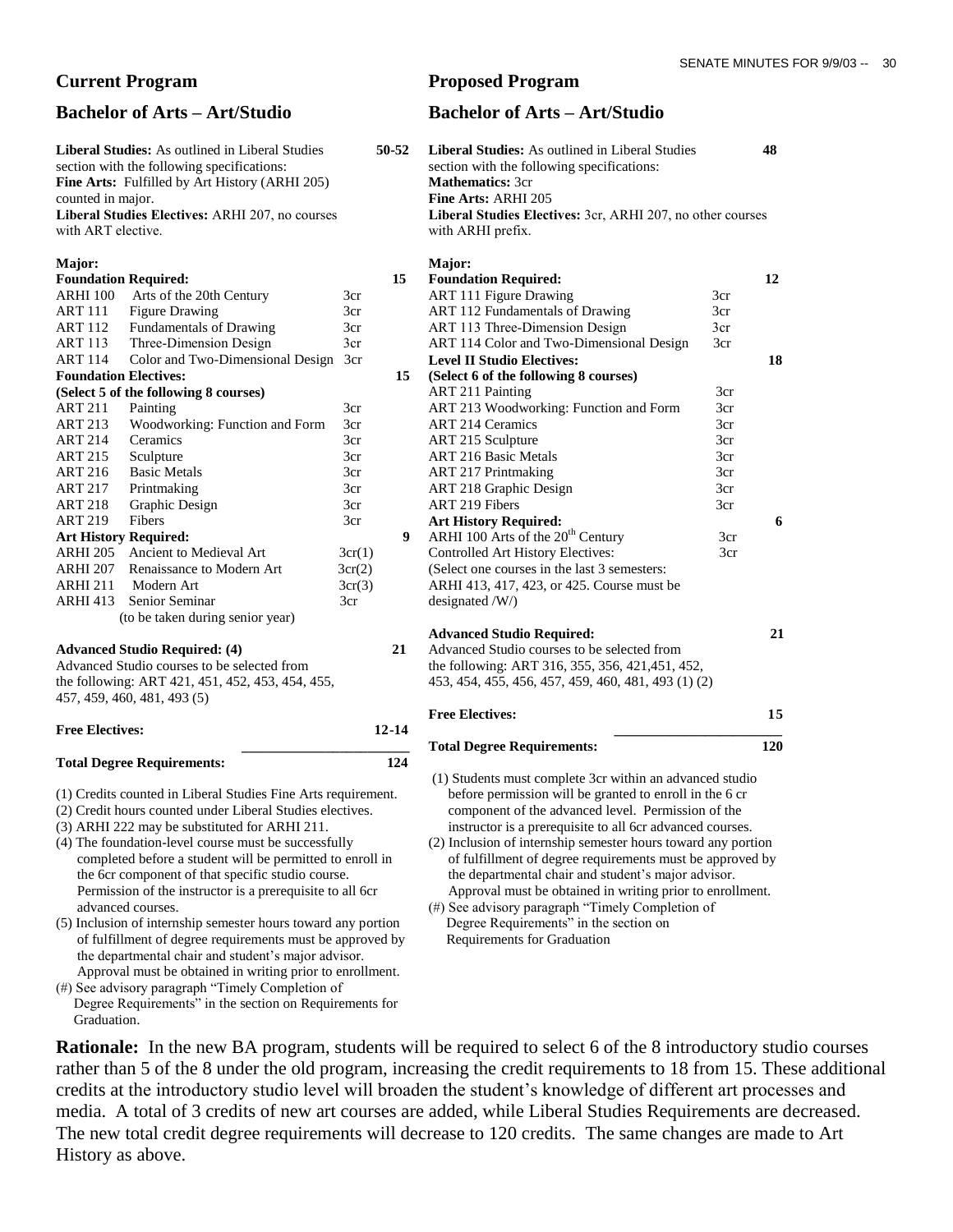**PASSED**

The new Bachelor of Arts-Studio curriculum has been revised to integrate new courses needed for the BFA, Studio with the BA, Art/Studio program. The BA, Art/Studio degree conforms to NASAD's standards and it also offers students the ability to take a breadth of visual arts coursework, which is the intention of NASAD's standards for this degree.

# **13. Department of Nursing and Allied Health Professions—Catalog Description and Program Revisions, and New Track**

## **A. Program Revision (120 Resubmit)**

| <b>Current Program:</b> | <b>BS-Nuclear Medicine Technology</b>                                                                                                                                                                                                                                                |      |                        | <b>Proposed Program:</b><br><b>BS-Nuclear Medicine Technology</b>                                                                                                                                                                                                                    |      |
|-------------------------|--------------------------------------------------------------------------------------------------------------------------------------------------------------------------------------------------------------------------------------------------------------------------------------|------|------------------------|--------------------------------------------------------------------------------------------------------------------------------------------------------------------------------------------------------------------------------------------------------------------------------------|------|
|                         | <b>Liberal Studies:</b> As outlined in the Liberal Studies<br>section with the following specifications:<br>Mathematics: MATH 217<br>Natural Science: CHEM 101-102<br>Social Science: PSYC 101, SOC 151<br>Liberal Studies Electives: 9cr, BTED/COSC/IFMG<br>101, MATH 217, PHYS 111 | 51   |                        | <b>Liberal Studies:</b> As outlined in the Liberal Studies<br>section with the following specifications:<br>Mathematics: MATH 217<br>Natural Science: CHEM 101-102<br>Social Science: PSYC 101, SOC 151<br>Liberal Studies Electives: 9cr, BTED/COSC/IFMG<br>101, MATH 105, PHYS 111 | 51   |
| Major:                  |                                                                                                                                                                                                                                                                                      | 32   | Major:                 |                                                                                                                                                                                                                                                                                      | 32   |
|                         | <b>Required Courses: (1)</b>                                                                                                                                                                                                                                                         |      |                        | <b>Required Courses: (1)</b>                                                                                                                                                                                                                                                         | 3cr  |
|                         | NMDT 427 Nuclear Scintigraphy                                                                                                                                                                                                                                                        | 3cr  | NMDT 427               | Nuclear Scintigraphy                                                                                                                                                                                                                                                                 | 3cr  |
|                         | NMDT 428 Radiation Physics                                                                                                                                                                                                                                                           | 3cr  | NMDT 428               | <b>Radiation Physics</b>                                                                                                                                                                                                                                                             | 3cr  |
|                         | NMDT 429 Nuclear Medicine Instrumentation                                                                                                                                                                                                                                            | 3cr  | NMDT 429               | Nuclear Medicine Instrumentation                                                                                                                                                                                                                                                     |      |
| NMDT 430                | Radiation Biology and Radiation                                                                                                                                                                                                                                                      |      | <b>NMDT 430</b>        | Radiation Biology and Radiation                                                                                                                                                                                                                                                      | 2cr  |
|                         | Protection                                                                                                                                                                                                                                                                           | 2cr  |                        | Protection                                                                                                                                                                                                                                                                           | 1cr  |
| <b>NMDT 431</b>         | In Vivo/In Vitro Non-Imaging                                                                                                                                                                                                                                                         | 1cr  | NMDT 431               | In Vivo/In Vitro Non-Imaging                                                                                                                                                                                                                                                         | 3cr  |
| <b>NMDT 432</b>         | Radiopharmaceuticals                                                                                                                                                                                                                                                                 | 3cr  | <b>NMDT 432</b>        | Radiopharmaceuticals                                                                                                                                                                                                                                                                 | 1cr  |
| <b>NMDT 433</b>         | Introduction to Tomographic Imaging                                                                                                                                                                                                                                                  | 1cr  | <b>NMDT 433</b>        | Introduction to Tomographic Imaging                                                                                                                                                                                                                                                  | 16cr |
| <b>NMDT 434</b>         | Clinical Nuclear Medicine                                                                                                                                                                                                                                                            | 16cr | <b>NMDT 434</b>        | Clinical Nuclear Medicine                                                                                                                                                                                                                                                            |      |
|                         | <b>Other Requirements:</b>                                                                                                                                                                                                                                                           | 18   |                        | <b>Other Requirements: (2)</b>                                                                                                                                                                                                                                                       |      |
| <b>BIOL 105</b>         | Cell Biology                                                                                                                                                                                                                                                                         | 3cr  | BIOL 105 Cell Biology  |                                                                                                                                                                                                                                                                                      | 18   |
|                         | BIOL 150 Human Anatomy                                                                                                                                                                                                                                                               | 3cr  |                        | BIOL 150 Human Anatomy                                                                                                                                                                                                                                                               | 3cr  |
|                         | BIOL 151 Human Physiology                                                                                                                                                                                                                                                            | 4cr  |                        | BIOL 151 Human Physiology                                                                                                                                                                                                                                                            | 3cr  |
|                         | PHYS 111 Physics I Lecture                                                                                                                                                                                                                                                           | 3cr  | PHYS 121 Physics I Lab |                                                                                                                                                                                                                                                                                      | 4cr  |
|                         | PHYS 121 Physics I Lab                                                                                                                                                                                                                                                               | 1cr  |                        | PHYS 112 Physics II Lecture                                                                                                                                                                                                                                                          | 3cr  |
|                         | PHYS 112 Physics II Lecture                                                                                                                                                                                                                                                          | 3cr  |                        | PHYS 122 Physics II Lab                                                                                                                                                                                                                                                              | 1cr  |
|                         | PHYS 122 Physics II Lab                                                                                                                                                                                                                                                              | 1cr  |                        | ENGL 310 Public Speaking                                                                                                                                                                                                                                                             | 3cr  |
|                         | ENGL 310 Public Speaking                                                                                                                                                                                                                                                             | 1cr  |                        |                                                                                                                                                                                                                                                                                      | 1cr  |
|                         | Free Electives: enough credits beyond those<br>listed above to total 120 credits.                                                                                                                                                                                                    |      |                        | Free Electives: enough credits beyond those<br>listed above to total 120 credits. (3)                                                                                                                                                                                                |      |

**Total Degree Requirements: 120 Total Degree Requirements: 120**

**Rationale:** Under LS Electives it should have been MATH 105 not 217. Footnote references (2) and (3) were missing as were all of the actual footnotes.

# **B. Catalog Description Revision**

# **Current Catalog Description:**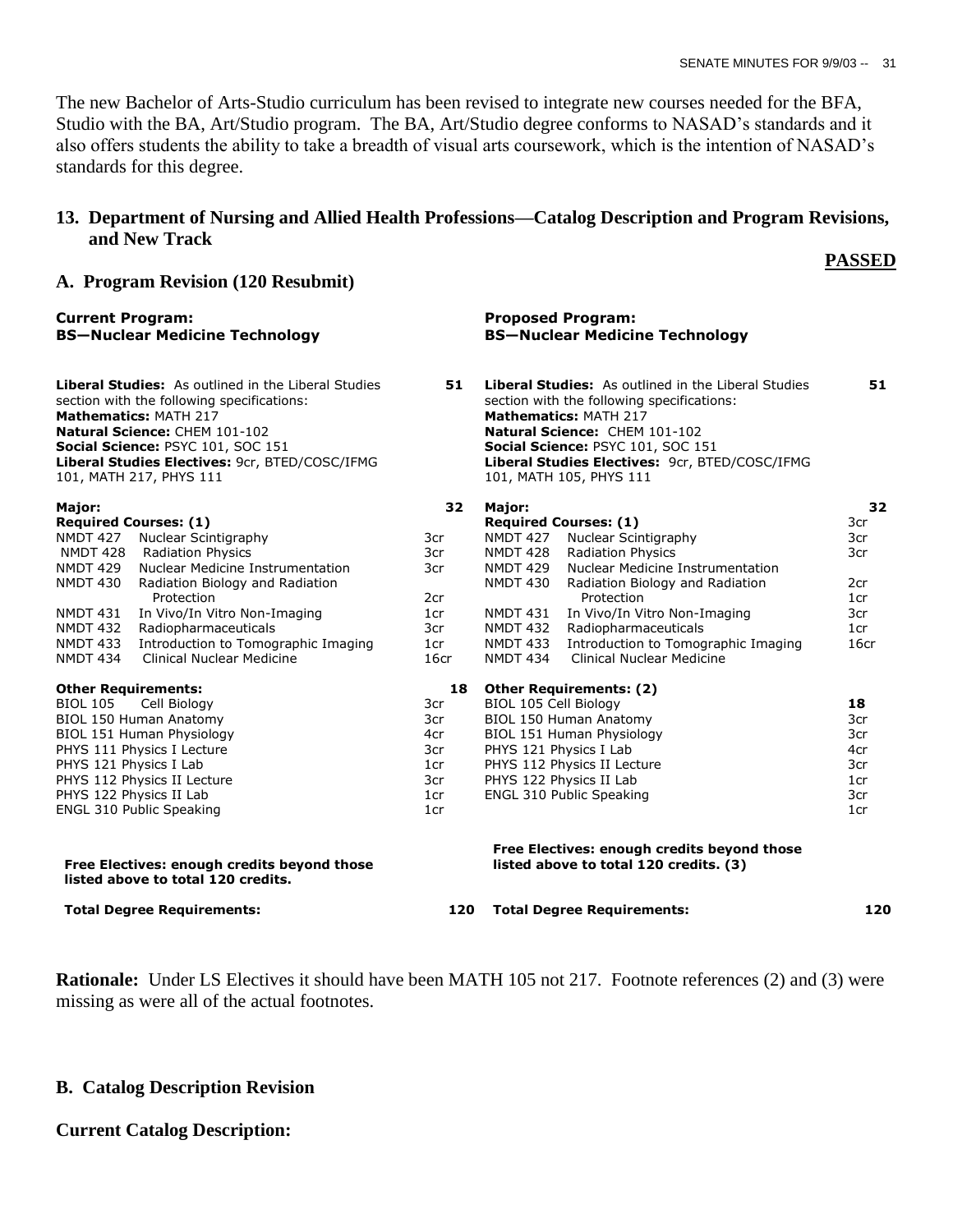# Respiratory Care

Respiratory therapists assist physicians in the care of patients who have respiratory system problems or illnesses that relate to breathing. Their assistance includes administering gaseous drugs and executing therapeutic procedures. Included are the operation and maintenance of specialized equipment.

The program leads to the Bachelor of Science degree in Respiratory Care. Presented jointly by IUP and the Western Pennsylvania Hospital in Pittsburgh, the program offers intensive theoretical and applied knowledge to produce highly skilled graduates who are prepared to enter the profession as therapists or instructors.

Two academic years of university studies, followed by two academic years of hospital studies and clinical practice, constitute the program. Students must earn a GPA of 2.25 in Natural Sciences and Mathematics courses to be considered for admission into the clinical years in Respiratory Care. However, since admission to the hospital is competitive, IUP cannot guarantee admission into the hospital program.

# **Proposed Catalog Description:**

# **Respiratory Care**

The Bachelor of Science degree in respiratory care prepares the graduate for a career as a registered respiratory care practitioner. Respiratory care practitioners evaluate, treat, and care for people with breathing problems. They assist physicians in the evaluation and treatment of heart and lung disorders. Respiratory care practitioners are experts in the therapeutic use of medical gases, oxygen administration, pulmonary resuscitation, and artificial airways. They are employed in hospitals, extended care facilities, clinics, rehabilitation centers, physicians' offices, private companies providing home care services, and municipal organizations.

IUP and the Western Pennsylvania Hospital in Pittsburgh, Pennsylvania jointly offer this program. The program is fully accredited by the Commission on Accreditation of Allied Health Education Programs (CAAHEP) in collaboration with the Committee on Accreditation for Respiratory Care (CoARC). The program consists of two academic years of pre-clinical studies (61 credits) on the main campus at IUP and two academic years (59 credits) of clinical study at the Western Pennsylvania Hospital School of Respiratory Care, Pittsburgh, PA. Students must earn a GPA of at least 2.25 in the required natural sciences and mathematics courses and an overall GPA of at least 2.0 to be considered for admission into the clinical years in respiratory care. However, since admission to the clinical years is competitive, IUP cannot guarantee admission. Upon graduation, graduates are eligible for certification (CRT) and registration (RRT) in respiratory care. The granting of the degree is not contingent upon passing the examinations. Graduates are prepared for graduate degrees that may lead to careers in administration, education, and medicine.

The Bachelor of Science degree in respiratory care is offered for Certified Respiratory Therapists (CRT) who are graduates of an accredited certificate or associate degree respiratory care program. CRT students will be awarded advanced standing (33 credits) based on prior academic work completed in a respiratory care program. Students fulfill degree requirements set by the university. This track is designed to prepare the certified respiratory therapist (CRT) to function in an advanced practice role.

Detailed information is available in the department office regarding requirements, such as health screening, liability insurance, legal clearance, and professional uniforms.

# **C. Course Revisions, Credit Changes, and Catalog Description Changes**

**1) Current Catalog Description:**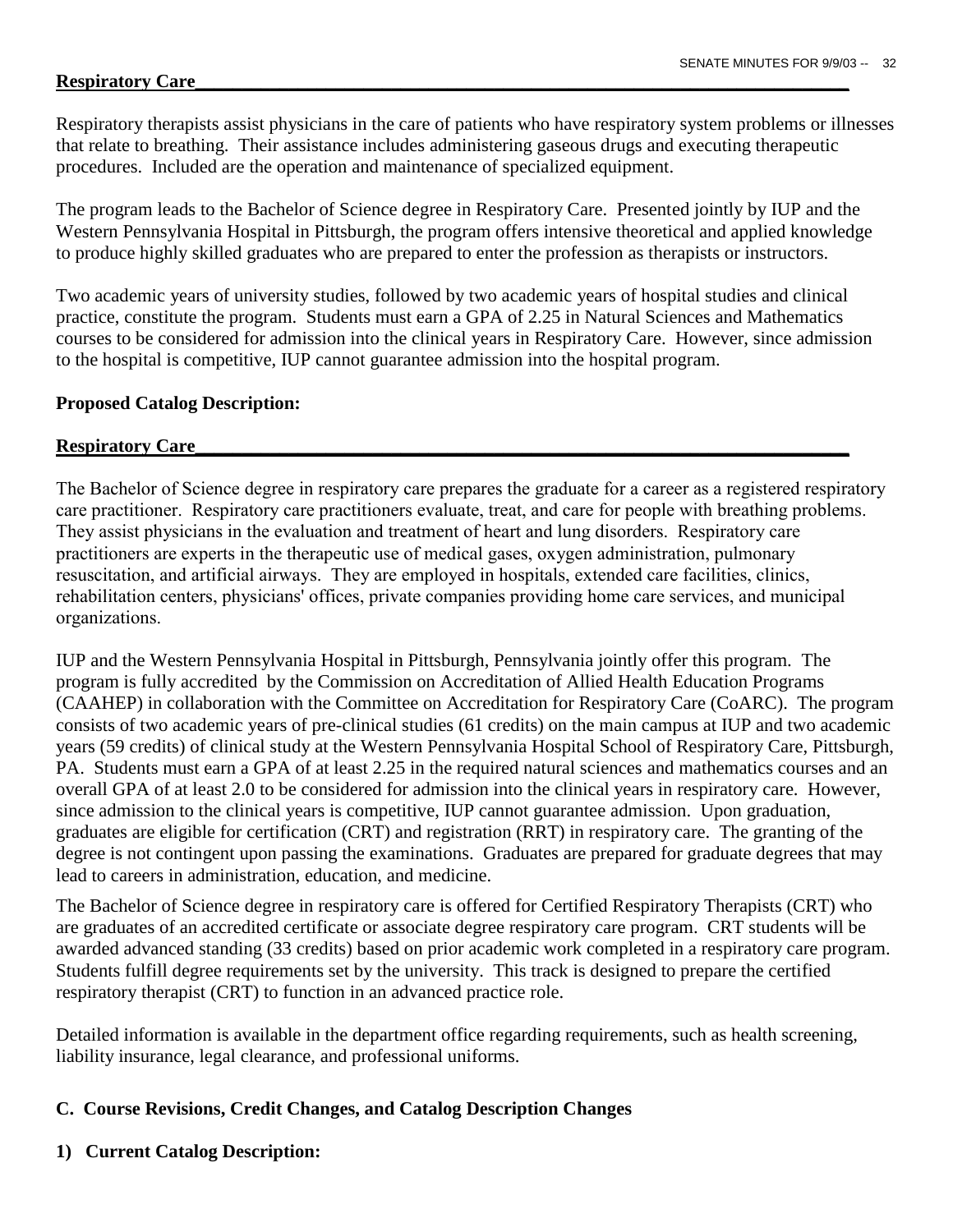# SENATE MINUTES FOR 9/9/03 -- 33

# **RESP 333 Respiratory Care Clinical Practice II var-4cr**

Treatment procedures introduced in Clinical I are continued with greater emphasis on independence. Speciality rotations are added to broaden exposure to respiratory care and critical care.

# **Proposed Catalog Description:**

# **RESP 333 Respiratory Care Clinical Practice II var-3cr**

Treatment procedures introduced in Clinical I are continued with greater emphasis on independence. Speciality rotations are added to broaden exposure to respiratory care and critical care.

# **2) Current Catalog Description:**

 **RESP 426 Respiratory Care Clinical Practice III var-5cr** Respiratory care treatment procedures are continued with emphasis on improving proficiency and refining skills. Students will make rounds with physicans.

# **Proposed Catalog Description:**

# **RESP 426 Respiratory Care Clinical Practice III var-4cr**

Respiratory care treatment procedures are continued with emphasis on improving proficiency and refining skills in adult general and critical care areas. Focus on advanced skills related to mechanical ventilation. Specialty rotations are continued.

# **3) Current Catalog Description:**

# **RESP 433 Respiratory Care Clinical Practice IV var-5cr**

Rotations on treatment and intensive respiratory care are continued. Advanced rotations are included.

# **RESP 433 Respiratory Care Clinical Practice IV var-4cr**

Respiratory care treatement procedures are continued with emphasis on functioning with greater independence and improving proficiency and refining skills in adult general and critical care areas. Experience in non-acute health care settings is included. Specialty rotations are continued. Students are provided opportunities to develop leadership skills.

**Rationale:** One credit hour has been eliminated in each course and the catalog descriptions have been updated. Course objectives were clearly delineated. Clinical hours were adjusted to apply a guideline of 5 clock hours per one credit hour per week. The reduction was necessary to reduce the program to 120 total credits. Clearly stating course objectives brings the syllabuses in line with the university policy and will give the students a better understanding of course expectations. In previous years, there has been wide variability within the courses for planning clock hour to credit hour rotations. The new guidelines will provide students with the time necessary to meet course objectives and it is in line with the expectations of the program's accrediting agencies.

# **D. Program Revision**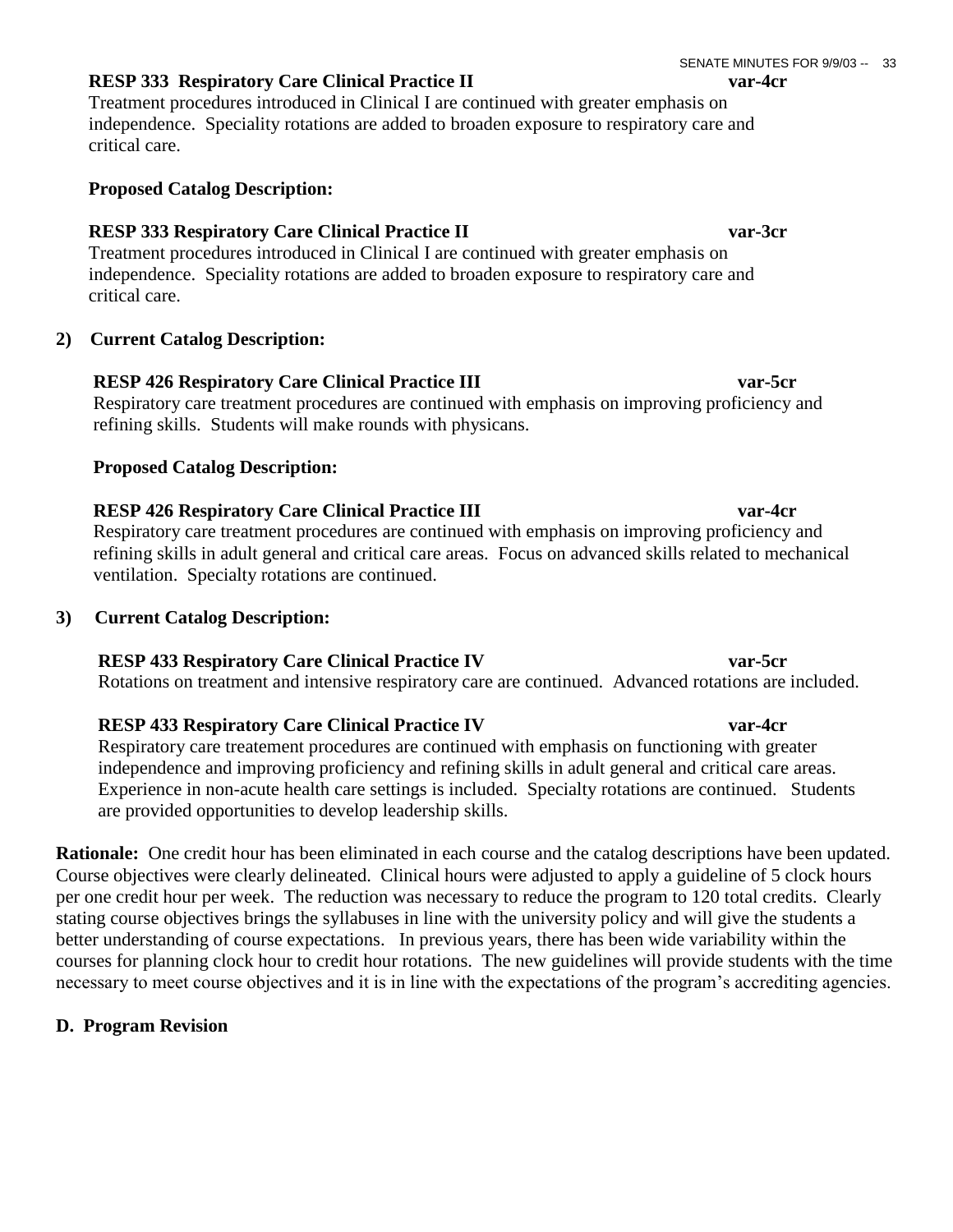**B.S. –Respiratory Care B.S. –Respiratory Care**

**Liberal Studies:** As outlined in Liberal Studies section with the following specifications: **Humanities: PHIL 222 recommended Mathematics:** MATH 105 or higher level **Natural Science:** CHEM 101-102

**Social Sciences:** PSYC 101, SOC 151, non-Western course **Liberal Studies electives:** One course,

BTED/COSC/IFMG 101 recommended **Synthesis:** not required **Writing Intensive:** not required **Writing Intensive:** not required

### **Major: 62 Major: 59**

|                 | <b>Required Courses:</b> $(1)(2)$        |     | <b>Required Courses:</b> |                                          |                 |
|-----------------|------------------------------------------|-----|--------------------------|------------------------------------------|-----------------|
| <b>RESP 101</b> | The Profession of Respiratory Care       | 1cr | <b>RESP 101</b>          | The Profession of Respiratory Care       | 1cr             |
| <b>RESP 326</b> | Respiratory Care Clinical Practice I     | 3cr | <b>RESP 326</b>          | Respiratory Care Clinical Practice I     | 3cr             |
| <b>RESP 327</b> | Pharmacology                             | 3cr | <b>RESP 327</b>          | Pharmacology                             | 3 <sub>cr</sub> |
| <b>RESP 328</b> | Introduction to Respiratory Care         | 4cr | <b>RESP 328</b>          | Introduction to Respiratory Care         | 4 <sub>cr</sub> |
| <b>RESP 329</b> | <b>Respiratory Care Equipment</b>        | 4cr | <b>RESP 329</b>          | <b>Respiratory Care Equipment</b>        | 4 <sub>cr</sub> |
| <b>RESP 330</b> | Cardiopulmonary Resuscitation            | 2cr | <b>RESP 330</b>          | Cardiopulmonary Resuscitation            | 2cr             |
| <b>RESP 333</b> | Respiratory Care Clinical Practice II    | 4cr | <b>RESP 333</b>          | Respiratory Care Clinical Practice II    | 3cr             |
| <b>RESP 334</b> | Respiratory Care Instrumentation and     |     | <b>RESP 334</b>          | Respiratory Care Instrumentation and     |                 |
|                 | Application                              | 4cr |                          | Application                              | 4 <sub>cr</sub> |
| <b>RESP 335</b> | <b>Patient Care Skills</b>               | 3cr | <b>RESP 335</b>          | <b>Patient Care Skills</b>               | 3cr             |
| <b>RESP 336</b> | Cardiopulmonary Evaluation and           |     | <b>RESP 336</b>          | Cardiopulmonary Evaluation and           |                 |
|                 | <b>Clinical Correlation</b>              | 4cr |                          | <b>Clinical Correlation</b>              | 4cr             |
| <b>RESP 337</b> | Introduction to Pulmonary Function       |     | <b>RESP 337</b>          | Introduction to Pulmonary Function       |                 |
|                 | <b>Studies</b>                           | 1cr |                          | <b>Studies</b>                           | 1cr             |
| <b>RESP 425</b> | Clinical Case Studies                    | 3cr | <b>RESP 425</b>          | Clinical Case Studies                    | 3 <sub>cr</sub> |
| <b>RESP 426</b> | Respiratory Care Clinical Practice III   | 5cr | <b>RESP 426</b>          | Respiratory Care Clinical Practice III   | 4 <sub>cr</sub> |
| <b>RESP 428</b> | <b>Essentials of Electrocardiography</b> | 2cr | <b>RESP 428</b>          | <b>Essentials of Electrocardiography</b> | 2cr             |
| <b>RESP 429</b> | Design and Function of a Respiratory     |     | <b>RESP 429</b>          | Design and Function of a Respiratory     |                 |
|                 | Care Program                             | 2cr |                          | Care Program                             | 2 <sub>cr</sub> |
| <b>RESP 430</b> | <b>Pulmonary Function Studies</b>        | 3cr | <b>RESP 430</b>          | <b>Pulmonary Function Studies</b>        | 3cr             |
| <b>RESP 431</b> | Pediatric Respiratory Care               | 1cr | <b>RESP 431</b>          | Pediatric Respiratory Care               | 1 <sub>cr</sub> |
| <b>RESP 433</b> | Respiratory Care Clinical Practice IV    | 5cr | <b>RESP 433</b>          | Respiratory Care Clinical Practice IV    | 4cr             |
| <b>RESP 434</b> | <b>Neonatal Respiratory Care</b>         | 3cr | <b>RESP 434</b>          | Neonatal Respiratory Care                | 3cr             |
| <b>RESP 436</b> | <b>Respiratory Care Teaching</b>         | 2cr | <b>RESP 436</b>          | <b>Respiratory Care Teaching</b>         | 2cr             |
| <b>RESP 437</b> | Methods in Critical Care                 | 2cr | <b>RESP 437</b>          | Methods in Critical Care                 | 2cr             |
| <b>RESP 438</b> | Cardiopulmonary Rehabilitation           | 1cr | <b>RESP 438</b>          | Cardiopulmonary Rehabilitation           | 1 <sub>cr</sub> |
|                 |                                          |     |                          |                                          |                 |

| Stience Courses.       |                                |     |  |  |
|------------------------|--------------------------------|-----|--|--|
| <b>BIOL</b> 105        | Cell Biology                   | 3cr |  |  |
| <b>BIOL</b> 150        | Human Anatomy                  | 3cr |  |  |
| <b>BIOL</b> 151        | Human Physiology               | 4cr |  |  |
| <b>BIOL 241</b>        | General Microbiology           | 3cr |  |  |
| <b>PHYS 151</b>        | <b>Medical Physics Lecture</b> | 3cr |  |  |
| <b>PHYS</b> 161        | Medical Physics Lab            | 1cr |  |  |
|                        |                                |     |  |  |
| <b>Free Electives:</b> |                                |     |  |  |

## **Current Program: Proposed Program:**

| 45-47 | <b>Liberal Studies:</b> As outlined in Liberal Studies |
|-------|--------------------------------------------------------|
|       | section with the following specifications:             |
|       | <b>Mathematics: MATH 105 or higher level</b>           |
|       | Natural Science: CHEM 101-102                          |
|       | Social Sciences: PSYC 101, SOC 151, Non-               |
|       | Western course                                         |
|       | Liberal Studies Electives: 6cr, PHYS 151               |
|       |                                                        |

**Synthesis:** not required

 **48**

| <b>Required Courses: (1) (2)</b> |                                          |                 |                 | <b>Required Courses:</b>                 |     |  |  |
|----------------------------------|------------------------------------------|-----------------|-----------------|------------------------------------------|-----|--|--|
| <b>RESP 101</b>                  | The Profession of Respiratory Care       | 1cr             | <b>RESP 101</b> | The Profession of Respiratory Care       | 1cr |  |  |
| <b>RESP 326</b>                  | Respiratory Care Clinical Practice I     | 3cr             | <b>RESP 326</b> | Respiratory Care Clinical Practice I     | 3cr |  |  |
| <b>RESP 327</b>                  | Pharmacology                             | 3cr             | <b>RESP 327</b> | Pharmacology                             | 3cr |  |  |
| RESP 328                         | Introduction to Respiratory Care         | 4cr             | <b>RESP 328</b> | Introduction to Respiratory Care         | 4cr |  |  |
| <b>RESP 329</b>                  | <b>Respiratory Care Equipment</b>        | 4cr             | <b>RESP 329</b> | <b>Respiratory Care Equipment</b>        | 4cr |  |  |
| RESP 330                         | Cardiopulmonary Resuscitation            | 2cr             | <b>RESP 330</b> | Cardiopulmonary Resuscitation            | 2cr |  |  |
| RESP 333                         | Respiratory Care Clinical Practice II    | 4cr             | <b>RESP 333</b> | Respiratory Care Clinical Practice II    | 3cr |  |  |
| RESP 334                         | Respiratory Care Instrumentation and     |                 | <b>RESP 334</b> | Respiratory Care Instrumentation and     |     |  |  |
|                                  | Application                              | 4cr             |                 | Application                              | 4cr |  |  |
| RESP 335                         | <b>Patient Care Skills</b>               | 3cr             | <b>RESP 335</b> | <b>Patient Care Skills</b>               | 3cr |  |  |
| RESP 336                         | Cardiopulmonary Evaluation and           |                 | <b>RESP 336</b> | Cardiopulmonary Evaluation and           |     |  |  |
|                                  | <b>Clinical Correlation</b>              | 4cr             |                 | Clinical Correlation                     | 4cr |  |  |
| RESP 337                         | Introduction to Pulmonary Function       |                 | <b>RESP 337</b> | Introduction to Pulmonary Function       |     |  |  |
|                                  | <b>Studies</b>                           | 1 <sub>cr</sub> |                 | <b>Studies</b>                           | 1cr |  |  |
| RESP 425                         | <b>Clinical Case Studies</b>             | 3cr             | <b>RESP 425</b> | <b>Clinical Case Studies</b>             | 3cr |  |  |
| RESP 426                         | Respiratory Care Clinical Practice III   | 5cr             | <b>RESP 426</b> | Respiratory Care Clinical Practice III   | 4cr |  |  |
| RESP 428                         | <b>Essentials of Electrocardiography</b> | 2cr             | <b>RESP 428</b> | <b>Essentials of Electrocardiography</b> | 2cr |  |  |
| RESP 429                         | Design and Function of a Respiratory     |                 | <b>RESP 429</b> | Design and Function of a Respiratory     |     |  |  |
|                                  | Care Program                             | 2cr             |                 | Care Program                             | 2cr |  |  |
| RESP 430                         | <b>Pulmonary Function Studies</b>        | 3cr             | <b>RESP 430</b> | <b>Pulmonary Function Studies</b>        | 3cr |  |  |
| <b>RESP 431</b>                  | Pediatric Respiratory Care               | 1 <sub>cr</sub> | <b>RESP 431</b> | Pediatric Respiratory Care               | 1cr |  |  |
| RESP 433                         | Respiratory Care Clinical Practice IV    | 5cr             | <b>RESP 433</b> | Respiratory Care Clinical Practice IV    | 4cr |  |  |
| RESP 434                         | <b>Neonatal Respiratory Care</b>         | 3cr             | <b>RESP 434</b> | Neonatal Respiratory Care                | 3cr |  |  |
| <b>RESP 436</b>                  | <b>Respiratory Care Teaching</b>         | 2cr             | <b>RESP 436</b> | <b>Respiratory Care Teaching</b>         | 2cr |  |  |
| RESP 437                         | Methods in Critical Care                 | 2cr             | <b>RESP 437</b> | Methods in Critical Care                 | 2cr |  |  |
| <b>RESP 438</b>                  | Cardiopulmonary Rehabilitation           | 1cr             | <b>RESP 438</b> | Cardiopulmonary Rehabilitation           | 1cr |  |  |

Other Requirements: **17 Other Requirements:** 13<br> **17 Other Requirements:** 13<br> **17 Other Requirements:** 13 **Science Courses: Science Courses:** BIOL 105 Cell Biology 3cr BIOL 105 Cell Biology 3cr BIOL 150 Human Anatomy 3cr BIOL 150 Human Anatomy 3cr BIOL 151 Human Physiology 4cr BIOL 151 Human Physiology 4cr BIOL 241 General Microbiology 3cr BIOL 241 General Microbiology 3cr

**#Total Degree Requirements: 124-126 Total Degree Requirements: 120**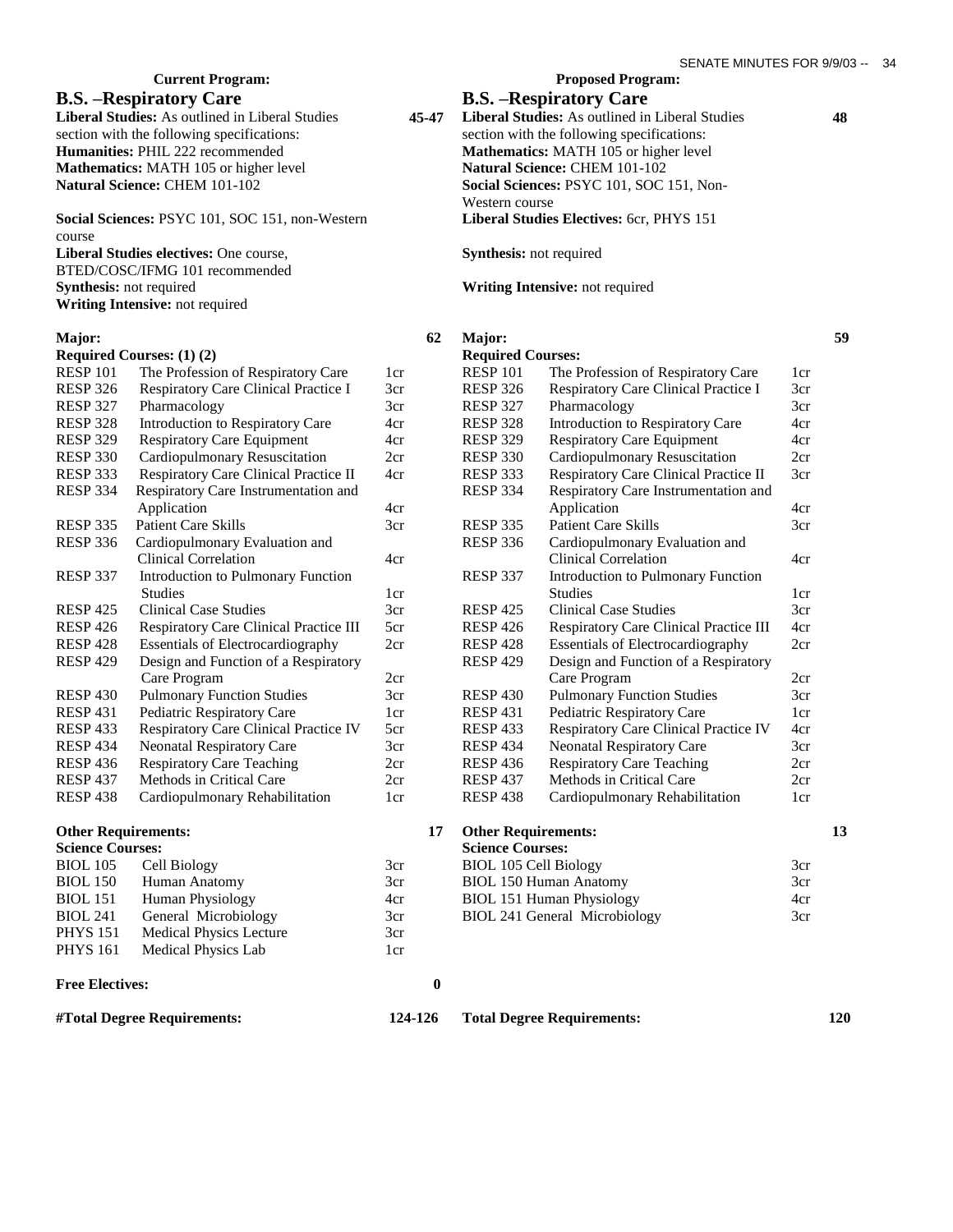- (1) Qualified students are encouraged to elect RESP 342 Preceptorship in Respiratory Care in which case total credits would be 126-130.
- (2) RESP 300- and 400-level courses are completed at Western Pennsylvania Hospital in Pittsburgh. The courses are consistent with the requirements of, and the program is accredited by, Joint Review Committee for Respiratory Theory Education.
- # See advisory paragraph "Timely Completion of Degree Requirements" in catalog section on Requirements for Graduation.
- (1) RESP 300 and 400 level courses are completed at Western Pennsylvania Hospital in Pittsburgh.

**Rationale:** The catalog description change reflects an updating of the program information and inclusion of the CRT track. Moving PHYS 151 Medical Physics Lecture to the LS elective category helps reach the 48 credit minimum in Liberal Studies requirements. This course is already approved as a Natural Science Non laboratory course.

PHYS 161 Medical Physics Lab is deleted in order to meet the 120 credit minimum. PHYS 151 and 161 do not have to be taken together and successful completion of 151 is sufficient to meet accreditation requirements. Removing PHIL 222 and BTED/COSC/IFMG 101 as recommended Humanities and liberal studies elective provides the student with an opportunity to select from a broader range of courses in these categories.

# **E. New Track**

# **Bachelor of Science— Respiratory Care/Certified Respiratory Therapist Track**

| <b>Liberal Studies:</b> As outlined in the Liberal Studies section with the | 48 |
|-----------------------------------------------------------------------------|----|
| following specifications:                                                   |    |
| <b>Mathematics: 3cr</b>                                                     |    |
| <b>Liberal Studies Electives: 6cr</b>                                       |    |
| <b>Synthesis:</b> not required                                              |    |
| <b>Writing Intensive:</b> not required                                      |    |

| Major:                                   |                                               |     |  | 60 |
|------------------------------------------|-----------------------------------------------|-----|--|----|
| <b>RESP</b> credits via articulation (1) | 33                                            |     |  |    |
| <b>Required Courses: (2)</b>             | 27                                            |     |  |    |
| <b>RESP 425</b>                          | <b>Clinical Case Studies</b>                  | 3cr |  |    |
| RESP 426                                 | <b>Respiratory Care Clinical Practice III</b> | 4cr |  |    |
| RESP <sub>428</sub>                      | <b>Essentials of Electrocardiography</b>      | 2cr |  |    |
| <b>RESP 429</b>                          | Design and Function of a Respiratory Care     |     |  |    |
|                                          | Program                                       | 2cr |  |    |
| <b>RESP 430</b>                          | <b>Pulmonary Function Studies</b>             | 3cr |  |    |
| <b>RESP 431</b>                          | Pediatric Respiratory Care                    | 1cr |  |    |
| <b>RESP 433</b>                          | <b>Respiratory Care Clinical Practice IV</b>  | 4cr |  |    |
| RESP <sub>434</sub>                      | <b>Neonatal Respiratory Care</b>              | 3cr |  |    |
| RESP 436                                 | <b>Respiratory Care Teaching</b>              | 2cr |  |    |
| <b>RESP 437</b>                          | Methods in Critical Care                      | 2cr |  |    |
| <b>RESP 438</b>                          | Cardiopulmonary Rehabilitation                | 1cr |  |    |
| <b>Free Electives:</b>                   |                                               |     |  | 12 |

## **Total Degree Requirements 120**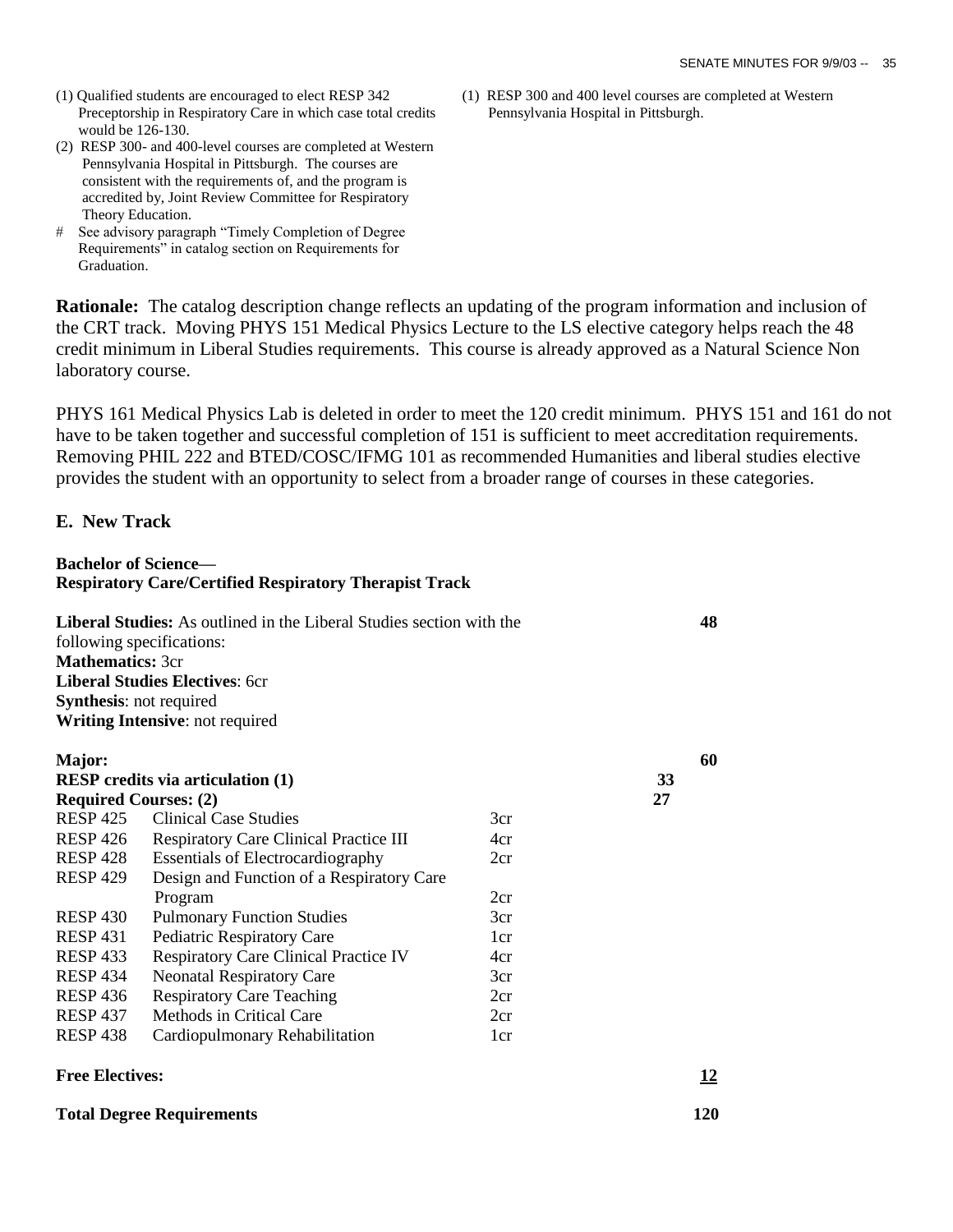(1) Students in the CRT track are exempt from the 100 and 300 level courses in the respiratory care major and will receive 33 credits via articulation.

(2) RESP 400 level courses are completed at Western Pennsylvania Hospital School of Respiratory Care in Pittsburgh, PA.

**Rationale:** Historically, respiratory care practitioners have received the basic entry-level respiratory care education from three types of programs: an 18-month certificate program, a two-year associate degree program, or a baccalaureate degree program. The bachelor degree in respiratory care is the terminal degree in the profession. The Committee on Accreditation for Respiratory Care (CoARC) must accredit all programs. The program at IUP offers students these advanced experiences during the final year of clinical study. The National Board of Respiratory Care (NBRC) provides two levels of credentialing for the Respiratory Care practitioner: the entry-level credential, Certified Respiratory Therapist (CRT), and the advanced practitioner credential Registered Respiratory Therapist (RRT). Graduates from IUP's program are eligible to sit for both examinations upon graduation.

Currently CRTs who desire to earn the BS in respiratory care at IUP fulfill degree requirements set forth by the university and the department following the standard respiratory care curriculum sequence. This sequence was developed for students with no background in respiratory care. The academic requirements do not take into account those students with prior respiratory therapy education and relevant clinical experience. Subsequently, the CRT student may be required to enroll in courses that are repetitive to their previous educational experiences. The critical shortage of BS prepared respiratory therapists, and the national and local lack of specified tracks for the CRT makes it logical to develop a special track at IUP. Therefore, this proposal provides for a distinct track for CRTs who are seeking to obtain the advanced practice BS degree.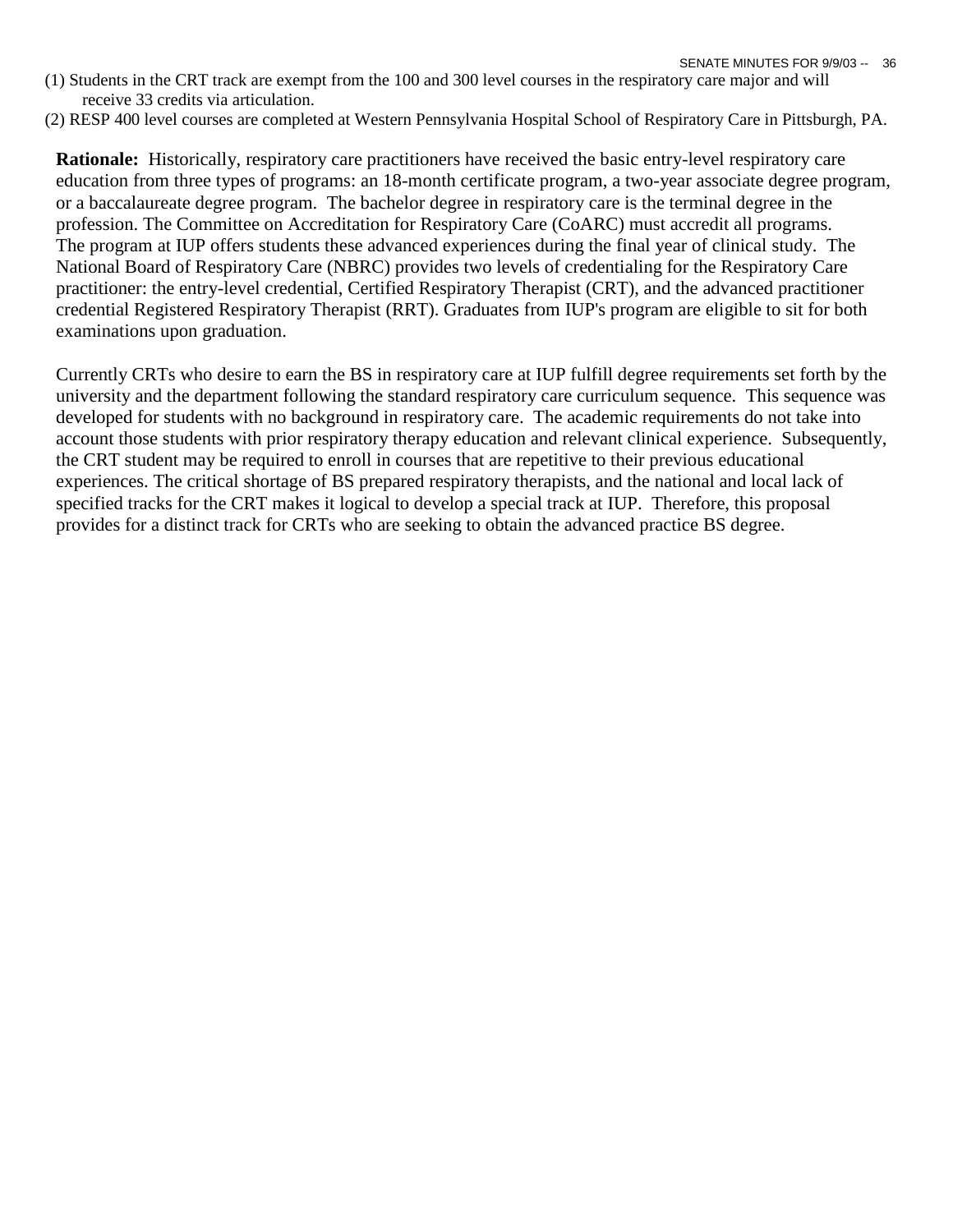# **APPENDIX B Library and Educational Services Committee Chair Johnson**

# **FOR INFORMATION:**

# **From the Library:**

The Library is still in the process of placing orders for new databases based upon last year's funding.

The Library is completing the cancellations of print journals, based upon last year's budget reductions.

In order to let students know about library services and new resources, an open house is being held in Stapleton Library from September 9th through 11th and students are urged to visit the exhibits and talk to staff.

# **From Academic Technology Services:**

The IUP Community has received information about the following computing changes over the past few weeks:

- · E-mail aliases available for students and employees
- · Changes in the public labs (Johnson, Mack, Leonard)
- · Changes to Testscoring procedures

Additional information about these is available from [www.iup.edu/ats](http://www.iup.edu/ats)